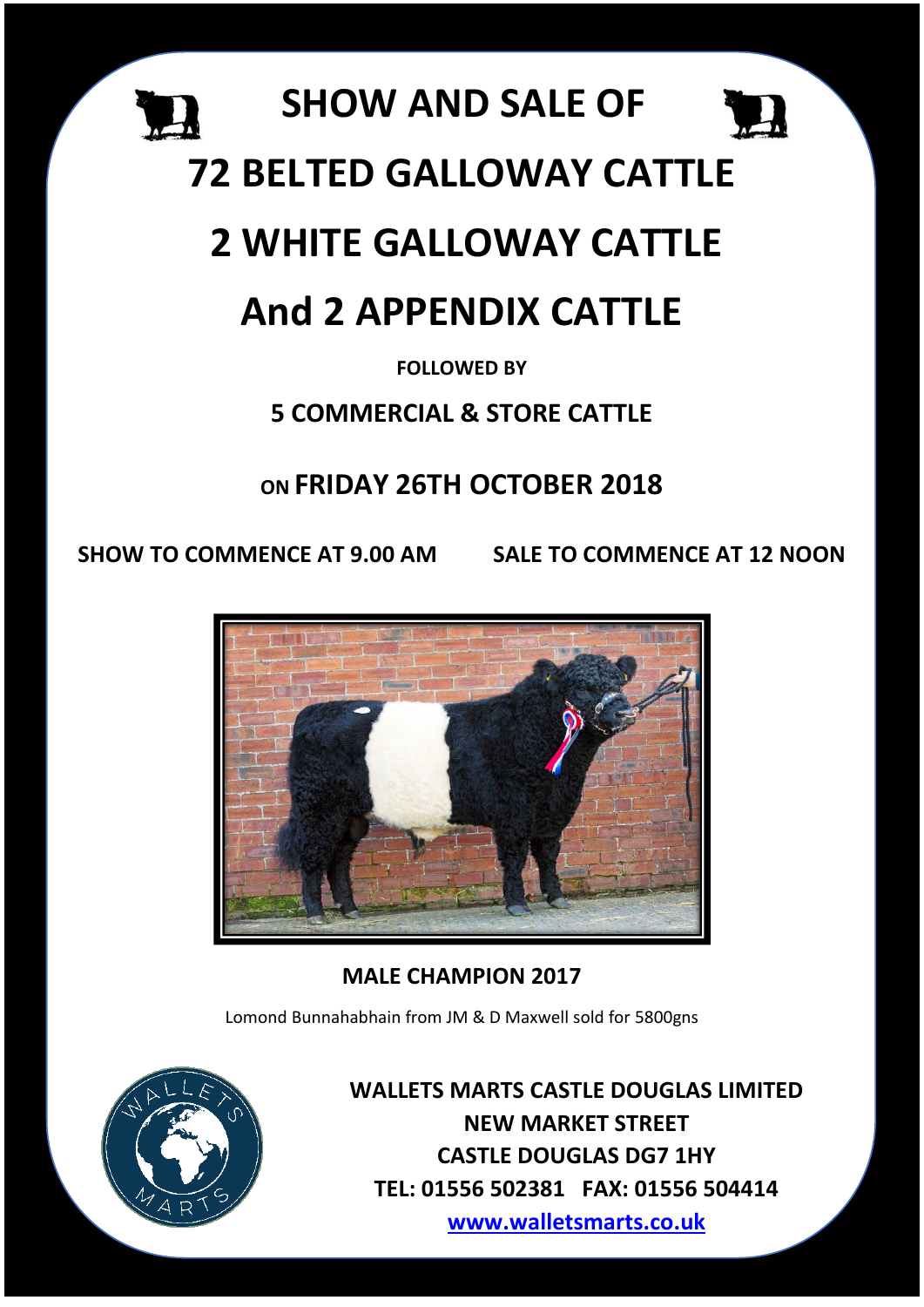#### **PRIZE LIST ALL SHOW CATTLE MUST BE HALTER LED Judge: Mr George Somerville, Dumfries**

#### **BELTED GALLOWAY CATTLE**

#### **MALE CHAMPION £40 RESERVE MALE CHAMPION £20 FEMALE CHAMPION £40 RESERVE FEMALE CHAMPION £20 Class 1:** Female in Calf or with Calf at Foot  $1^{st}$   $f$  20;  $2^{nd}$   $f$  10;  $3^{rd}$   $f$  5 To be born on or after 01.09.14 and on or before 31.08.15 **Class 2 & 3:** Female 1 1st £20; 2<sup>nd</sup> £10; 3<sup>rd</sup> £5 (Born on or after 01.09.2015, classes to be split according to entries.) **Class 4:** Senior Bull 1 <sup>st</sup> £20; 2<sup>nd</sup> £10; 3<sup>rd</sup> £5 Born on or after 01.09.14 and on or before 31.08.16 **Class 5:** Junior Bull 1st £20; 2<sup>nd</sup> £10: 3<sup>rd</sup> £5 (Junior Bull born on or after 01.09.2016, class may be split according to entries) **WHITE GALLOWAY CATTLE**

#### **CHAMPION £40 RESERVE CHAMPION £20**

**Class 1:** Female in Calf or with Calf at Foot 1st £20; 2<sup>nd</sup> £10; 3<sup>rd</sup> £5 To be born on or after 01.09.14 and on or before 31.08.15

**Class 2:** Female 1 1st £20; 2<sup>nd</sup> £10; 3<sup>rd</sup> £5 (Born on or after 01.09.2015, classes to be split according to entries.)

- **Class 3:** Senior Bull 1  $1^{st}$  £20;  $2^{nd}$  £10;  $3^{rd}$  £5 Born between 01.09.14 and 31.08.16
- **Class 4:** Junior Bull 1<sup>st</sup> £20; 2<sup>nd</sup> £10; 3<sup>rd</sup> £5 Born on or after 01.09.16

ANY CLASSES OF EITHER SEX OR BREED MAY BE SPLIT OR AMALGAMATED AT THE DISCRETION OF THE STEWARDS

**CATTLE OF BOTH BREEDS BORN ON OR BEFORE 31.08.14 ARE NOT ELIGIBLE FOR THE SHOW**

ALL SHOW CATTLE MUST BE HALTER LED ALL BULLS **MUST** BE HALTER LED AND HAVE NOSE RINGS WITH NOSE ROPES (EXCEPT DISPERSALS AND REDUCTIONS)

ALL SHOW ANIMALS **MUST** BE INDICATED ON THE ENTRY FORM AND NO OTHERS WILL BE PERMITTED IN THE SHOW.

#### ALL STOCK HANDLERS **MUST** WEAR WHITE COATS IN THE SALE AND SHOW RING

CATTLE FROM DISPERSAL SALES WILL BE PERMITTED IN THE SHOW, BUT THEY MUST BE ENTERED FOR THE SHOW ON THE ENTRY FORM, THESE ANIMALS WOULD HAVE THEN TO BE **SOLD IN THE MAIN SALE, NOT THE DISPERSAL.**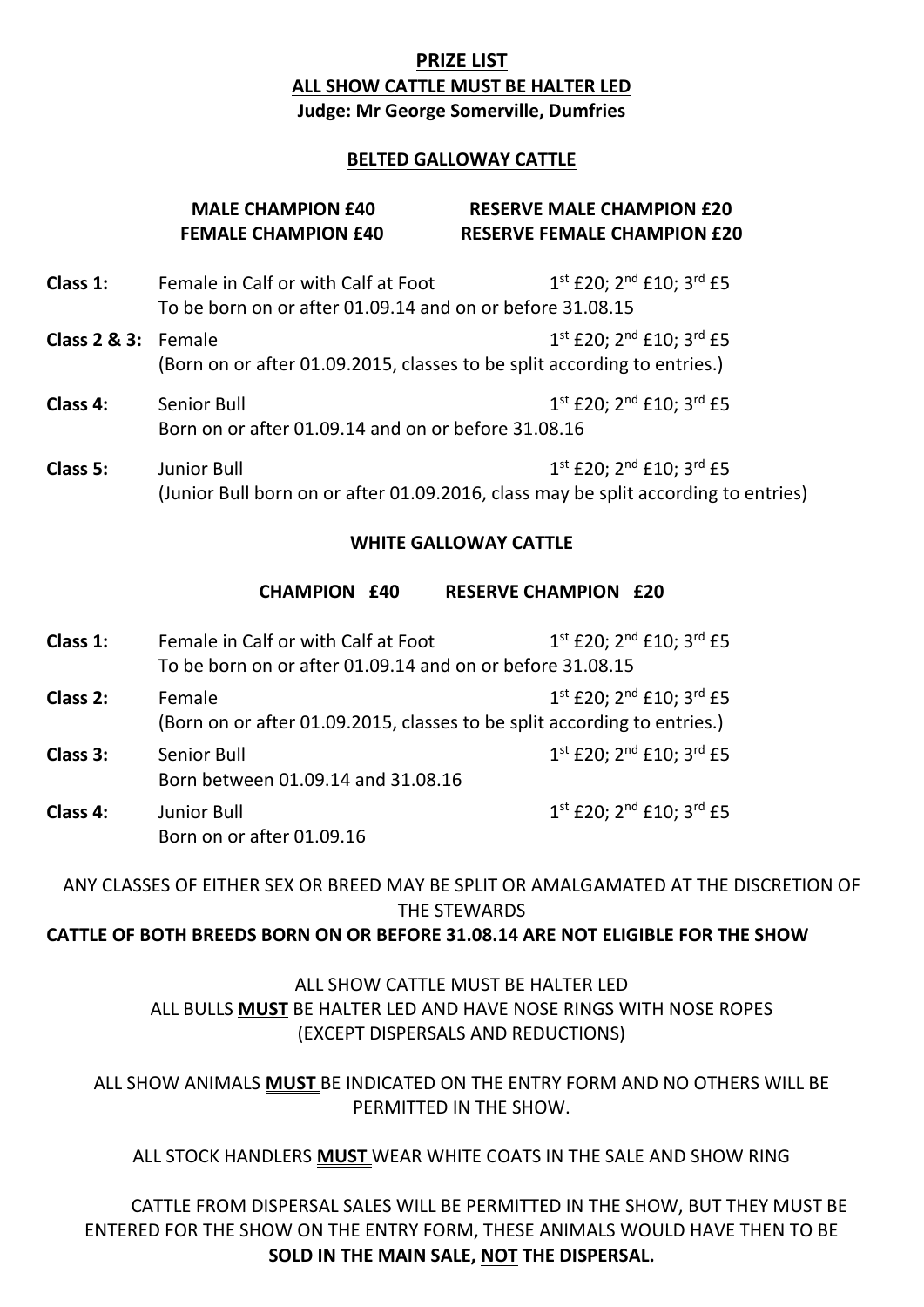#### **The Society is grateful to its sponsors for their support:-**

| <b>Main Sponsor</b>               | <b>Scotmin Nutrition Ltd</b>    |
|-----------------------------------|---------------------------------|
| Class 1                           | <b>Solway Agriculture Ltd</b>   |
| <b>Class 2</b>                    | <b>Dunmuir Veterinary Group</b> |
| <b>Class 3</b>                    | <b>Robinsons Scotland Ltd</b>   |
| <b>Class 4</b>                    | <b>Kilnford Farm Shop</b>       |
| Class <sub>5</sub>                | R.C. Dalgleish Ltd              |
| <b>Male &amp; Female Champion</b> | <b>Tarff Valley</b>             |
| <b>Male &amp; Female Reserves</b> | <b>Tarff Valley</b>             |

#### **THE PERPETUAL TROPHIES**

BELTED GALLOWAY MALE CHAMPION AND WHITE GALLOWAY CHAMPION TROPHIES ARE SPONSORED BY DAVID IRVING, DUMFRIES.

BELTED GALLOWAY FEMALE CHAMPION TROPHY SPONSORED BY THE BELTED GALLOWAY CATTLE SOCIETY AND THEY WILL RECEIVE THE BORNESS ROSE BOWL WHICH HAS RETURNED FROM THE ROYAL SHOW. IT HAS BEEN DONATED TO THE SOCIETY FOR ANNUAL COMPETITION AT THEIR WALLETS MARTS SHOW AND SALE. SPONSORS – SCOTMIN NUTRITION LTD, SOLWAY AGRICULTURE, DUNMUIR VETERINARY GROUP, ROBINSONS SCOTLAND LTD, KILNFORD FARM SHOP, RC DALGLISH, GALOWAY VETERINARY GROUP and THE BELTED GALLOWAY CATTLE SOCIETY.

SPONSORSHIP OF CHAMPION AND RESERVE IN BOTH THE BELTED GALLOWAY AND WHITE GALLOWAY SECTIONS ARE PROVIDED BY TARFF VALLEY.

NO PRIZE MONEY OR TROPHIES WILL BE AWARDED TO UNSOLD STOCK.

## **Accommodation List**

#### **Hotels**

Market Inn Hotel, 7 Queen Street, Castle Douglas 01556 505070 Imperial Hotel, 35 King Street, Castle Douglas 01556 502086 Kings Arms Hotel, St Andrew St, Castle Douglas 01556 502626 Douglas Arms Hotel, King St, Castle Douglas 01556 502231 Crown Hotel, King St, Castle Douglas 01556 502031 Galloway Arms Hotel, Crocketford, By Castle Douglas 01556 690248

#### **B&B**

Albion House, Ernespie Road, Castle Douglas 01556 502360 Douglas House, Queen St, Castle Douglas 01556 503262 Roellyan House, Queen St, Castle Douglas 01556 502505 Summerhill, Abercromby Place, Castle Douglas 01556 502658 Hillowton House West Wing, Castle Douglas 01556 502512 Deeside, Crossmichael, By Castle Douglas 01556 670239 Airds Farm, Crossmichael, By Castle Douglas 01556 670418 West Barmoffity Farm, Kirkpatrick Durham, By Castle Douglas 01556 650631 Hawkhill, Kirkpatrick Durham, By Castle Douglas 01556 650659 Craigadam, Kirkpatrick Durham, By Castle Douglas 01556 650233 Isla Cottage, Springholm, By Castle Douglas 01556 650275

Castle Douglas Visit Scotland Information Centre 01556 502611 (open April - October) Dumfries Visit Scotland Information Centre 01387 253862 (open all year) www.visitscotland.com/dumfries-galloway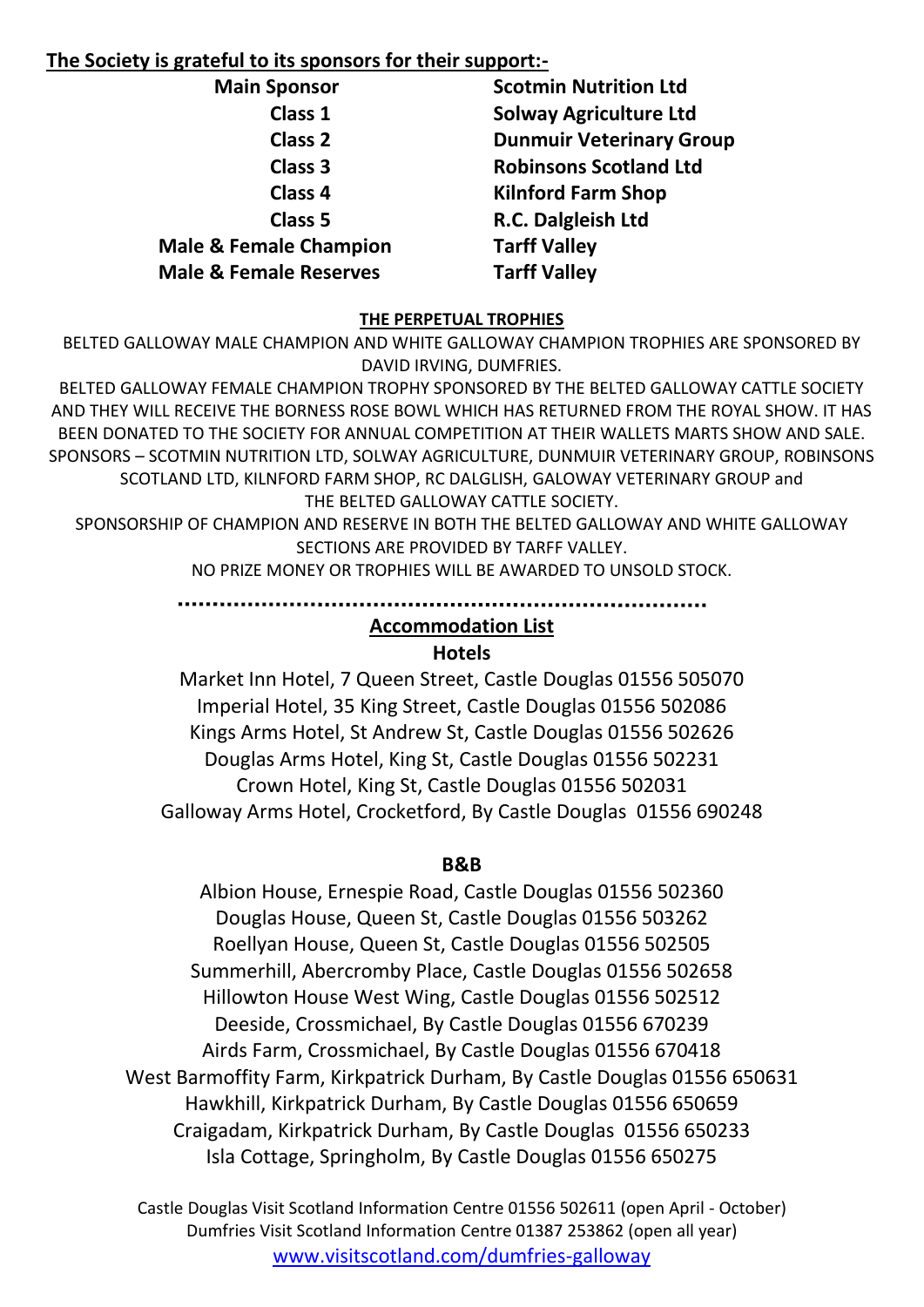## **SALE ORDER**

## **PEDIGREE BELTED FEMALES LOTS 1 - 56 PEDIGREE BELTED BULLS LOTS 57 - 72 REGISTERED WHITE FEMALES LOTS 73-74 APPENDIX BELTED GALLOWAY FEMALES LOTS 75-76 5 STORE CATTLE**

**Vendors are responsible for ensuring all lots are properly tagged and numbered.**

### **AFTER FIRST PURCHASE PLEASE HAND THIS FORM TO AUCTIONEER.**

Name: <u>\_\_\_\_\_\_\_\_\_\_\_\_\_\_\_\_\_\_\_\_\_\_\_\_\_\_\_\_\_\_\_\_\_\_\_</u>

**Address: \_\_\_\_\_\_\_\_\_\_\_\_\_\_\_\_\_\_\_\_\_\_\_\_\_\_\_\_\_\_\_\_\_\_\_\_\_\_\_\_\_\_\_\_\_\_\_\_\_\_\_\_\_**

**\_\_\_\_\_\_\_\_\_\_\_\_\_\_\_\_\_\_\_\_\_\_\_\_\_\_\_\_\_\_\_\_\_\_\_\_\_\_\_\_\_\_\_\_\_\_\_\_\_\_\_\_\_\_\_\_\_\_\_\_\_\_**

**Postcode: \_\_\_\_\_\_\_\_\_\_\_\_\_\_\_\_\_\_\_\_\_ Tel No: \_\_\_\_\_\_\_\_\_\_\_\_\_\_\_\_\_\_\_\_\_**

**\_\_\_\_\_\_\_\_\_\_\_\_\_\_\_\_\_\_\_\_\_\_\_\_\_\_\_\_\_\_\_\_\_\_\_\_\_\_\_\_\_\_\_\_\_\_\_\_\_\_\_\_\_\_\_\_\_\_\_\_\_\_**

**Holding Number: \_\_\_\_\_\_\_\_\_\_\_\_\_\_\_\_\_\_\_\_\_\_\_\_\_**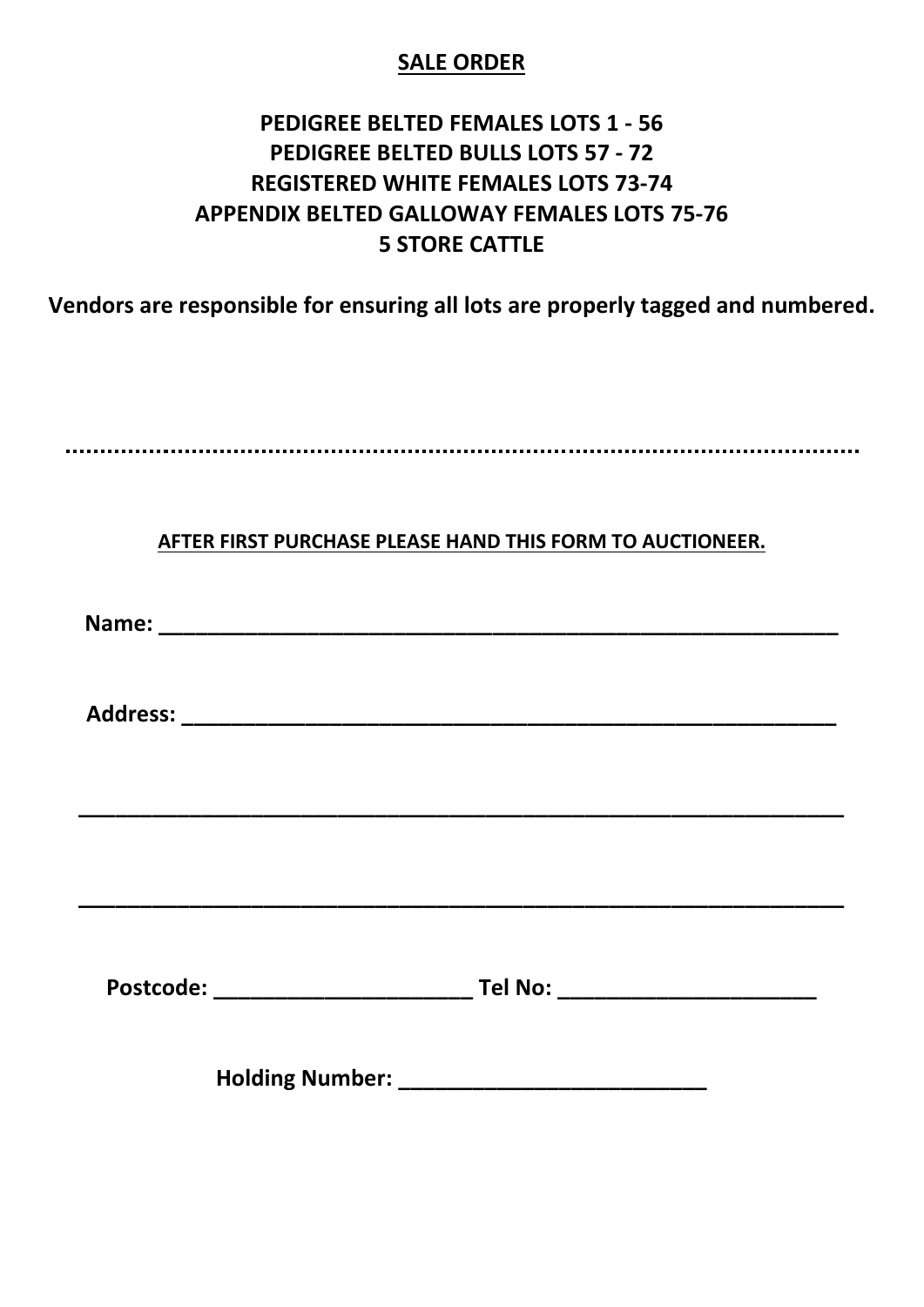#### **CONDITIONS OF SALE**

The sale is conducted under the GENERAL CONDITIONS OF SALE which are exhibited in the mart, with the following Special Conditions, approved by the Council of The Belted Galloway Cattle Society, only for cattle registered by The Belted Galloway Society. Any disputes arising shall be solely the responsibility of vendor and purchaser. The Belted Galloway Society shall not be responsible in any form.

- 1. All animals entered for the Sale must be pedigreed and registered or accepted for registration by the Belted Galloway Cattle Society. The pedigree certificate to be used as entry form for the sale, Photostat copies will not be accepted. Entries "pedigreed – particulars at Sale" will not be accepted. Only Members of the Belted Galloway Cattle Society may sell cattle at sales held under the auspices of the Society. Animals registered in the Appendix register will be eligible to be sold at the end of the sale.
- 2. All animals entered for sale should be bona fide property of the vendor and must be bona fide exposed for sale at the sale. Animals not breed by the exhibitor must be registered in their name with the Society. No substitutions of animals entered in the Catalogue will be permitted. All animals winning prizes at any show held before the sale must be sold at the sale, or any prize money will be forfeited.
- 3. Immediately after the purchase is declared the risk of the animal shall be exclusively with the Purchaser.
- 4. a. All Bulls offered for Sale are sold with an implied Warranty that they are capable of getting stock by natural service.
	- b. This Warranty shall not apply
	- i. To bulls purchased for export unless fertility is proved as hereinafter provided before embarkation.
	- ii. In the event of infertility being the direct result of injury, accident or illness happening after the date of the Sale.
	- iii. To bulls under the age of 9 months.
- 5. This warranty is subject to the following conditions.
	- i. The bull shall be tried within two calendar months of the date of the Sale or within two calendar months attaining the age of twelve months.
	- ii. The Purchaser shall give notice in writing to the Auctioneers and to the Vendor of infertility or suspected infertility within three calendar months of the date of the Sale or of the bull attaining the age of twelve months. And the Purchaser shall obtain a certificate from a Veterinary Surgeon declaring that the bull is ineffective at service at stating the reasons for such declaration. The Veterinary surgeon shall also certify that the infertility is not the result of injury, accident or illness after the date of the Sale, that he has examined the cows and heifers of the Purchaser and has found them in normal breeding condition, and that they are not responsible for the bull's infertility.
	- iii. The Purchaser shall give the bull every opportunity of proving itself a stock getter throughout the guarantee period, and shall, if required, allow a Veterinary Surgeon to examine the bull on the Vendors behalf, and in addition shall if required, allow the Vendor to remove the bull in order to prove the bull a stock getter, such proof to be the decision (which shall be binding on the parties) of a Veterinary Surgeon to be mutual agreed upon by both Vendor and Purchaser or in default of agreement to be appointed by the Auctioneers.
	- iv. In the event of it being proved that the bull is incapable of getting stock by natural service the Vendor shall be bound a the expiry of the guarantee period to:
		- a. Be bound to accept the return of the Bull.
		- b. Pay to the purchaser
		- i. The purchase money or such part of it as he had paid.
		- ii. The expense of transport of the Bull to and from the Purchasers premises.
		- iii. Keep as recommended in condition 11.
		- iv. The expenses of the Purchasers Veterinary Surgeon.

But the purchaser shall have no right to claim damages from the vendor in respect of any indirect or consequential loss such as (but not limited to) loss of profit or any other loss whatsoever.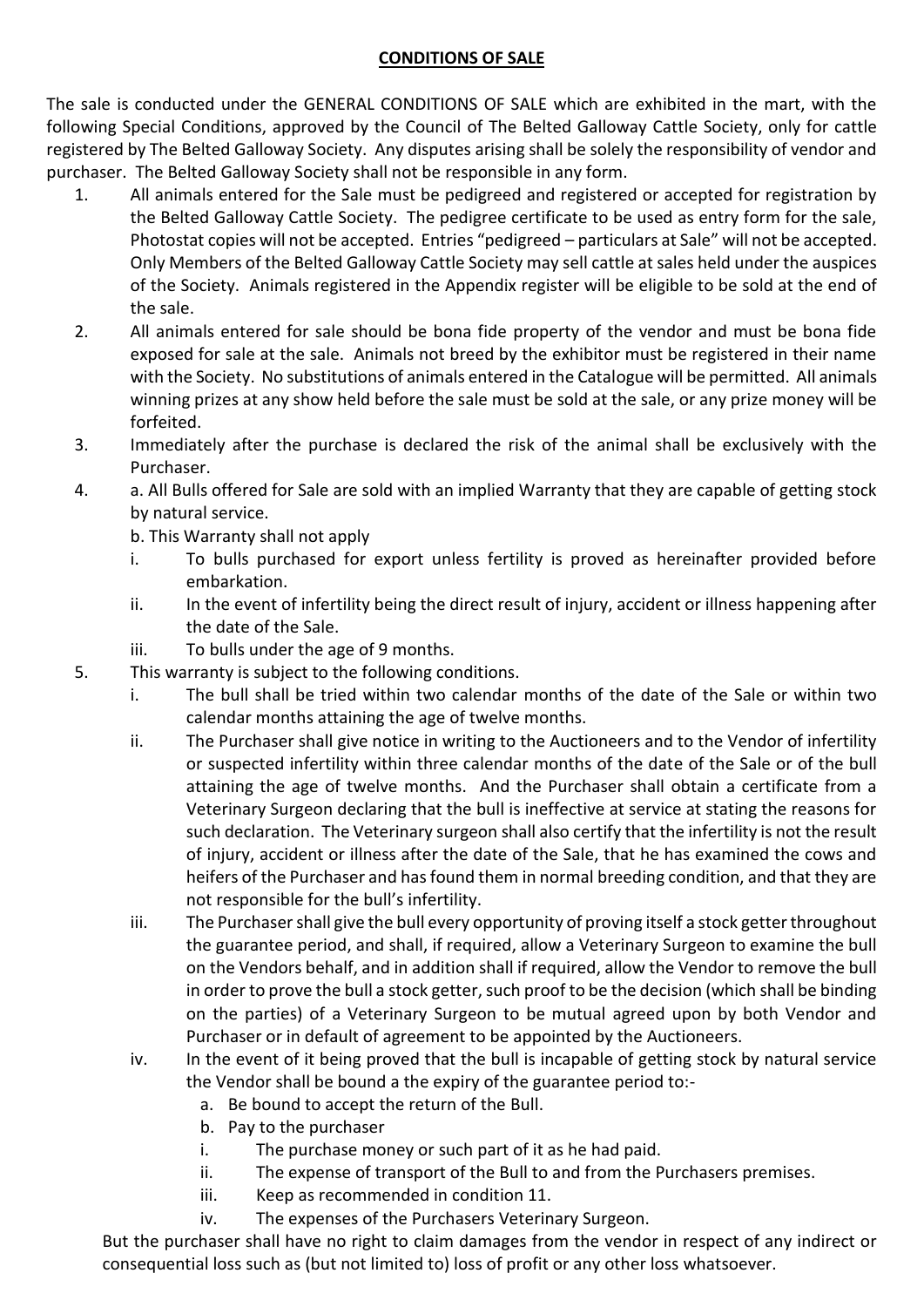- 6. Unless otherwise stated at time of sale any cow or heifer described in the catalogue as being in calf, due to calve or calving, fail to be in calf, the vendor shall be bound to accept intimation of the complaint has been made in writing to the Auctioneers within 28 days from the date of purchase. The Vendor shall be liable to the Purchaser for keep (see conditions 11) and transport.
	- a. Any pedigree female sold at this sale as a maiden heifer is warranted by the vendor that it shall be fertile up to the age of twenty eight months, which warranty shall be deemed to be fulfilled as soon as such animal is certified by a Veterinary Surgeon to be not less than twelve weeks pregnant provided always that no claim under this warranty shall be admitted before the animal reaches the age of twenty four months.

If such animal fails to get in-calf then the purchaser must obtain a Veterinary Surgeons Certificate stating that the animal is suffering from an abnormality or malfunction of the reproductive system which will permanently prevent fertility. In any case such as this the animal will be

- I. Sold by the purchaser with the vendor making up the difference between the purchase price and the sale price.
- II. The Vendor has the option to request to take the heifer back, with the usual conditions for keep and haulage applying.
- 7. Heifers described in the catalogue as bulling and/or under the age of 18 months at the date of sale are warranted free of the bull, and any such heifer proving in calf, and providing that intimation of the complaint has been made in writing to the Auctioneer within six calendar months of the date of Sale, the Purchaser may return the heifer to the Vendor and the Vendor shall be required to accept the return of such animal and to refund to the Purchaser and the purchase price paid and shall be liable for keep (see condition 10) and transport.
- 8. Tests: All animals sold for export will be sold subject to having passed or passing all tests required for entry into the country to which they are being exported. If the vendor is not willing to comply with this condition he must intimate to the Auctioneers in writing at the time of entry that this is the case. Should any animals be purchased for export the purchaser must notify the seller and the Auctioneers on the day of the sale.
- 9. The declaration of the Vendors Veterinary Surgeon that the animal has been tested and the result of such test shall be final and binding on both Vendor and Purchaser.
	- a. If the animal be so declared to have failed any of the tests, the vendor shall be bound to accept the return of the animal and to refund the Purchaser the price paid, the risk of the animal shall be transferred to the Vendor from the date of the declaration of the chosen Veterinary Surgeon that the animal has failed any of the tests. Details of regulations currently applicable for exporting cattle to individual countries may be obtained from the Ministry of Agriculture and Fisheries.
	- b. The expense of such test shall be borne by the Purchaser (see condition 15) and transport.
- 10. Keep: Will be under General Condition of Sale of Wallets Marts Castle Douglas Limited.
- 11. Where animals are sold for export and are kept by the vendor until shipping space is available in the absence of written agreement to the contrary, the Vendor shall keep the animal free for six weeks from the date of the sale and thereafter shall be entitled to the cost of keep in accordance with the Conditions 10.
- 12. The particulars shown in the catalogue are furnished by the Vendor and are believed to be correct, but the Auctioneer accepts no responsibility for any mistake or error therein. Vendors must intimate before or at any time of the sale any mistake or misprint in their entry.
- 13. No undertaking of the Auctioneers or their servants to take charge of any animal after the Sale, or to forward to its destination, shall be held to impose upon the Auctioneers any legal obligation or vitiate any of the foregoing conditions.
- 14. The Auctioneer is appointed judge of the Sale, with powers to the said Auctioneer to appoint an Arbiter, to whom are hereby submitted all disputes and differences of any kind which may arise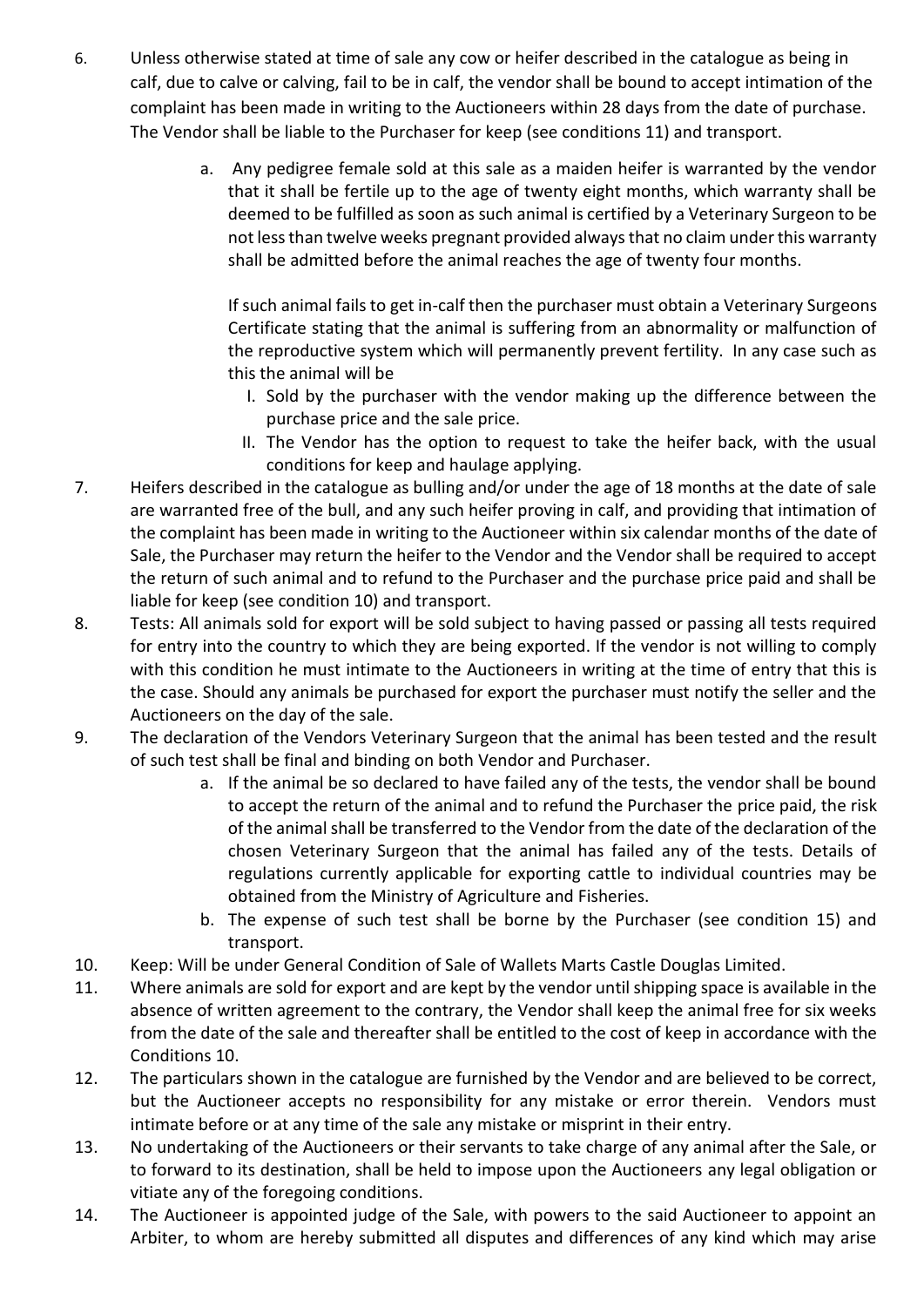from the Auction either between Exposers and Offerers, or among Offerers themselves. And his decision is final and binding in all parties, and all actions at law in relation thereto are excluded.

15. The Commission charged by the Auctioneers on the Sale of all pedigree Belted Galloway's shall be 6p in the guinea. There will be a Sale Entry fee of £50 per head including VAT. A refund of £35 inclusive of VAT shall be returned to the vendor on presentation of the animal for sale, a Vets Certificate or at the discretion of Council if the animal is not forward. The Auctioneers shall deduct the Export Certificate Fee for all cattle sold for export.

At sales held under the auspices of the Belted Galloway Cattle Society, no animals shall be entered as sold through the ring unless it is forward on the day of the sale and sold on that day. All other transactions shall be treated as private sales.

16. All Female animals will be inspected prior to the sale and any found not to conform to the standards laid down by the Society will be re-classified and sold in the appropriate section of the sale.

#### **THESE AFOREMENTIONED CONDITIONS OF SALE ARE ONLY FOR CATTLE REGISTERED BY THE BELTED GALLOWAY CATTLE SOCIETY.**

#### **WALLETS MARTS CASTLE DOUGLAS LTD, Auctioneers R B ANDERSON, F.I.A.Scot (Est.) Managing Director.**

## **EXPORT REQUIREMENTS - NOTE TO ALL VENDORS**

It is pleasing to note that at recent sales buyers from Ireland and Germany have been purchasing animals to export. We now highlight the main criteria currently required to export animals. Whilst Irish buyers are required to make their own arrangements for keeping animals prior to export, animals purchased for Germany require to be taken back home by the vendors and tested by them. German purchasers will be charged £300 + VAT (including keep) to assist with the vendors expenses. This will be passed to the vendor once the animal has passed the relevant tests. The rules are as follows:-

- ➢ All animals (if older than 42 days) must be TB tested within 30 days of exporting.
- ➢ Cattle destined for Germany must, in addition, be isolated for at least 30 days and tested clear of IBR.
- ➢ Animals will require veterinary inspection 24 hours before travelling.
- ➢ Animals may need to be treated with 'spot-on' before travelling; some Lorries may need to be treated prior to loading.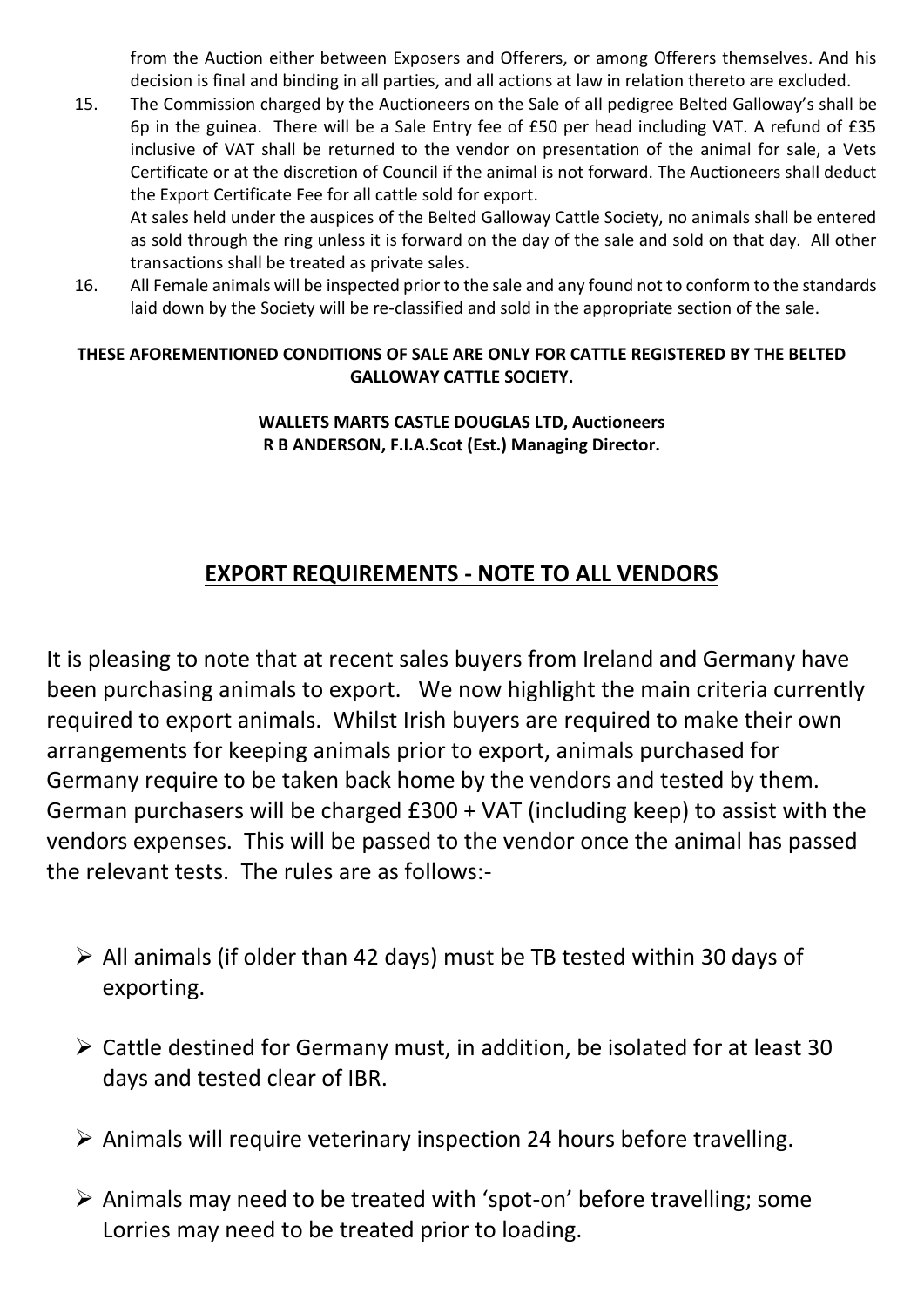## **List of Vendors and Herd Health Details**

#### **Lot 56**

West Lothian

#### **Lot 57**

#### **J Beasley & Sons Ltd LASEBY HERD**

West Midlands B63 1EZ

#### **Lots 19, 20, 21, 22 and 23**

**Mr D Bertie MOCHRUM HERD** DG8 9RS

#### **Lots 112, 16, 17, 60, 61 and 65**

**Mr I R S Bond GLEN HERD** DG7 2HG

#### **Lot 64**

KY15 5LN

#### **Lot 73 and 75**

**Mr W R Cowan** 3 Edingham Cottages **Herd Negative for BVD** Kirkcudbrightshire. DG5 4NF

**Lots 34 and 38 R A Helliwell EDALE HERD** S33 7ZJ

**Mr W Allan 4 Year TB Testing Parish** 131 Preston Road **Sale animal tested for BVD** Linlithgow **Sale animal vaccinated for BVD on 20/12/17**

Whitehouse Farm **1 Year TB Testing Parish** Lutley Lane **Sale animal tested for BVD** Halesowen **Sale animal vaccinated for BVD on 31/09/2018**

Old Place of Mochrum **4 Year TB Testing Parish** Port William **Member of SAC Premium Cattle Health Scheme** Newton-Stewart **Accredited for BVD, IBR, Lepto and Johnes Rick Level 1** Wigtownshire **Sale Animals Vaccinated for BVD on 30/08/18 and 27/09/18**

Glen Farm **4 Year TB Testing Parish** Gatehouse of Fleet **Sale Animals Tested for BVD, IBR, Lepto & Johnes** Castle Douglas **Sale Animals Vaccinated for BVD Heifers 13/5/18 and 03/06/18** Dumfries & Galloway **Bulls 04/09/18 and 02/10/18**

**Miss L Brown BRODALE HERD** Rose Cottage **4 Year TB Testing Parish** Radernie **Accredited for BVD, IBR and Johnes Rick Level 1** Cupar **Vaccinated for BVD in February 2018** Fife **Sale animal tested for Johnes and BVD**

Dalbeattie **Sale animals vaccinated for BVD on 01/10/2018**

Upper Booth Farm **1 Year TB Testing Parish** Edale **Member of SAC Premium Cattle Health Scheme** Hope Valley **Accredited for BVD, IBR, Lepto and Johnes Risk Level 1** Derbyshire **Sale animals vaccinated for BVD on 17/09/18**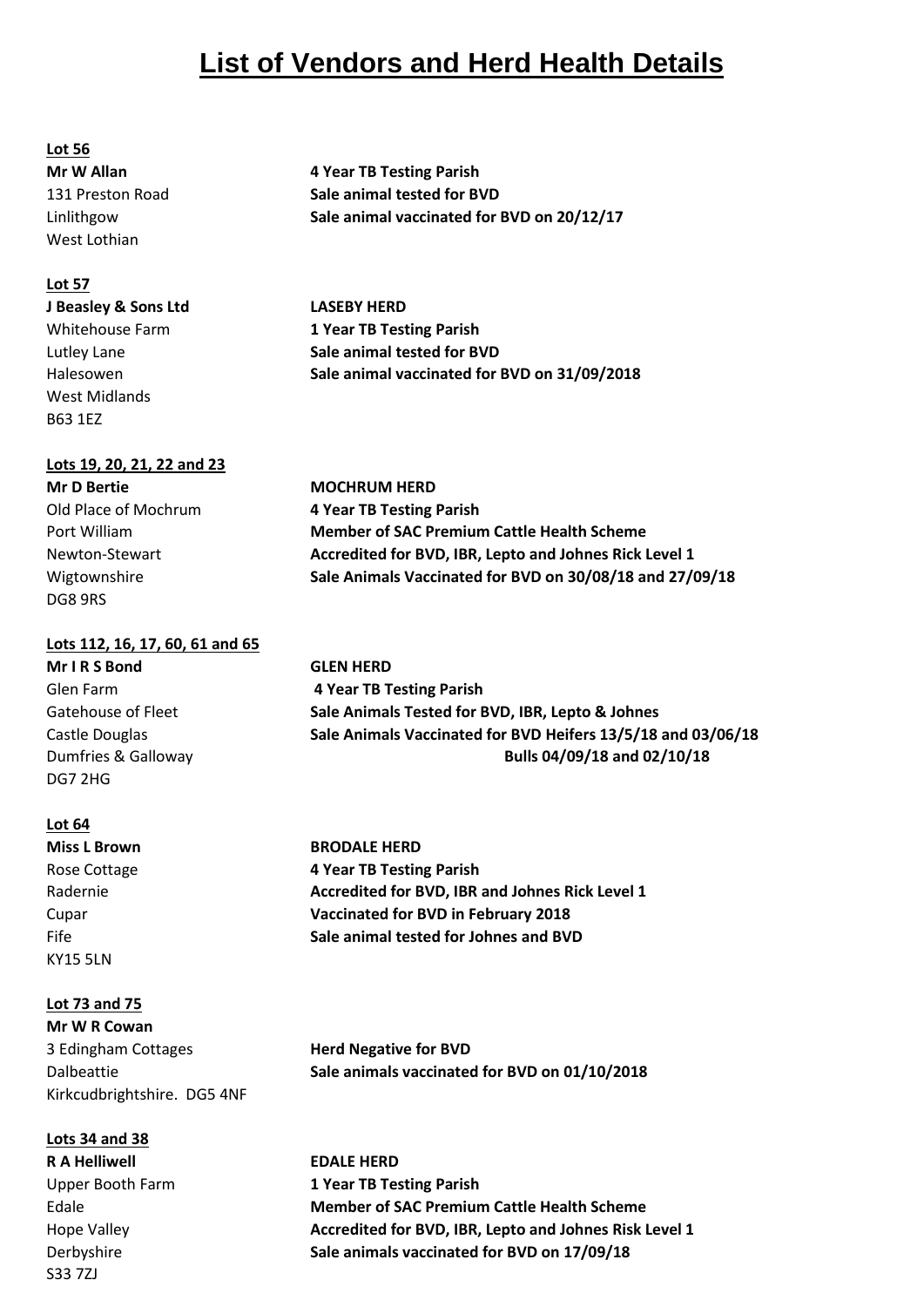#### **Lot 3, 4, and 9**

BT44 9JD

#### **Lots 2, 8, 11 and 58**

**Lots 46, 47, 48, 49, 50, 51 and 52**

#### **Lot 66**

**Mr D & Mrs K Keiley CROFT HERD**

#### **Lots 40 and 41**

**Sir J C L Keswick MUIL HERD** DG2 9UD

#### **Lots 1, 18, 36 and 39**

**J & Z Kirk HUNTFIELD HERD** DG2 0SP

#### **Lots 13, 32, 44, 45, 71 and 72**

Bargaly Farm **4 Year TB Testing Parish** DG8 7BH

**Mr D Henry GRUIGE HERD** 4 Gruige Lane **1 Year TB Testing Parish** Cloughmills **Member of the AFBI Cattle Health Scheme** Ballymena **Sale animal tested for BVD, Lepto and IBR** Co Antrim **Sale animal vaccinated for BVD and Lepto December 2017**

**Mrs J Howman DUNAY HERD** Borland Farm **4 Year TB Testing Parish** Blacklunans **Member of the SAC Premium Cattle Health Scheme** Blairgowrie **Accredited for BVD and Johnes risk level 3** Perth **Sale animals vaccinate for BVD 28/09/18** PH10 7LA **Sale animals tested for IBR and Lepto**

**Mr R Huxham BALLAMOAR HERD** Ballamoar Farm **2 Year Testing Parish** Ballaugh **BVD Herd Testings** Isle of Man **Sale animals BVD vaccinated in March 2018** IM7 5EE **Sale animals tested for BVD, Johnes, Lepto and IBR**

Carton Croft **4 Year TB Testing Parish** Dalbeattie **Accredited for BVD, IBR, Lepto and Johnes Risk Level 2** Kirkcudbrightshire **Sale animal vaccinated for BVD on 07/09/2018** DG5 4NH **Member of SAC Premium Cattle Health Scheme**

Muil Farm **4 Year TB Testing Parish** Shawhead **Sale animals tested for BVD** Dumfries **Sale animals vaccinated for BVD on 30/08/18**

Low Kirkbride **4 Year TB Testing Parish** Auldgirth **Member of the SAC Premium Cattle Health Scheme** Dumfries **Accredited for BVD, IBR, Lepto and Johnes (Risk Level 1)** Dumfries & Galloway **Sale animals vaccinated for BVD on 19/09/18**

**B & J Landers & Son CAIRNSMORE HERD** Newton Stewart **Member of the Biobest Hi Health Scheme** Wigtownshire **Accredited for BVD, Lepto and Johnes Risk Level 1** Dumfries & Galloway **Sale animals vaccinated for BVD on 06/06/18**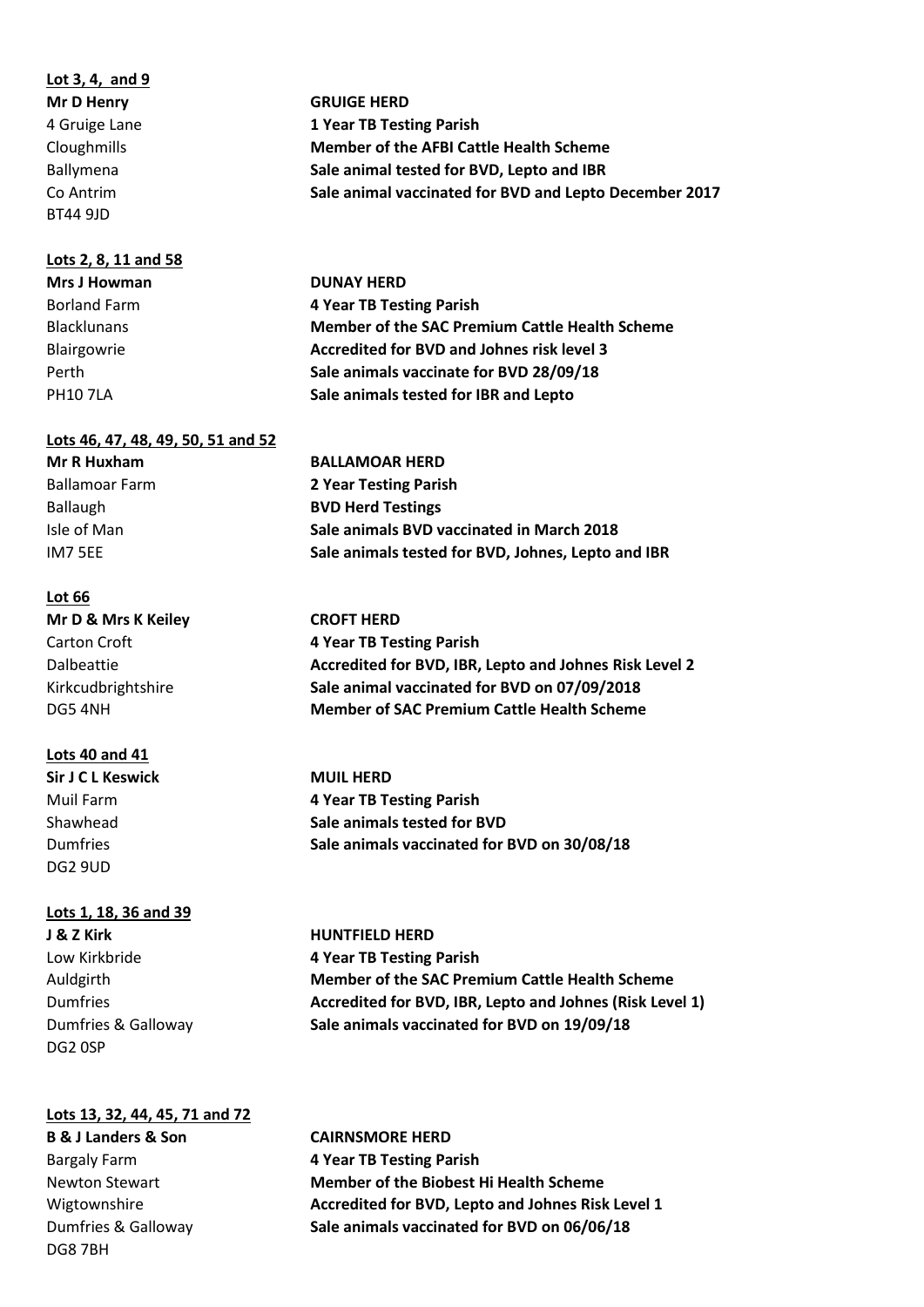**Lots 31 and 33**

#### **Lot 68 and 69**

**Mr D Maxwell LOMOND HERD** G63 0AW

#### **Lots 70**

DG8 7AW

#### **Lot 53, 54 and 55**

#### **Lot 37**

#### **Lots 7, 10 and 14**

TD2 6PQ

#### **Lots 24, 25, 29, 42 and 43**

**Speddoch Farm Partnership SPEDDOCH HERD** DG2 9UD

**Messrs W Marshall & Son LARGHILL HERD** Eastlands **4 Year TB Testing Parish** Crocketford **Member of the SAC Premium Cattle Health Scheme** Dumfries & Galloway **Herd accredited for BVD** DG2 8QH **Sale animals vaccinated for BVD 10/09/18 and IBR Marker 11/07/18**

Firm of JM & D Maxwell **4 Year TB Testing Parish** Blairvockie Farm **Part of the SAC Premium Cattle Health Scheme** Drymen **Accredited free of BVD, IBR, Lepto and Johnes Risk Level 1** Glasgow **Sale animals vaccinated for BVD on 30/08/18 and 27/09/18**

**Mr G B Milroy MACHERMORE HERD** Mains of Machermore **4 Year TB Testing Parish** Newton Stewart **Member of SAC Health Scheme** Wigtownshire **Sale animals vaccinated for BVD 21/09/2018**

**C Parker & Son HILL GILL HERD** Hill Gill Farm **4 Year TB Testing Parish** Baldersdale **Member of SAC Premium Cattle Healthe Scheme** Barnard Castle **Sale animals tested for BVD, IBR, Lepto and Johnes** DL12 9UX **Sale animals vaccinated for BVD 02/10/18**

**R.K.G. Farms AUCHENGASSEL HERD** Irelandton **4 Year TB Testing Parish** Twynholm **Member of the SAC Premium Cattle Health Scheme** Kirkcudbright **Herd Accredited for BVD** DG6 4PP **Sale animal vaccinated for BVD on 24/09/18**

**Messrs H & N Sloan BURNFOOT HERD** Burnfoot Farm **4 Year TB Testing Parish** Oxton **Member of the SAC Premium Cattle Health Scheme** Lauder **Herd Accredited for BVD and Johnes (Risk Level 1), Herd Testing for IBR** Borders **Sale animals vaccinated against BVD on 25/02/18 & 18/03/18**

c/o Muil Farm **4 Year TB Testing Parish** Shawhead **Sale animals vaccinated for BVD on 30/08/18** Dumfries & Galloway **Sale animals tested for BVD**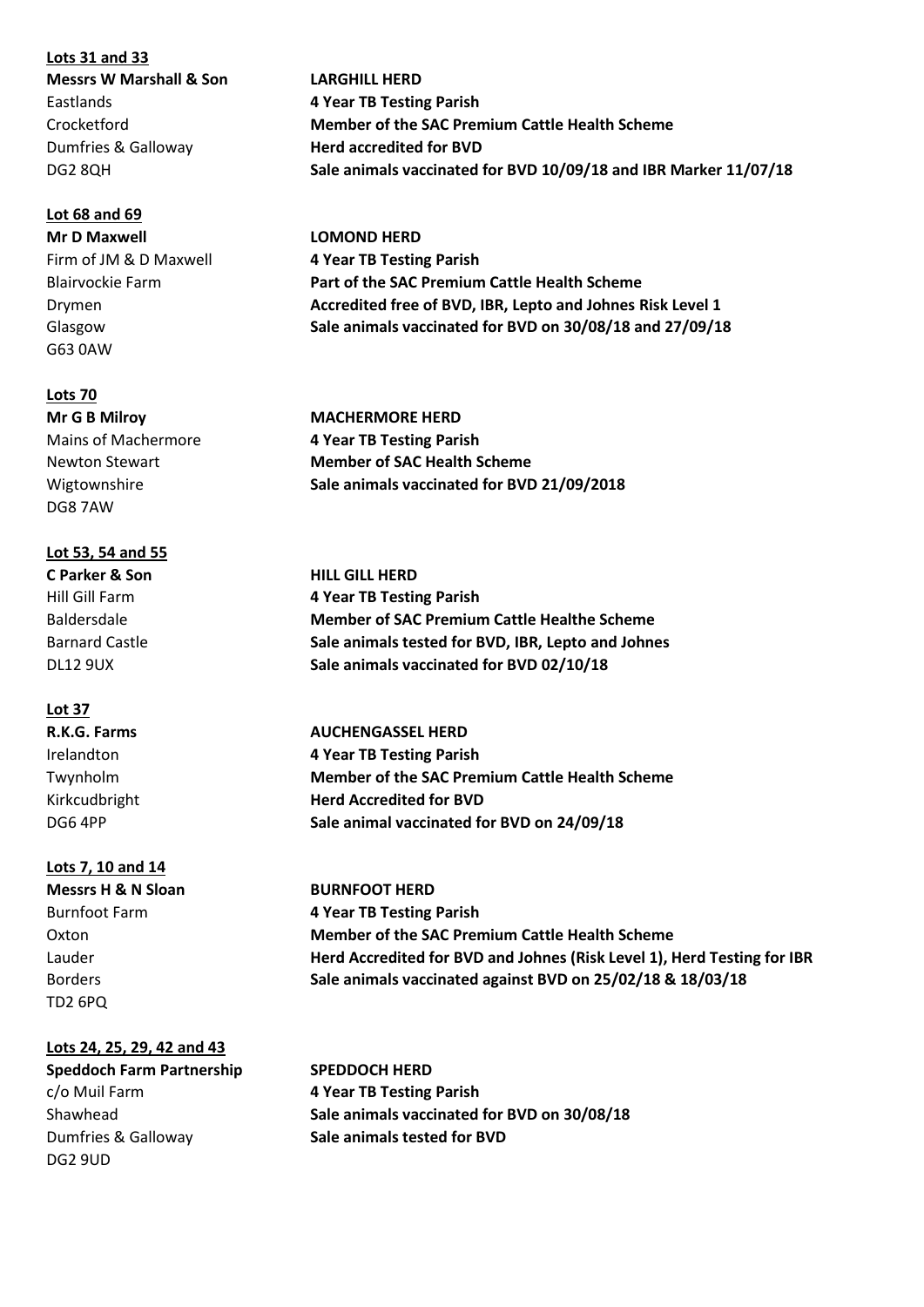#### **Lots 5, 15 and 59**

#### **Lots 73 and 74**

CA13 0UW

#### **Lots 35, 62 and 63**

DG11 2QE

#### **Lot 26, 27 and 28**

NE47 0AS

#### **Lot 30**

**Mr R Wilson POLBAE HERD** Dumfries & Galloway DG5 4HE

**A & J Thomson STAFFORDS HERD** Scatterburn Farm **4 Year TB Testing Parish** Ardoe **Member of SAC Premium Cattle Health Scheme** Aberdeen **Sale animals vaccinated for BVD 14/06/18, IBR Marker vaccinated** AB12 5XX **Accredited for BVD. Herd testing for IBR and Lepto**

**Messrs Traffords BERGERE HERD** Springfield Farm **4 Year TB Testing Parish** Greysouthen **Member of Biobest Hi Health** Cockermouth **Accredited for BVD and Johnes Risk Level 1** Cumbria **Sale animals vaccinated for BVD 16/08/18 & 06/09/18 & IBR Marker 28/08/18**

**Messrs JR & CJ Ward WHITSTONEHILL HERD** Whitstonehill **4 Year TB Testing Parish** Tundergarth **Member of SAC Premium Cattle Health Scheme** Lockerbie **Accredited for BVD and Johnes Risk Level 2** Dumfriesshire **Sale animals vaccinated for BVD on 10/09/18**

**Mr J A Wilson REASTON HILL HERD** Lawn House **4 Year TB Testing Parish** Slaley **Member of Biobest Hi Health Herdcare** Hexham **Accredited for BVD and Johnes Risk Level 1** Northumberland **Sale animals vaccinated for BVD on 05/09/18**

Millbrook House **4 year TB testing Parish** Mill Street **Sale animal tested for BVD** Dalbeattie **Sale animal vaccinated for BVD on 18/09/2018**

#### **Health Status Disclaimer**

The Health information above is as supplied by or on the behalf of the breeder. The Health status of individual animals may differ from the herd declaration. The responsibility for the accuracy of the information rests solely with the breeder and not The Belted Galloway Cattle Society or Wallets Marts Castle Douglas Ltd.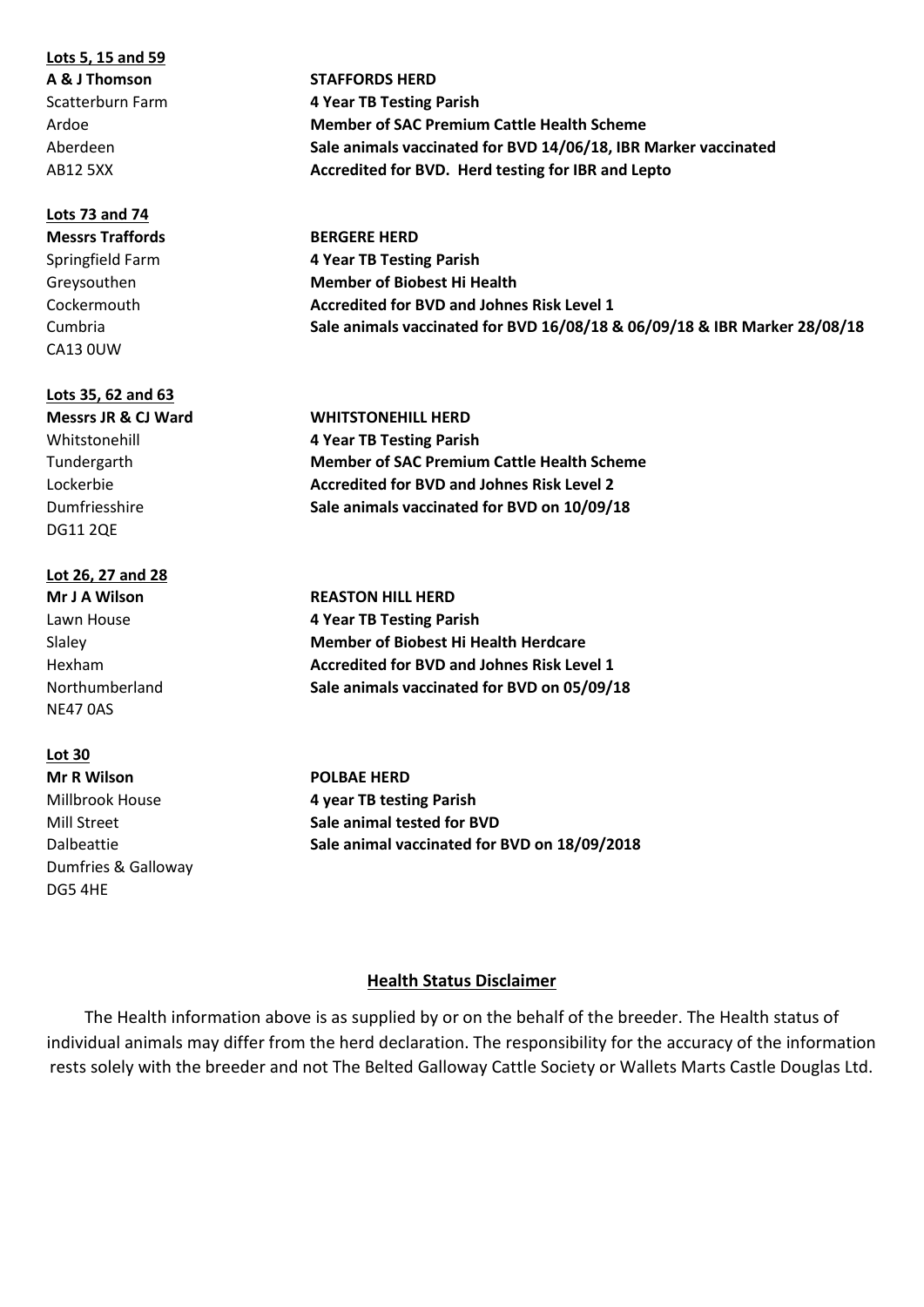## **Belted Galloways**

## **Female born on or after 1st September 2015**

| LOT 1 J & Z Kirk |     | $S + S$                                                                      |
|------------------|-----|------------------------------------------------------------------------------|
|                  |     | HUNTFIELD THYME 35242 (UK582346/600161) Black & White, born 13/10/2015       |
|                  |     | gss: Lullenden Adam (2) (03439)                                              |
|                  | gs: | Huntfield Jock (2) (04049)                                                   |
|                  |     | gsd: Huntfield Miss Moneypenny (2) (13522)                                   |
| Sire:            |     | Huntfield Red Bull (04471)                                                   |
|                  |     | gds: Shiralee Moonshine (B313(AUS))                                          |
|                  | gd: | Browhaze Zipa (2) (13030)                                                    |
|                  |     | gdd: Broadmeadows Vipa (10572)                                               |
|                  |     | gss: Huntfield Jock (2) (04049)                                              |
|                  | gs: | Huntfield Morrington (04475)                                                 |
|                  |     | gsd: Huntfield Ivy (16534)                                                   |
| Dam:             |     | Huntfield Panoply (23512)                                                    |
|                  |     | gds: Huntfield Inigo (03771)                                                 |
|                  | gd: | Huntfield Kindly (19408)                                                     |
|                  |     | <b>gdd:</b> Browhaze Zipa (2) (13030)                                        |
|                  |     | Service Details: AI 01/02/2018 to Southfield Major Ronaldo and 17/04/2018 to |
|                  |     | Cairnsmore Fergus - Vet says in calf 6 months plus                           |

She is by a Huntfield Red bull so carries the Red Gene, her maternal sister Sage was Champion at Ayr and Straiton Shows 2017.

AVAILABLE FOR EXPORT TO MAINLAND EUROPE

**LOT 2 Mrs J Howman, S+S DUNAY WILLOW 35286 (UK542205/700634)** Black & White, born 30/11/2015 **gss:** Boreland James Bond (03105) **gs:** Southfield Double O Seven (03907) **gsd:** Dirigo Double Pipa (2) (13686) **Sire :** Barwise Jura (04759) **gds:** Barwise Jigsaw (03647X) **gd:** Barwise Jamara ET (18612) **gdd:** Mochrum Jim-Jam (14058) **gss:** Mochrum Laird (03455-DUP) **gs:** Tobergill Minstrel (04251) **gsd:** Tobergill Heidi (2) (15586) **Dam :** Dunay Bess (24764) **gds:** Coulmony Harris (2) (03421) **gd:** Dunay Janesmoor (16940) **gdd:** Newforest Janesmoor (14756) Service Details: Ran from 7th May 2018 until 7th August 2018 with Offthewall Tiberius 05925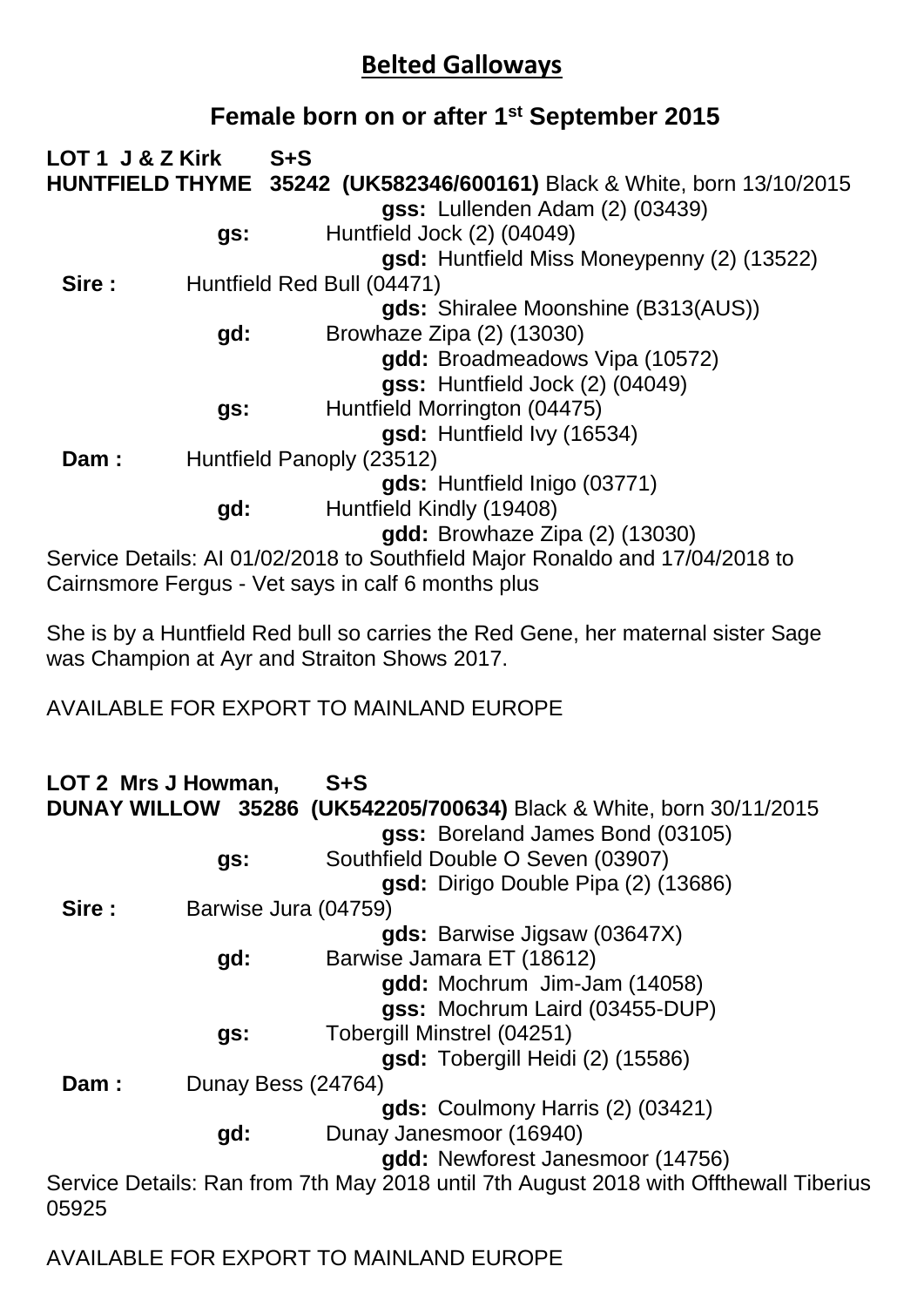| LOT 3 Mr D Henry, |                           | $S + S$                                                                      |
|-------------------|---------------------------|------------------------------------------------------------------------------|
|                   |                           | GRUIGE HAZEL 30354 (UK915102/300697) Black & White, born 27/02/2016          |
|                   |                           | gss: Bolebec Dun Concorde (2) (03187)                                        |
|                   | gs:                       | Whitepool Warlord (03603)                                                    |
|                   |                           | gsd: Ridgelands Priscilla (2) (12146)                                        |
| Sire:             |                           | Ballylough Barney Boy (04685)                                                |
|                   |                           | gds: Coulmony Coll (03875)                                                   |
|                   | gd:                       | Tobergill Lark (18048)                                                       |
|                   |                           | gdd: Tobergill Heidi (2) (15586)                                             |
|                   |                           | gss: Stengards Melvin (7348500003)                                           |
|                   | gs:                       | Castlemartin Alex (03735)                                                    |
|                   |                           | gsd: Hongaard Berta (DK36571-01764)                                          |
| Dam:              | <b>Fanore May (19820)</b> |                                                                              |
|                   |                           | gds: Kinrea Triumph (02833)                                                  |
|                   | gd:                       | Gloreside Flossie 4th (2) (16836)                                            |
|                   |                           | gdd: Gloreside Flossie 2nd (B0004)                                           |
|                   |                           | Service Details: Bulled 7th June 2018, Due 16th March 2019 to Armoy Slammer. |

Hazel is scanned in-calf to Armoy Slammer 06065 who is a son of Boreland Slammer going back to very old genetics.

Although we are in a TB1 area (all of NI is TB1) we have never had TB in the herd and there will be a Department of Agriculture print out of our TB history at the sale detailing that

| LOT 4 Mr D Henry, |                     | $S + S$                                                                           |
|-------------------|---------------------|-----------------------------------------------------------------------------------|
|                   |                     | GRUIGE HOLLY 30358 (UK915102/300712) Black & White, born 12/03/2016               |
|                   |                     | gss: Bolebec Dun Concorde (2) (03187)                                             |
|                   | gs:                 | Whitepool Warlord (03603)                                                         |
|                   |                     | gsd: Ridgelands Priscilla (2) (12146)                                             |
| Sire:             |                     | Ballylough Barney Boy (04685)                                                     |
|                   |                     | gds: Coulmony Coll (03875)                                                        |
|                   | gd:                 | Tobergill Lark (18048)                                                            |
|                   |                     | <b>gdd:</b> Tobergill Heidi (2) (15586)                                           |
|                   |                     | gss: Barwise Jigsaw (03647X)                                                      |
|                   | gs:                 | Mosston Muir Jaguar (03867)                                                       |
|                   |                     | <b>gsd:</b> Harmony Jean (1) (15030)                                              |
| Dam:              | Polbae Tess (25774) |                                                                                   |
|                   |                     | gds: Tobergill Zeus (2) (03127)                                                   |
|                   | gd:                 | Polbae Mazie (20356)                                                              |
|                   |                     | gdd: Polbae Rebekah (2) (13898)                                                   |
|                   |                     | Service Details: Bulled 7th April 2018. Due 14th January 2019, scanned in-calf to |

Service Details: Bulled 7th April 2018, Due 14th January 2019, scanned in-calf to Shelsleys Mr Oak 05893. She is a very beefy heifer and from a very good cow.

Although we are in a TB1 area (all of NI is TB1) we have never had TB in the herd and there will be a Department of Agriculture print out of our TB history at the sale detailing that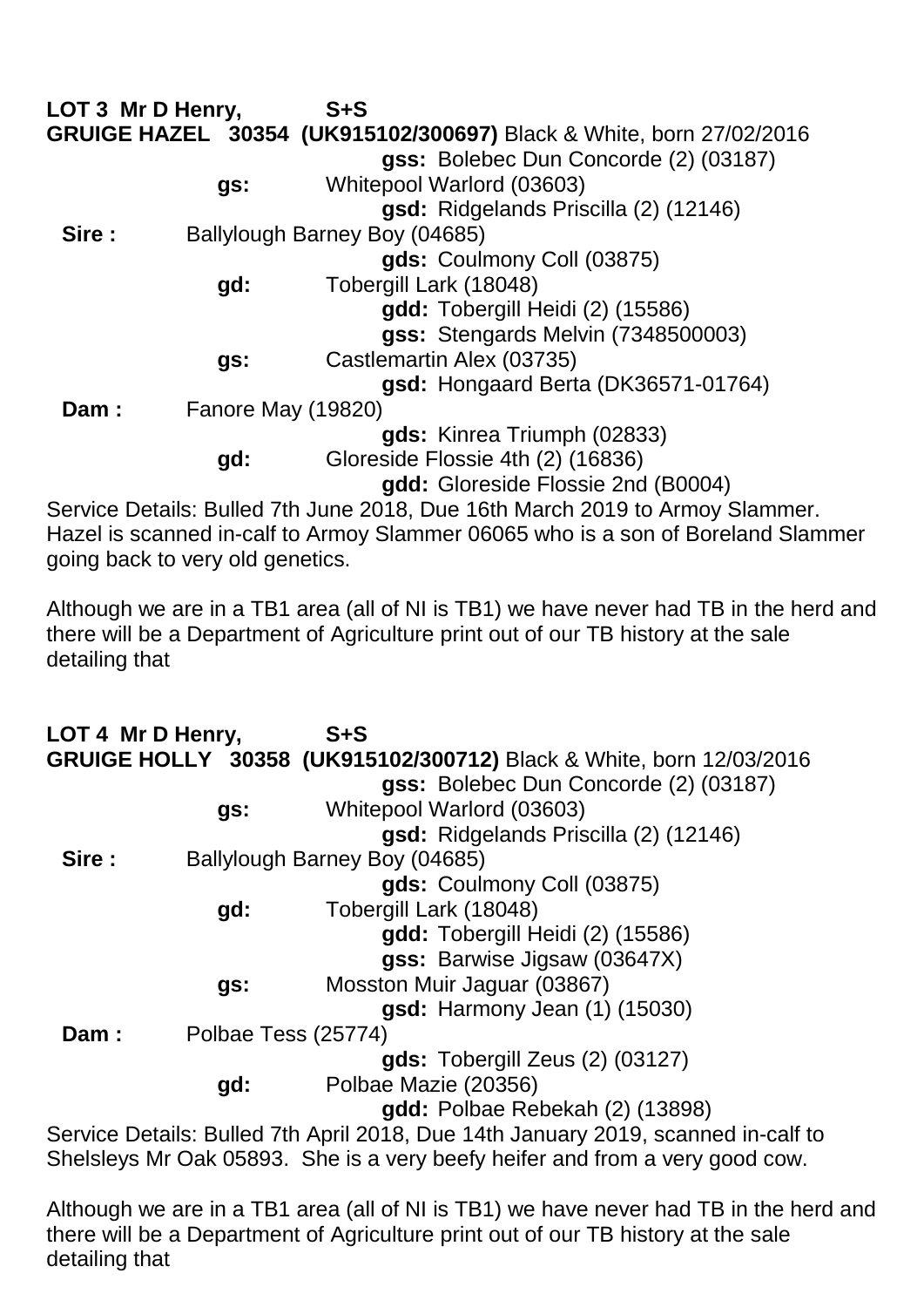#### **LOT 5 Messrs A & J Thomson S+S STAFFORDS CHARITY 30346 (UK522965/300048)** Black & White, born 14/03/2016 **gss:** Mochrum Glentrool (03409) **gs:** Solway Winston (2) (03691) **gsd:** Ardwell Wilma (10690) **Sire :** Croasdale Hawk (04667)

|      |     | gds: Boxmoor Earl (03573)         |
|------|-----|-----------------------------------|
|      | gd: | Croasdale Bowland (15882)         |
|      |     | gdd: Gilmonby Flax (14224)        |
|      |     | gss: Polbae Big Mac (03579)       |
|      | gs: | Mourneview Jambo (03957)          |
|      |     | gsd: Mournview Jamelia (15274)    |
| Dam: |     | Speddoch Orva (22994)             |
|      |     | gds: Grandycroft Hawthorn (02655) |
|      | gd: | Polbae Onyan (12946)              |
|      |     | gdd: Polbae Hazel (09464)         |

She was Born and raised outdoors

**LOT 6 Mr D Henry, S+S GRUIGE HARPER 30362 (UK915102/300745)** Black & White, born 30/03/2016 **gss:** Bolebec Dun Concorde (2) (03187) **gs:** Whitepool Warlord (03603) **gsd:** Ridgelands Priscilla (2) (12146) **Sire :** Ballylough Barney Boy (04685) **gds:** Coulmony Coll (03875) **gd:** Tobergill Lark (18048) **gdd:** Tobergill Heidi (2) (15586) **gss:** Barwise Jigsaw (03647X) **gs:** Mosston Muir Jaguar (03867) **gsd:** Harmony Jean (1) (15030) Dam : Polbae Honeysuckle (25768) **gds:** Tobergill Zeus (2) (03127) **gd:** Polbae Honeybunn (16328) **gdd:** Polbae Patricia (2) (13502) Service Details: Bulled 17th March 2018, Due 24th December 2018, scanned in-calf to

Shelsley Mr Oak 05893. Harper has a great temperament and a pleasure to work with.

Although we are in a TB1 area (all of NI is TB1) we have never had TB in the herd and there will be a Department of Agriculture print out of our TB history at the sale detailing that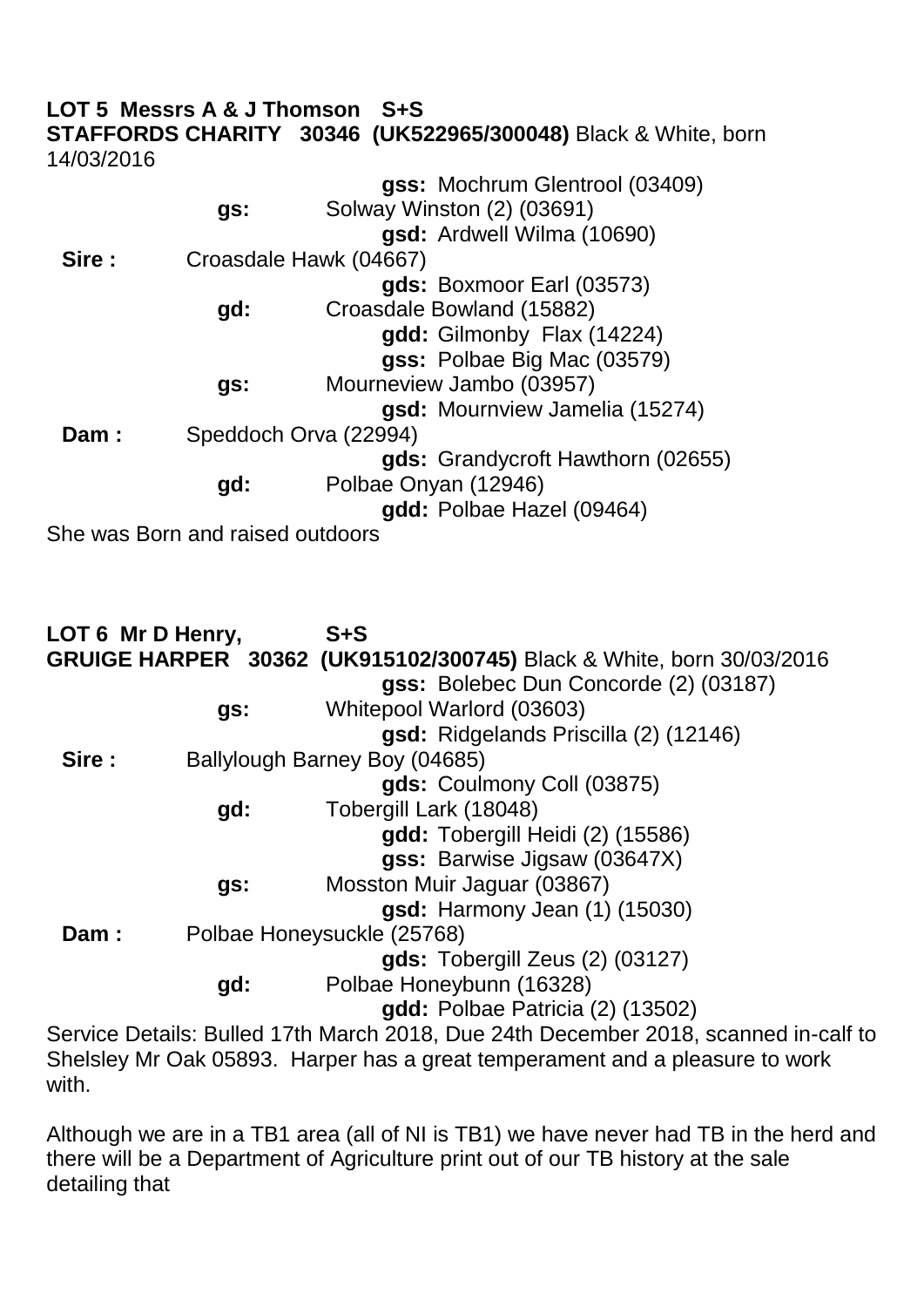|            | LOT 7 Messrs H & N SloanS+S      |                                                                                                                           |
|------------|----------------------------------|---------------------------------------------------------------------------------------------------------------------------|
|            |                                  | <b>BURNFOOT KERI 31920 (UK563876/500112)</b> Black White Belt, born 04/04/2016                                            |
|            |                                  | $gss:$ Tobergill Zeus $(2)$ $(03127)$                                                                                     |
|            | gs:                              | Polbae Charlie (04097)                                                                                                    |
|            |                                  | gsd: Polbae Poppet (15210)                                                                                                |
| Sire:      | Park Horatio (04937)             |                                                                                                                           |
|            |                                  | gds: Polbae Geronimo (03915)                                                                                              |
|            | gd:                              | Park Angelina (19202)                                                                                                     |
|            |                                  | gdd: Laggish Harriet (16446)                                                                                              |
|            |                                  | gss: May Dynamite (03561)                                                                                                 |
|            | gs:                              | Crystal Herculese (04333)                                                                                                 |
|            |                                  | gsd: Crystal Rose (14934)                                                                                                 |
| Dam:       |                                  | Burnfoot Emily (23396)                                                                                                    |
|            |                                  | gds: Tobergill Arran (03207)                                                                                              |
|            | gd:                              | Mochrum Lorna 2nd (17606)                                                                                                 |
|            |                                  | gdd: Mochrum Lorna (14818)                                                                                                |
|            | 06027 PD Details at time of sale | Service Details: Ran from 28th May to 12th September 2018 with Clifton Hermes                                             |
|            |                                  |                                                                                                                           |
| 06/04/2016 | LOT 8 Mrs J Howman,              | $S + S$<br>DUNAY HEATHER BELL 32418 (UK542205/600640) Black White Belt, born                                              |
|            |                                  | gss: Boreland James Bond (03105)                                                                                          |
|            | gs:                              | Southfield Double O Seven (03907)                                                                                         |
|            |                                  | gsd: Dirigo Double Pipa (2) (13686)                                                                                       |
| Sire :     | Barwise Jura (04759)             |                                                                                                                           |
|            |                                  | gds: Barwise Jigsaw (03647X)                                                                                              |
|            | gd:                              | Barwise Jamara ET (18612)                                                                                                 |
|            |                                  | gdd: Mochrum Jim-Jam (14058)                                                                                              |
|            |                                  | <b>gss: Mochrum Kyle (2) (03119)</b>                                                                                      |
|            | gs:                              | Lullenden Adam (2) (03439)                                                                                                |
|            |                                  | gsd: Lullenden Abbie (2) (12890)                                                                                          |
| Dam:       |                                  | Huntfield Heather (15772)                                                                                                 |
|            |                                  | gds: Huntfield Amnesty (03201)                                                                                            |
|            | gd:                              | Huntfield Eittah (14154)                                                                                                  |
|            |                                  | gdd: Boreland Hattie 2nd (11608)<br>Service Details: Ran from 7th May 2018 until 7th August 2018 with Offthewall Tiberius |
| 05925      |                                  |                                                                                                                           |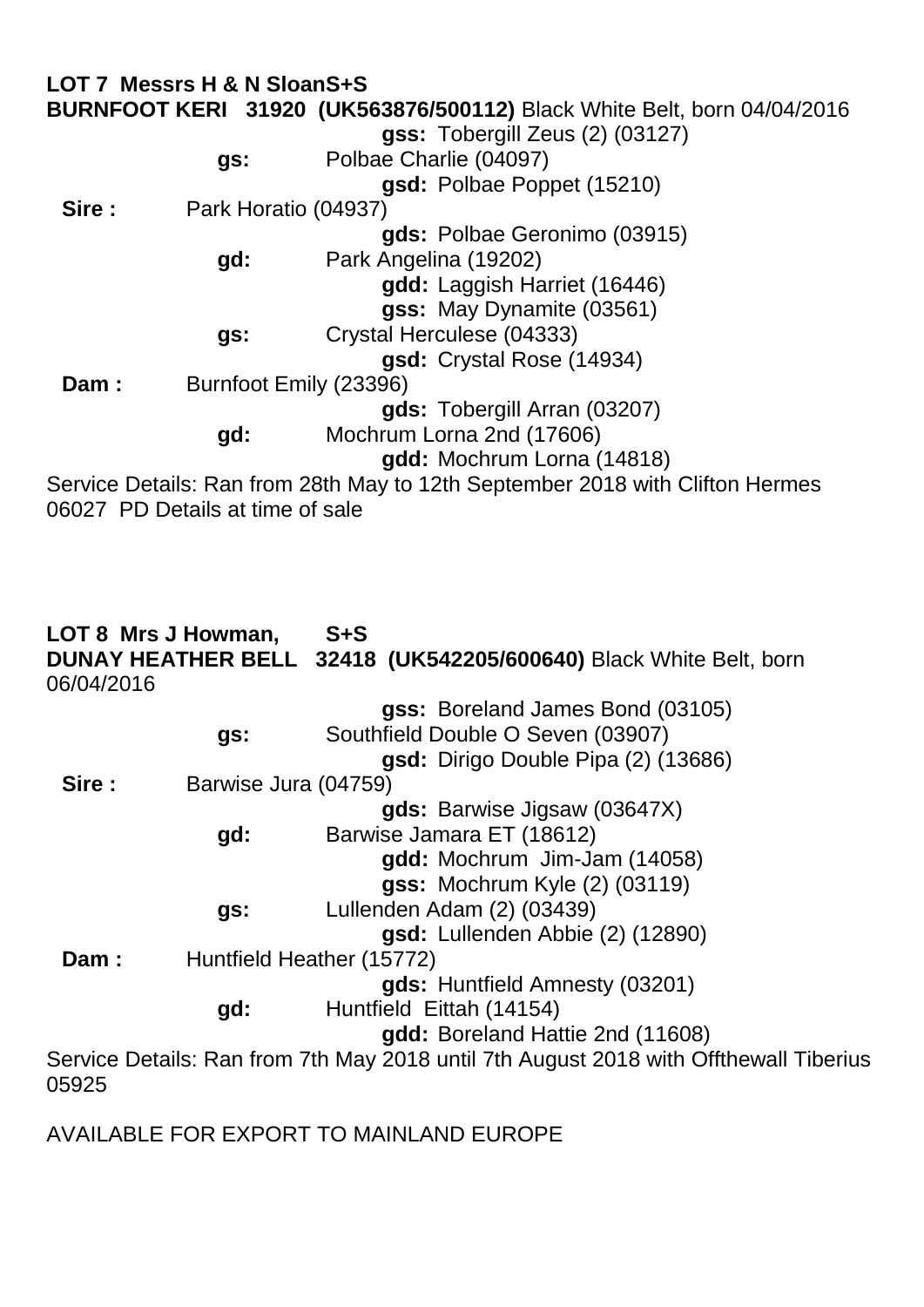| LOT 9 Mr D Henry, |                          | $S + S$                                                               |
|-------------------|--------------------------|-----------------------------------------------------------------------|
|                   |                          | GRUIGE HARRIET 30366 (UK915102/300793) Black & White, born 13/04/2016 |
|                   |                          | gss: Bolebec Dun Concorde (2) (03187)                                 |
|                   | gs:                      | Whitepool Warlord (03603)                                             |
|                   |                          | gsd: Ridgelands Priscilla (2) (12146)                                 |
| Sire:             |                          | Ballylough Barney Boy (04685)                                         |
|                   |                          | gds: Coulmony Coll (03875)                                            |
|                   | gd:                      | Tobergill Lark (18048)                                                |
|                   |                          | gdd: Tobergill Heidi (2) (15586)                                      |
|                   |                          | gss: Mochrum Laird (03455-DUP)                                        |
|                   | gs:                      | Copelaw Crieff (04231)                                                |
|                   |                          | gsd: Tobergill Heather (15582)                                        |
| Dam:              | <b>Muil Rita (27310)</b> |                                                                       |
|                   |                          | gds: Mochrum Kyle (2) (03119)                                         |
|                   | gd:                      | Muil Fancy (14502)                                                    |
|                   |                          | gdd: Park Tourmaline (10064)                                          |
|                   |                          |                                                                       |

Service Details: Bulled 19th July 2018, due 27th April 2019, scanned in-calf to Gruige Inis 06305. A home bred Red and White Bull. Harriets sire Ballylough Barney Boy carries a Red Gene. She is a good well grown heifer.

Although we are in a TB1 area (all of NI is TB1) we have never had TB in the herd and there will be a Department of Agriculture print out of our TB history at the sale detailing that

|       | LOT 10 Messrs H & N Sloan | $S + S$                                                                       |
|-------|---------------------------|-------------------------------------------------------------------------------|
|       |                           | <b>BURNFOOT KAY 31924 (UK563876/100122)</b> Black White Belt, born 14/04/2016 |
|       |                           | gss: Tobergill Zeus (2) (03127)                                               |
|       | gs:                       | Polbae Charlie (04097)                                                        |
|       |                           | gsd: Polbae Poppet (15210)                                                    |
| Sire: | Park Horatio (04937)      |                                                                               |
|       |                           | gds: Polbae Geronimo (03915)                                                  |
|       | gd:                       | Park Angelina (19202)                                                         |
|       |                           | gdd: Laggish Harriet (16446)                                                  |
|       |                           | gss: May Dynamite (03561)                                                     |
|       | gs:                       | Crystal Herculese (04333)                                                     |
|       |                           | gsd: Crystal Rose (14934)                                                     |
| Dam:  |                           | Burnfoot Gemma (27180)                                                        |
|       |                           | gds: Boxmoor Earl (03573)                                                     |
|       | gd:                       | Croasdale Emma (17728)                                                        |
|       |                           | gdd: Gilmonby Flax (14224)                                                    |
|       |                           | Service Details: Ran from 28th May to 12th September 2018 with Clifton Hermes |

06027 PD Details at time of sale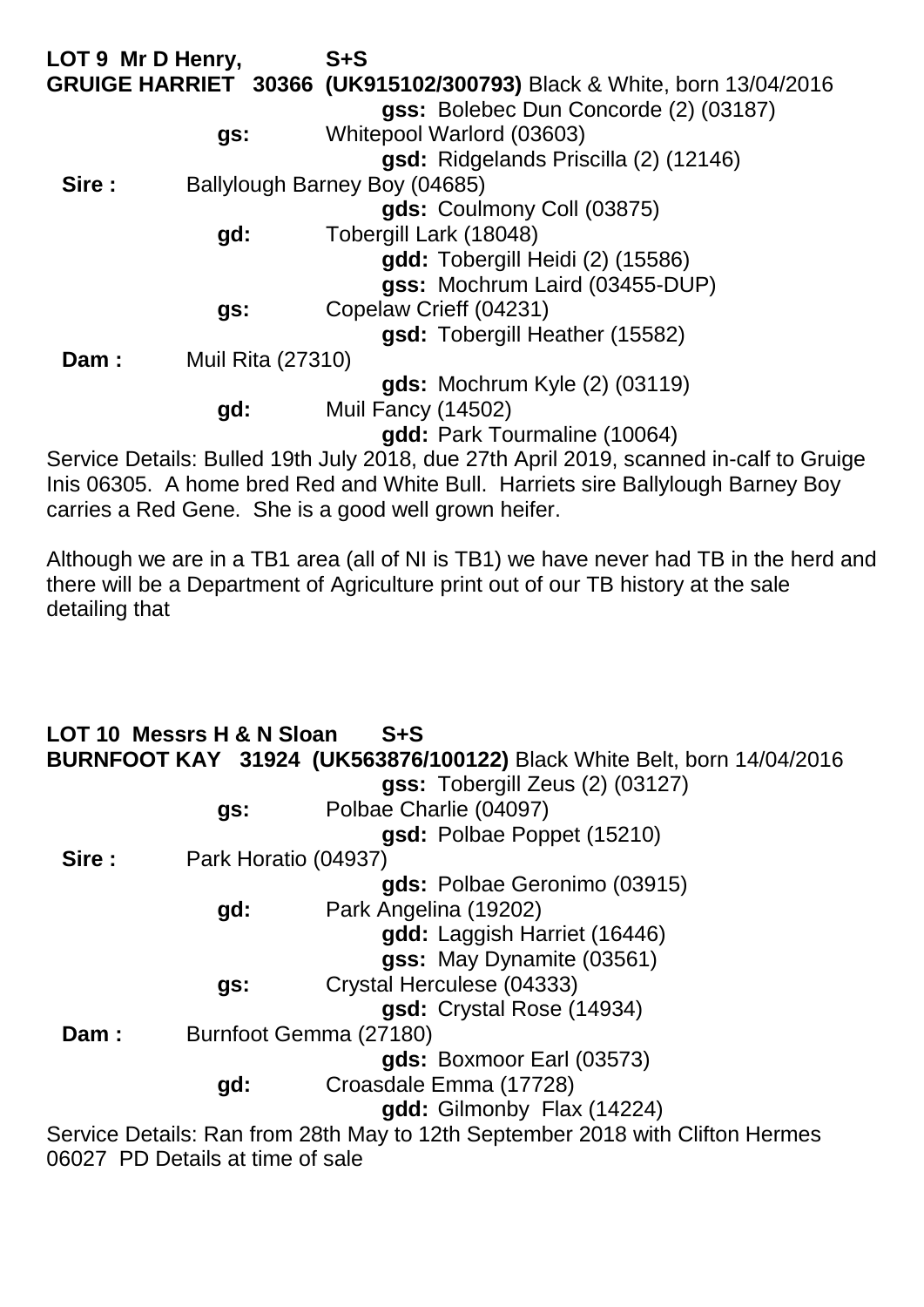**LOT 11 Mrs J Howman, S+S DUNAY VICTORIA 5TH 32942 (UK542205/600668)** Black White Belt, born 21/04/2016

|       | gs:                  | gss: Boreland James Bond (03105)<br>Southfield Double O Seven (03907)<br>gsd: Dirigo Double Pipa (2) (13686) |
|-------|----------------------|--------------------------------------------------------------------------------------------------------------|
| Sire: | Barwise Jura (04759) |                                                                                                              |
|       |                      | gds: Barwise Jigsaw (03647X)                                                                                 |
|       | gd:                  | Barwise Jamara ET (18612)                                                                                    |
|       |                      | gdd: Mochrum Jim-Jam (14058)                                                                                 |
|       |                      | gss: Mar-Pine Supreme (X0132)                                                                                |
|       | gs:                  | Mar-Pine Perry (02263)                                                                                       |
|       |                      | gsd: Mar-Pine Goldie (Dun) (X0133)                                                                           |
| Dam:  |                      | Honeyknob Vic Falls (14758)                                                                                  |
|       |                      | gds: Bolebec Dun Cunstuctor (02335)                                                                          |
|       | gd:                  | Honeyknob Gateau (09364)                                                                                     |
|       |                      | gdd: Courtyard Merganser (07998)                                                                             |
|       |                      |                                                                                                              |

AVAILABLE FOR EXPORT TO MAINLAND EUROPE

|        | LOT 12 Mr IRS Bond,        | $S + S$                                                                  |
|--------|----------------------------|--------------------------------------------------------------------------|
|        |                            | GLEN FLORA 30558 (UK582525/200608) Black & White, born 21/04/2016        |
|        |                            | gss: Mochrum Kingfisher (02879)                                          |
|        | gs:                        | Mochrum Laird (03455-DUP)                                                |
|        |                            | gsd: Mochrum Linnet (12582)                                              |
| Sire : | Tobergill Minstrel (04251) |                                                                          |
|        |                            | gds: Lullenden Bruno (02709)                                             |
|        | gd:                        | <b>Tobergill Heidi (2) (15586)</b>                                       |
|        |                            | gdd: Mochrum Ginty (14054)                                               |
|        |                            | gss: Boreland James Bond (03105)                                         |
|        | gs:                        | Southfield Double O Seven (03907)                                        |
|        |                            | gsd: Dirigo Double Pipa (2) (13686)                                      |
| Dam:   |                            | Whitepool Nightingale (20456)                                            |
|        |                            | gds: Mar-Pine Perry (02263)                                              |
|        | gd:                        | Whitepool Joy (13280)                                                    |
|        |                            | gdd: Honeyknob Mirage (09000)                                            |
|        |                            | Service Details: Ran from 30th June 2018 to 31st August 2018 with Polbae |
|        | Moonshine 05913            |                                                                          |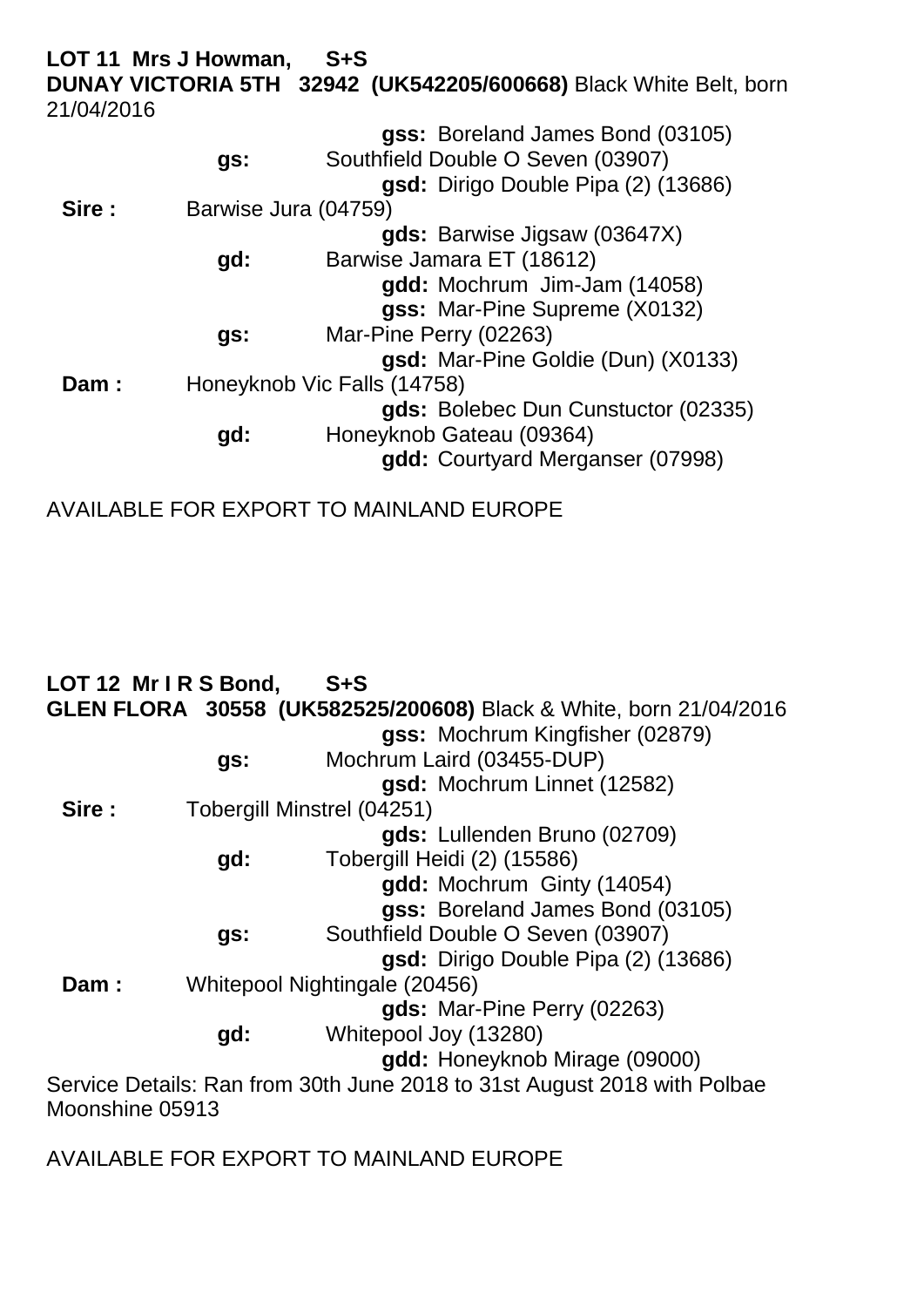**LOT 13 B & J Landers & Son S+S CAIRNSMORE KACEY JOHAN 31808 (UK582520/402917)** Black With White Belt, born 22/07/2016

|       |                         | gss: Mochrum Kyle (2) (03119)                                                  |
|-------|-------------------------|--------------------------------------------------------------------------------|
|       | gs:                     | Lullenden Rupert (03441)                                                       |
|       |                         | gsd: Lullenden Rainbow 2nd (2) (13202)                                         |
| Sire: | Ryehills Elliot (04625) |                                                                                |
|       |                         | gds: Grandycroft James (03059)                                                 |
|       | gd:                     | Mochrum Jacaranda (14462)                                                      |
|       |                         | gdd: Mochrum Jay (10218)                                                       |
|       |                         | <b>gss: Park Hercules (2) (02189)</b>                                          |
|       | gs:                     | Broadmeadows Lennie (02379)                                                    |
|       |                         | gsd: Mochrum Ginnie (04392)                                                    |
| Dam:  |                         | Mosstonmuir Johan (15552)                                                      |
|       |                         | gds: Barnearnie Gordon (03297)                                                 |
|       | gd:                     | Harmony Jean (1) (15030)                                                       |
|       |                         | gdd: Park Xtasy (11318)                                                        |
|       |                         | Service Details: Ran from 30th May until end of August 2018 with Tobergill Sam |

05963. Scanning details at time of sale

Mosstonmuir Johan Champion at Castle Douglas, bred Mosstonmuir Jamie Champion Beltie Berlin 2010. Cairnsmore Domino Champion, she is still looking great. Heres your chance for a super start.

AVAILABLE FOR EXPORT TO MAINLAND EUROPE

### **LOT 14 Messrs H & N Sloan S+S BURNFOOT KRYSTAL 31930 (UK563876/200137)** Black White Belt, born 25/07/2016

|        |                      | gss: Tobergill Zeus (2) (03127)                                               |
|--------|----------------------|-------------------------------------------------------------------------------|
|        | gs:                  | Polbae Charlie (04097)                                                        |
|        |                      | gsd: Polbae Poppet (15210)                                                    |
| Sire : | Park Horatio (04937) |                                                                               |
|        |                      | gds: Polbae Geronimo (03915)                                                  |
|        | gd:                  | Park Angelina (19202)                                                         |
|        |                      | gdd: Laggish Harriet (16446)                                                  |
|        |                      | gss: Mochrum Granite (03357)                                                  |
|        | gs:                  | Uras Grampian (03675)                                                         |
|        |                      | gsd: Balcorrach Chabet (14766)                                                |
| Dam:   |                      | Slighhouses Lucky (22080)                                                     |
|        |                      | gds: Whitepool Warlord (03603)                                                |
|        | gd:                  | Lullenden Zoe (18630)                                                         |
|        |                      | gdd: Lullenden Zara (13828)                                                   |
|        |                      | Service Details: Ran from 28th May to 12th Sentember 2018 with Clifton Hermes |

Service Details: Ran from 28th May to 12th September 2018 with Clifton Hermes 06027 PD Details at time of sale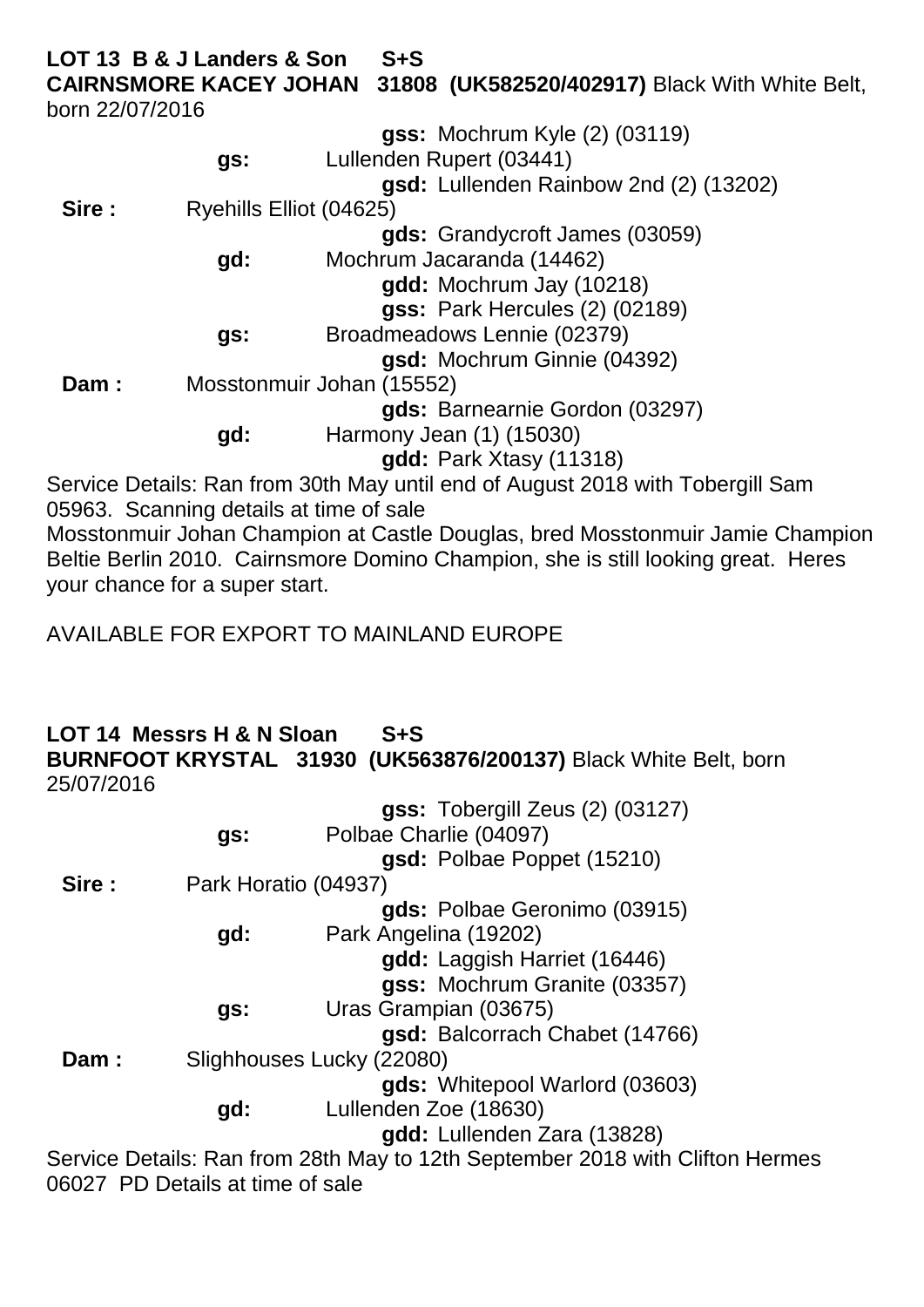### **LOT 15 Messrs A & J Thomson SO**

**STAFFORDS CHRISTABEL 31096 (UK522965/300062)** Black And White, born 26/07/2016

|        |     | gss: Mochrum Glentrool (03409)   |
|--------|-----|----------------------------------|
|        | gs: | Solway Winston (2) (03691)       |
|        |     | gsd: Ardwell Wilma (10690)       |
| Sire : |     | Croasdale Hawk (04667)           |
|        |     | gds: Boxmoor Earl (03573)        |
|        | gd: | Croasdale Bowland (15882)        |
|        |     | gdd: Gilmonby Flax (14224)       |
|        |     | gss: Ashness What A Life (03625) |
|        | gs: | Esk Valley Glorious 12th (04713) |
|        |     | gsd: Solway Fraline (19256)      |
| Dam:   |     | Solway Rethink (36392)           |
|        |     | gds: Park Apollo (04031)         |
|        | gd: | Solway Vented (21912)            |
|        |     | gdd: Solway Vent (15252)         |

|       | LOT 16 Mr IRS Bond, | $S + S$                                                                          |
|-------|---------------------|----------------------------------------------------------------------------------|
|       |                     | <b>GLEN GYPSY 32064 (UK582525/300623)</b> Black and White, born 04/09/2016       |
|       |                     | gss: Karandrea Ronaldo (B446(AUS))                                               |
|       | gs:                 | Southfield Dun Ronaldo (04035)                                                   |
|       |                     | gsd: Southfield Dun Sabrina (2) (14356)                                          |
| Sire: |                     | Lomond Laphroaig (05735)                                                         |
|       |                     | gds: Merrick Merlin (03699)                                                      |
|       | gd:                 | Laggish Mary (21418)                                                             |
|       |                     | gdd: Laggish Henrietta (16444)                                                   |
|       |                     | gss: May Zachary (03121)                                                         |
|       | gs:                 | Rockville Rocky (2) (03473)                                                      |
|       |                     | <b>gsd:</b> May Abbie (2) (12750)                                                |
| Dam:  |                     | Speddoch Monica (20568)                                                          |
|       |                     | gds: Mochrum Kyle (2) (03119)                                                    |
|       | gd:                 | Muil Fern (14194)                                                                |
|       |                     | gdd: Muil Yester (11640)                                                         |
|       |                     | Service Details: Ran from 30th June until 31st August 2018 with Polbae Moonshine |
| 05913 |                     |                                                                                  |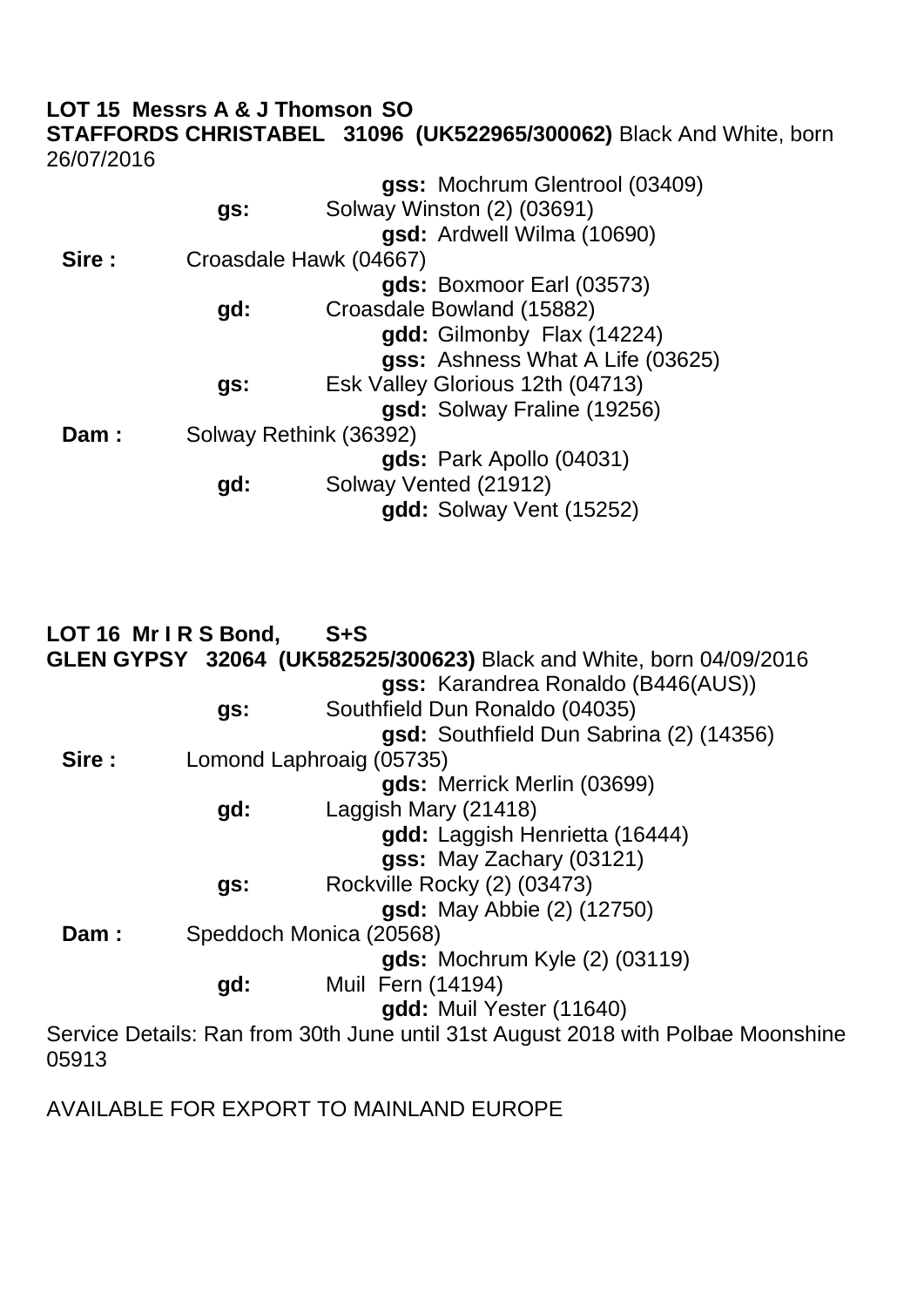**LOT 17 Mr I R S Bond, S+S GLEN GALA 32068 (UK582525/300630)** Black and White, born 23/09/2016 **gss:** Mochrum Kingfisher (02879) **gs:** Mochrum Laird (03455-DUP) **gsd:** Mochrum Linnet (12582) **Sire :** Tobergill Minstrel (04251) **gds:** Lullenden Bruno (02709) **gd:** Tobergill Heidi (2) (15586) **gdd:** Mochrum Ginty (14054) **gss:** Bolebec Dun Concorde (2) (03187) **gs:** Coulmony Harris (2) (03421) **gsd:** Coulmony Shuna (2) (13186) **Dam :** Glen Abbie (21682) **gds:** Park David (2) (03217) **gd:** Mochrum Gala 2nd (17608) **gdd:** Mochrum Gala (14436) Service Details: Ran from 30th June 2018 to 31st August 2018 with Polbae Moonshine 05913

AVAILABLE FOR EXPORT TO MAINLAND EUROPE

| LOT 18 J & Z Kirk |     | $S + S$                                                                          |
|-------------------|-----|----------------------------------------------------------------------------------|
|                   |     | HUNTFIELD UNITY 31444 (UK582346/100163) Black And White, born 28/09/2016         |
|                   |     | gss: Midfern Scott 414 (MF) (POIS) (MIDFERN S                                    |
|                   | gs: | Karandrea Ronaldo (B446(AUS))                                                    |
|                   |     | gsd: Midfern Ronalda (MIDFERN RONALDA)                                           |
| Sire:             |     | Southfield Major Ronaldo (04591)                                                 |
|                   |     | gds: Bolebec Dun Campaigner (02893)                                              |
|                   | gd: | Southfield Dun Sabrina (2) (14356)                                               |
|                   |     | gdd: Broadmeadows Viola (2) (10574)                                              |
|                   |     | <b>gss: Mochrum Kyle (2) (03119)</b>                                             |
|                   | gs: | Lullenden Adam (2) (03439)                                                       |
|                   |     | gsd: Lullenden Abbie (2) (12890)                                                 |
| Dam:              |     | Huntfield Karma (17154)                                                          |
|                   |     | gds: Seilisle Arcturus (02455)                                                   |
|                   | gd: | Boreland Hattie 2nd (11608)                                                      |
|                   |     | gdd: Boreland Hattie (2) (06758)                                                 |
|                   |     | She is Full sister to Huntield Tamara who was 2nd prize Royal Highland Show 2017 |
|                   |     |                                                                                  |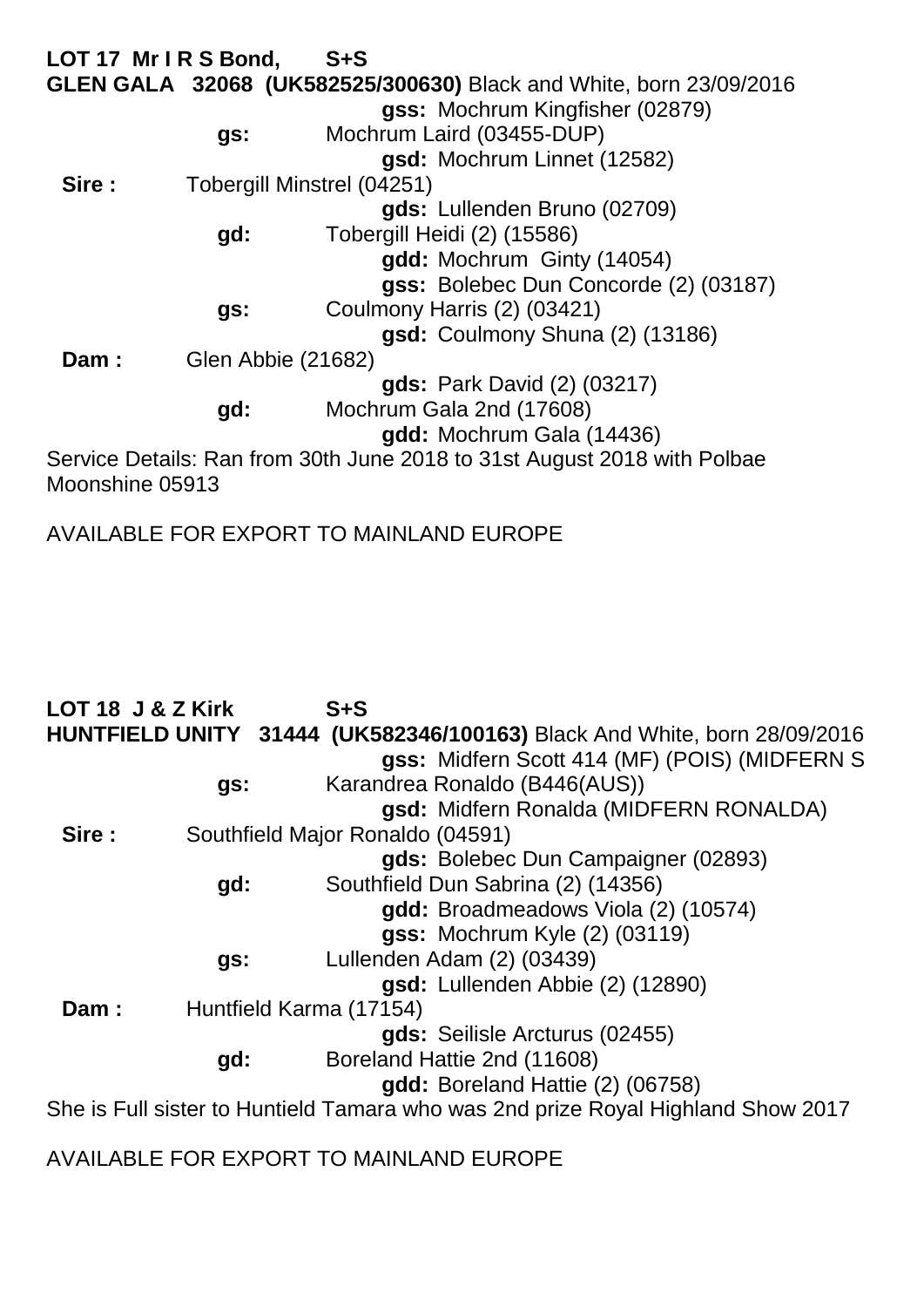**LOT 19 Mr D Bertie, S+S MOCHRUM GEMMA 9TH 34676 (UK583385/300810)** Black White Belt, born 25/10/2016 **gss:** Broadmeadows Yipa (03065) **gs:** Dirigo Andrew (03347) **gsd:** Browhaze Wilhelmina (10796) **Sire :** Maybeck Andrew (04619) **gds:** Grandycroft James (03059) **gd:** Mochrum Larkspur (13374) **gdd:** Mochrum Larissa 2nd (11138) **gss:** Huntfield Hector (03621) **gs:** Mochrum Defender (04511) **gsd:** Mochrum Netta 2nd (16780) **Dam :** Mochrum Gemma 5th (27250) **gds:** May Dynamite (03561) **gd:** Mochrum Gemma 3rd (2) (16980) **gdd:** Mochrum Gemma 2nd (13366)

AVAILABLE FOR EXPORT TO MAINLAND EUROPE

**LOT 20 Mr D Bertie, S+S MOCHRUM JUSTY 8TH 34678 (UK583385/500812)** Black White Belt, born 25/10/2016 **gss:** Broadmeadows Yipa (03065) **gs:** Dirigo Andrew (03347) **gsd:** Browhaze Wilhelmina (10796) **Sire :** Maybeck Andrew (04619) **gds:** Grandycroft James (03059) **gd:** Mochrum Larkspur (13374) **gdd:** Mochrum Larissa 2nd (11138) **gss:** Huntfield Hector (03621) **gs:** Mochrum Defender (04511) **gsd:** Mochrum Netta 2nd (16780) **Dam :** Mochrum Justy 6th (27226) **gds:** Lullenden Randall (03551) **gd:** Mochrum Justy 3rd (20472) **gdd:** Mochrum Justy (14428)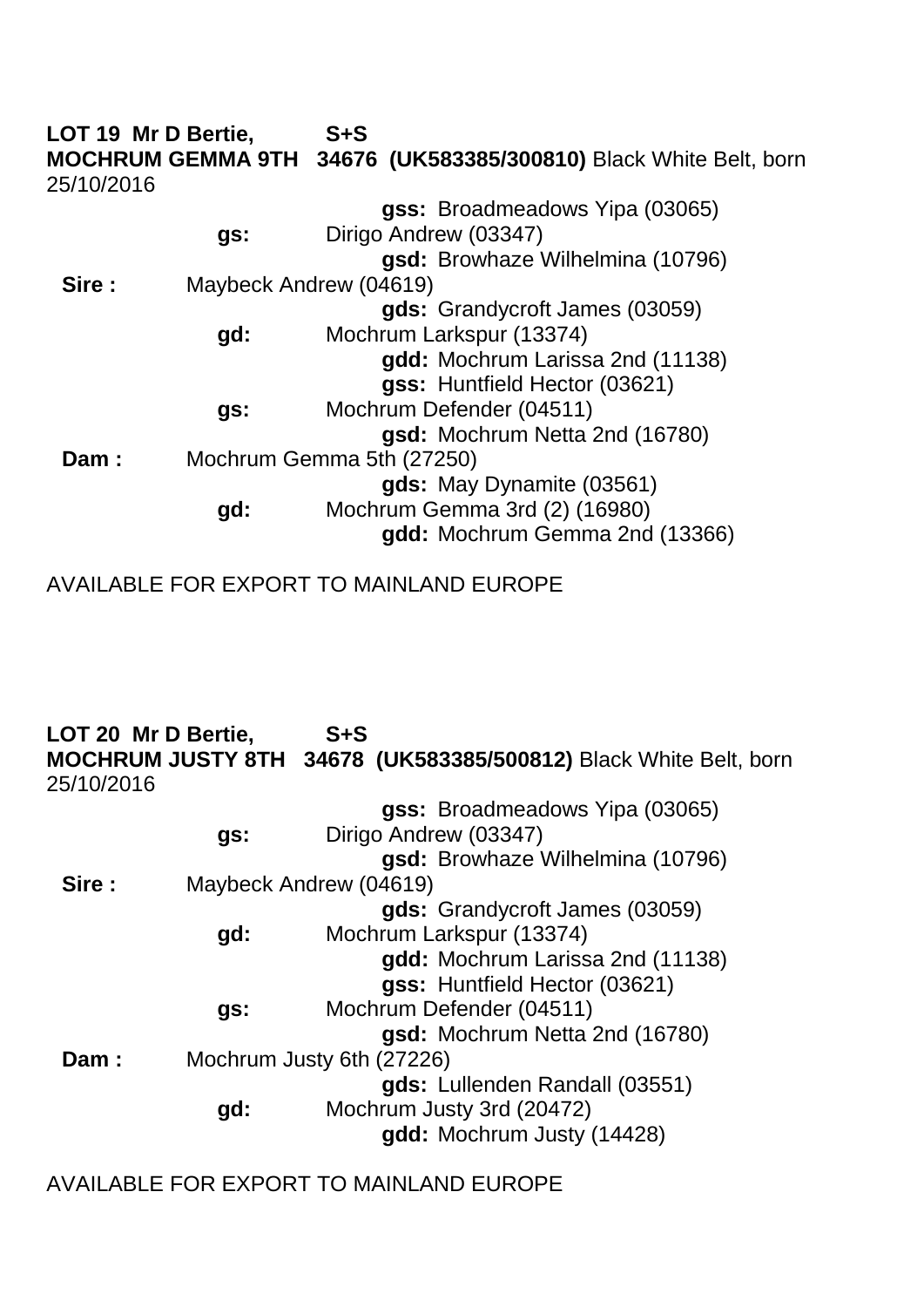|            | LOT 21 Mr D Bertie,       | $S + S$                                        |
|------------|---------------------------|------------------------------------------------|
|            | <b>MOCHRUM LAUREL 8TH</b> | 34680 (UK583385/600813) Black White Belt, born |
| 26/10/2016 |                           |                                                |
|            |                           | gss: Whitepool Wise Guy (03661)                |
|            | gs:                       | Whitepool Kite Mark (04055-DUP)                |
|            |                           | gsd: Whitepool Honey (15286)                   |
| Sire:      | Coulmony Blair (04901)    |                                                |
|            |                           | gds: Howemill King Kid (03489)                 |
|            | gd:                       | Coulmony Jura (16796)                          |
|            |                           | gdd: Coulmony Islay (13690)                    |
|            |                           | gss: Huntfield Hector (03621)                  |
|            | gs:                       | Mochrum Defender (04511)                       |
|            |                           | gsd: Mochrum Netta 2nd (16780)                 |
| Dam:       |                           | Mochrum Laurel 6th (27230)                     |
|            |                           | <b>gds:</b> Park David (2) (03217)             |
|            | gd:                       | Mochrum Laurel 2nd (19550)                     |
|            |                           | gdd: Mochrum Laurel (14028)                    |
|            |                           |                                                |

AVAILABLE FOR EXPORT TO MAINLAND EUROPE

**LOT 22 Mr D Bertie, S+S MOCHRUM GILLYFLOWER 4TH 34682 (UK583385/300817)** Black White Belt, born 27/10/2016

|        |     | gss: Lullenden Adam (2) (03439)    |
|--------|-----|------------------------------------|
|        | gs: | Huntfield Hector (03621)           |
|        |     | gsd: Huntfield Ermyntrude (13890)  |
| Sire : |     | Mochrum Defender (04511)           |
|        |     | gds: Boreland James Bond (03105)   |
|        | gd: | Mochrum Netta 2nd (16780)          |
|        |     | gdd: Mochrum Dunedin (14042)       |
|        |     | gss: Boreland George (03323X)      |
|        | gs: | Lullenden Randall (03551)          |
|        |     | gsd: Lullenden Rosebud (2) (14148) |
| Dam:   |     | Mochrum Gilliflower 3rd (26212)    |
|        |     | gds: May Dynamite (03561)          |
|        | gd: | Mochrum Gilliflower2nd (16974)     |
|        |     | gdd: Mochrum Gilliflower (10746)   |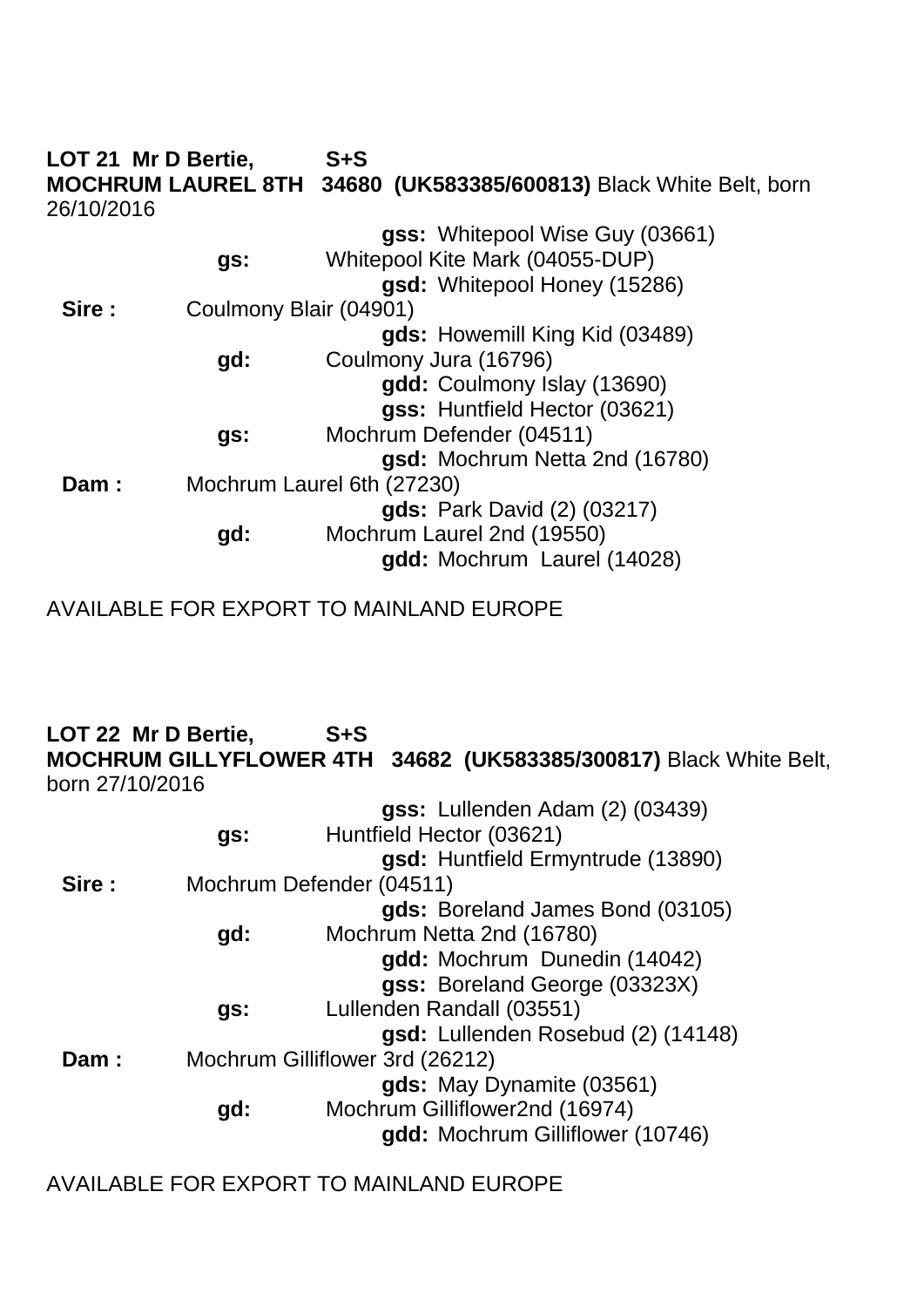**LOT 23 Mr D Bertie, S+S MOCHRUM GEAN 10TH 34698 (UK583385/200823)** Black White Belt, born 31/10/2016 **gss:** Lullenden Adam (2) (03439) **gs:** Huntfield Hector (03621) **gsd:** Huntfield Ermyntrude (13890) **Sire :** Mochrum Defender (04511) **gds:** Boreland James Bond (03105) **gd:** Mochrum Netta 2nd (16780) **gdd:** Mochrum Dunedin (14042) **gss:** Boreland George (03323X) **gs:** Lullenden Randall (03551) **gsd:** Lullenden Rosebud (2) (14148) **Dam :** Mochrum Gean 5th (26180) **gds:** Huntfield Hector (03621) **gd:** Mochrum Gean 2nd (18472) **gdd:** Kinrea Gean (16004)

AVAILABLE FOR EXPORT TO MAINLAND EUROPE

## **LOT 24 Speddoch Farm Partnership, S+S**

**SPEDDOCH BERTHA 35140 (UK581642/700450)** Black White Belt, born 26/01/2017

|        |                                     | gss: Lullenden Abraham (03379)      |
|--------|-------------------------------------|-------------------------------------|
|        | gs:                                 | Chapel Charlie (03645)              |
|        |                                     | gsd: Netherwood Diantha (2) (13874) |
| Sire : |                                     | Speddoch Robin (04969)              |
|        |                                     | gds: Rockville Rocky (2) (03473)    |
|        | gd:                                 | Speddoch Jasmin (17346)             |
|        |                                     | gdd: Speddoch Georgina (15058)      |
|        |                                     | gss: Polbae Big Mac (03579)         |
|        | gs:                                 | Mourneview Jambo (03957)            |
|        |                                     | gsd: Mournview Jamelia (15274)      |
| Dam:   |                                     | Speddoch Polly (25744)              |
|        |                                     | gds: Rockville Rocky (2) (03473)    |
|        | gd:                                 | Speddoch Kylie (17960)              |
|        |                                     | gdd: Mochrum Gipsymaid (11142)      |
|        | Hill Summered and Tick acclimatised |                                     |
|        |                                     |                                     |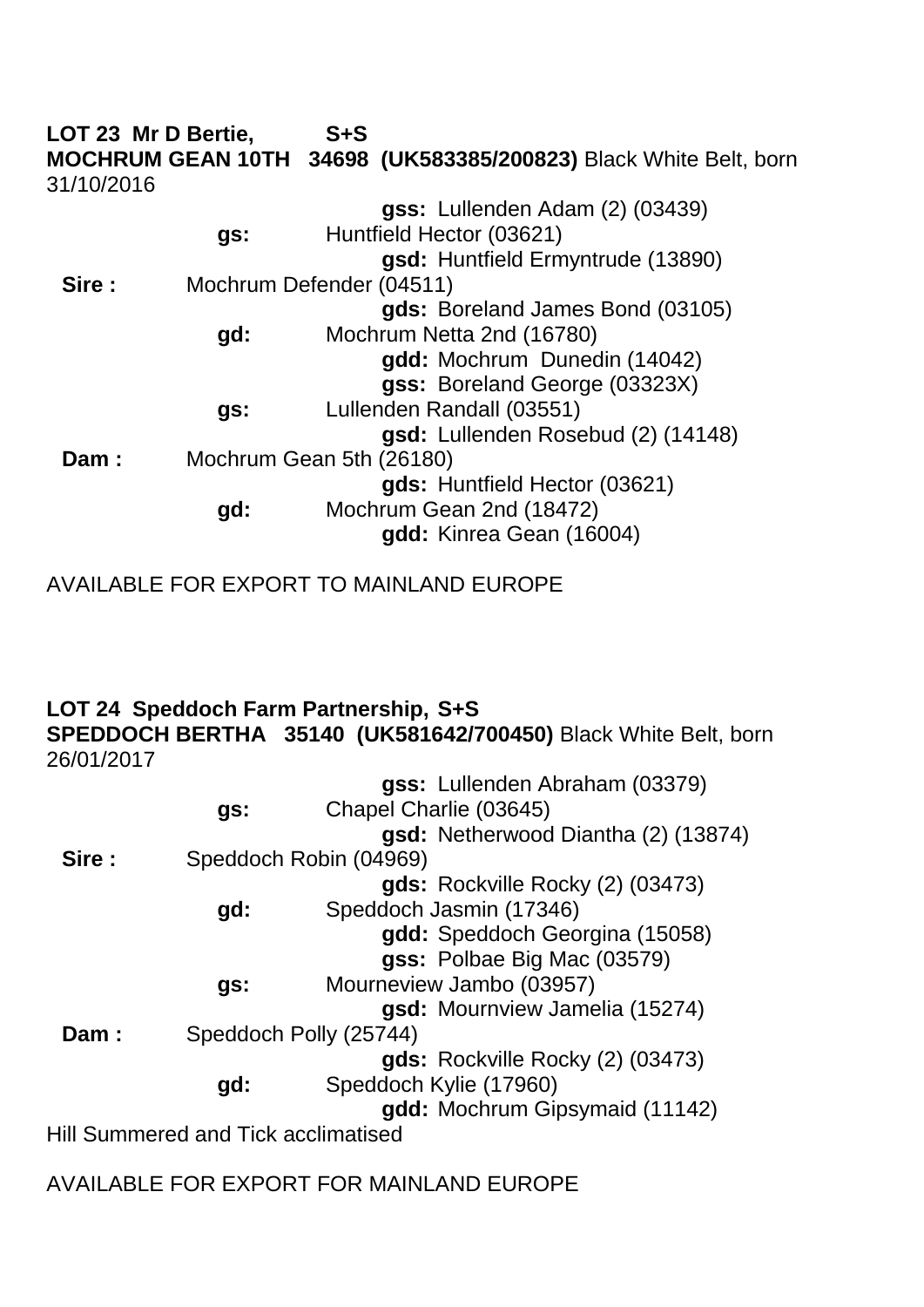|       |                                            | LOT 25 Speddoch Farm Partnership, S+S                                   |
|-------|--------------------------------------------|-------------------------------------------------------------------------|
|       |                                            | SPEDDOCH BETH 35148 (UK581642/100465) Black White Belt, born 20/02/2017 |
|       |                                            | gss: Lullenden Abraham (03379)                                          |
|       | gs:                                        | Chapel Charlie (03645)                                                  |
|       |                                            | gsd: Netherwood Diantha (2) (13874)                                     |
| Sire: |                                            | Speddoch Robin (04969)                                                  |
|       |                                            | gds: Rockville Rocky (2) (03473)                                        |
|       | gd:                                        | Speddoch Jasmin (17346)                                                 |
|       |                                            | gdd: Speddoch Georgina (15058)                                          |
|       |                                            | gss: Netherwood Whisky (2) (02963)                                      |
|       | gs:                                        | Park David (2) (03217)                                                  |
|       |                                            | <b>gsd:</b> Park Xylem (2) (11300)                                      |
| Dam:  |                                            | Speddoch Georgina (15058)                                               |
|       |                                            | gds: Bolebec Triple Crown (02737X)                                      |
|       | gd:                                        | Mochrum Gipsy Queen (3) (10732)                                         |
|       |                                            | gdd: Mochrum Gipsy (06548)                                              |
|       | <b>Hill Summered and Tick acclimatised</b> |                                                                         |

AVAILABLE FOR EXPORT FOR MAINLAND EUROPE

### **LOT 26 Mr J A Wilson, S+S REASTON HILL JUSTINE TORRES 32366 (UK107258/100155)** Black White Belt, born 03/03/2017

|     | gss: Ridgecap Rufus (02295)                                                        |
|-----|------------------------------------------------------------------------------------|
| gs: | Mochrum Rupert (2) (03313)                                                         |
|     | gsd: Mochrum Georgia (2) (10730)                                                   |
|     | Derwentdale Torres (Red) (04855)                                                   |
|     | gds: Woolpit Little Steve (03117)                                                  |
| gd: | Gilmonby Inula (15794)                                                             |
|     | gdd: Gilmonby Berberis (11266)                                                     |
|     | gss: Ballamoar James (03577)                                                       |
| gs: | Ballamoar Kaiser (03889)                                                           |
|     | gsd: Ballamoar Katy (16130)                                                        |
|     | Hallshill Justine (22072)                                                          |
|     | gds: Burnside Casper (03309)                                                       |
| gd: | Hallshill Joanna (16726)                                                           |
|     | gdd: Whalton Anna (13566)                                                          |
|     | Red gene carrier, by Red and White sire and Red and White GGS, out of a good milky |
|     | cow with plenty of size TB4, Johnes Level 1, BVD accredited, BVD vaccinated        |
|     |                                                                                    |

05/09/18 Biobest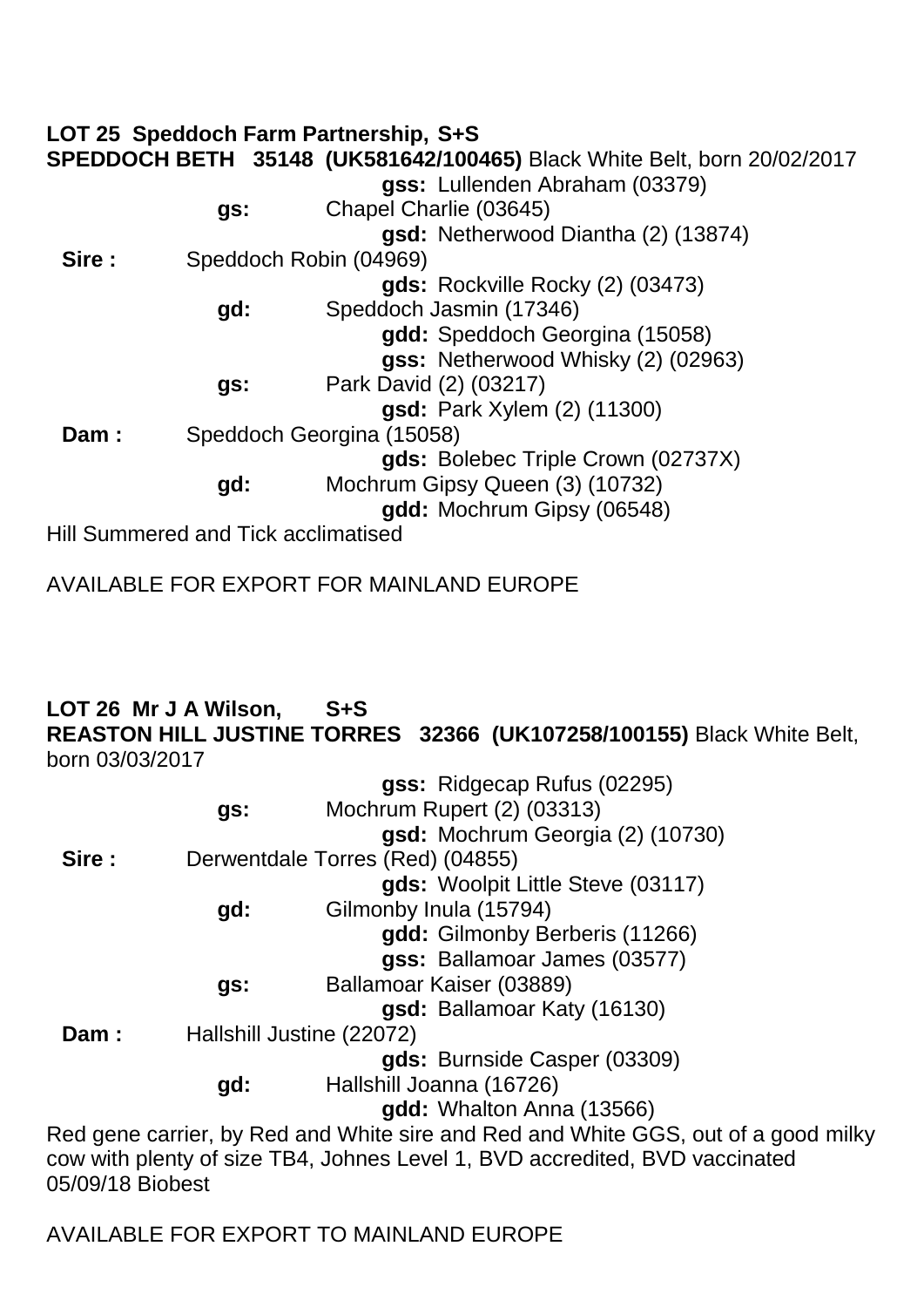**LOT 27 Mr J A Wilson, S+S REASTON HILL ARISAIG TORRES 32370 (UK107258/500159)** Black White Belt, born 06/03/2017 **gss:** Ridgecap Rufus (02295)

|       |     | <b>yss:</b> Ridgecap Ruius (UZZ93)                                                                                                     |
|-------|-----|----------------------------------------------------------------------------------------------------------------------------------------|
|       | gs: | Mochrum Rupert (2) (03313)                                                                                                             |
|       |     | gsd: Mochrum Georgia (2) (10730)                                                                                                       |
| Sire: |     | Derwentdale Torres (Red) (04855)                                                                                                       |
|       |     | gds: Woolpit Little Steve (03117)                                                                                                      |
|       | gd: | Gilmonby Inula (15794)                                                                                                                 |
|       |     | gdd: Gilmonby Berberis (11266)                                                                                                         |
|       |     | <b>gss: Mochrum Kyle (2) (03119)</b>                                                                                                   |
|       | gs: | Muil Fred (2) (03503)                                                                                                                  |
|       |     | <b>gsd:</b> Muil Xantia (2) (11056)                                                                                                    |
| Dam:  |     | Reastonhill Arisaig (17628)                                                                                                            |
|       |     | gds: Boreland George (03323X)                                                                                                          |
|       | gd: | Lullenden Arisaig (14872)                                                                                                              |
|       |     | gdd: Lullenden Amie (09946)                                                                                                            |
|       |     | Red Gene carrier, Got by a Red and White bull and Red and White GGS, out of a                                                          |
|       |     | and the contract of the state of collection and contract of the state of the state of the state of the state o<br>TRIU LI LI LI LI RIA |

good lengthy cow with plenty of milk and power. TB4, Johnes Level 1, BVD accredited, BVD vaccinated 05/09/18 Biobest

AVAILABLE FOR EXPORT TO MAINLAND EUROPE

#### **LOT 28 Mr J A Wilson, S+S REASTON HILL KORINA TORRES 32372 (UK107258/300164)** Black White Belt, born 07/03/2017

|       |     | gss: Ridgecap Rufus (02295)                                                   |
|-------|-----|-------------------------------------------------------------------------------|
|       | gs: | Mochrum Rupert (2) (03313)                                                    |
|       |     | gsd: Mochrum Georgia (2) (10730)                                              |
| Sire: |     | Derwentdale Torres (Red) (04855)                                              |
|       |     | gds: Woolpit Little Steve (03117)                                             |
|       | gd: | Gilmonby Inula (15794)                                                        |
|       |     | gdd: Gilmonby Berberis (11266)                                                |
|       |     | gss: May Zachary (03121)                                                      |
|       | gs: | Rockville Rocky (2) (03473)                                                   |
|       |     | <b>gsd:</b> May Abbie (2) (12750)                                             |
| Dam:  |     | Speddoch Korina (17964)                                                       |
|       |     | gds: Bolebec Triple Crown (02737X)                                            |
|       | gd: | Mochrum Gipsy Queen (3) (10732)                                               |
|       |     | gdd: Mochrum Gipsy (06548)                                                    |
|       |     | Red Gene Carrier from Red and White Sire and Red and White GGS, out of the    |
|       |     | milkiest cow in the herd. TB4, Johnes Level 1, BVD accredited, BVD vaccinated |

AVAILABLE FOR EXPORT TO MAINLAND EUROPE

05/09/18 Biobest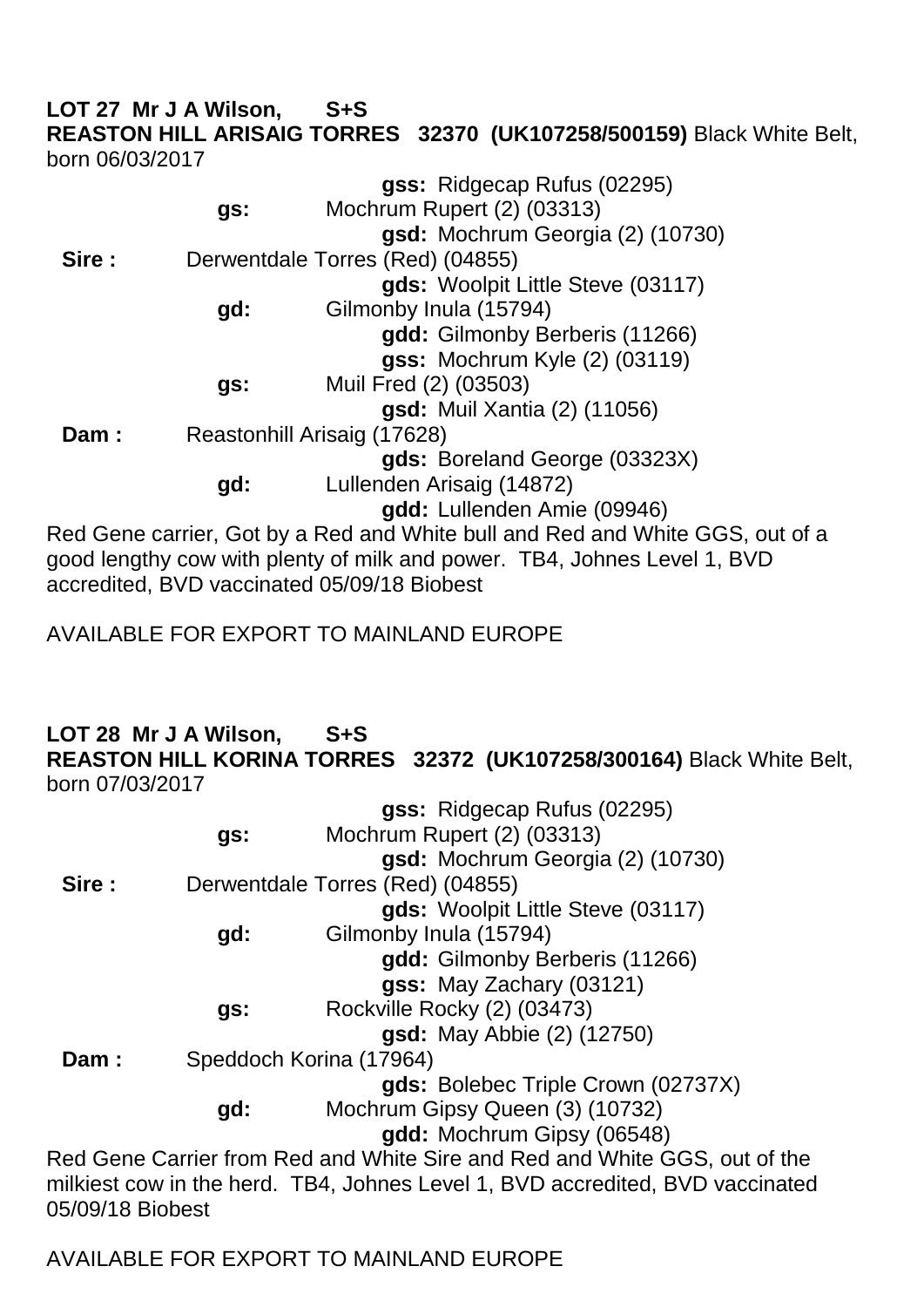|        |                                     | LOT 29 Speddoch Farm Partnership, S+S                                    |
|--------|-------------------------------------|--------------------------------------------------------------------------|
|        |                                     | SPEDDOCH BELLE 35150 (UK581642/500469) Black White Belt, born 14/03/2017 |
|        |                                     | gss: Templeson Zoltan (2) (03581)                                        |
|        | gs:                                 | Solway Zoltan (03937)                                                    |
|        |                                     | <b>gsd:</b> Solway Lynn (2) (14310)                                      |
| Sire : |                                     | Raeburn Zoltan (04271)                                                   |
|        |                                     | <b>gds:</b> Mochrum Corin (2) (03411)                                    |
|        | gd:                                 | Askerton Penny (2) (16636)                                               |
|        |                                     | gdd: Barnfield Peggy (14398)                                             |
|        |                                     | gss: May Zachary (03121)                                                 |
|        | gs:                                 | Rockville Rocky (2) (03473)                                              |
|        |                                     | gsd: May Abbie (2) (12750)                                               |
| Dam:   |                                     | Speddoch Lavinia (19458)                                                 |
|        |                                     | <b>gds:</b> Park David (2) (03217)                                       |
|        | gd:                                 | Speddoch Gertrude (15052)                                                |
|        |                                     | add: Polbae Moonlight (12942)                                            |
|        | Hill Summered and Tick acclimatised |                                                                          |

|                               | <b>LOT 30 Mr R Wilson SO</b> Breeder: Messrs W Marshall & Son                   |
|-------------------------------|---------------------------------------------------------------------------------|
|                               | <b>LARGHILL UNICE 33194 (UK582467/701309)</b> Black White Belt, born 12/04/2017 |
|                               | gss: Boreland James Bond (03105)                                                |
| gs:                           | Southfield Double O Seven (03907)                                               |
|                               | gsd: Dirigo Double Pipa (2) (13686)                                             |
| Sire:                         | Whitepool Neptune (04421)                                                       |
|                               | gds: Bolebec Dun Concorde (2) (03187)                                           |
| gd:                           | Whitepool Moonbeam (14628)                                                      |
|                               | gdd: Ridgelands Priscilla (2) (12146)                                           |
|                               | gss: May Zachary (03121)                                                        |
| gs:                           | Rockville Rocky (2) (03473)                                                     |
|                               | <b>gsd:</b> May Abbie (2) (12750)                                               |
| Larghill Nora (21082)<br>Dam: |                                                                                 |
|                               | gds: Bolebec Triple Crown (02737X)                                              |
| gd:                           | Mochrum Gipsy Queen (3) (10732)                                                 |
|                               | gdd: Mochrum Gipsy (06548)                                                      |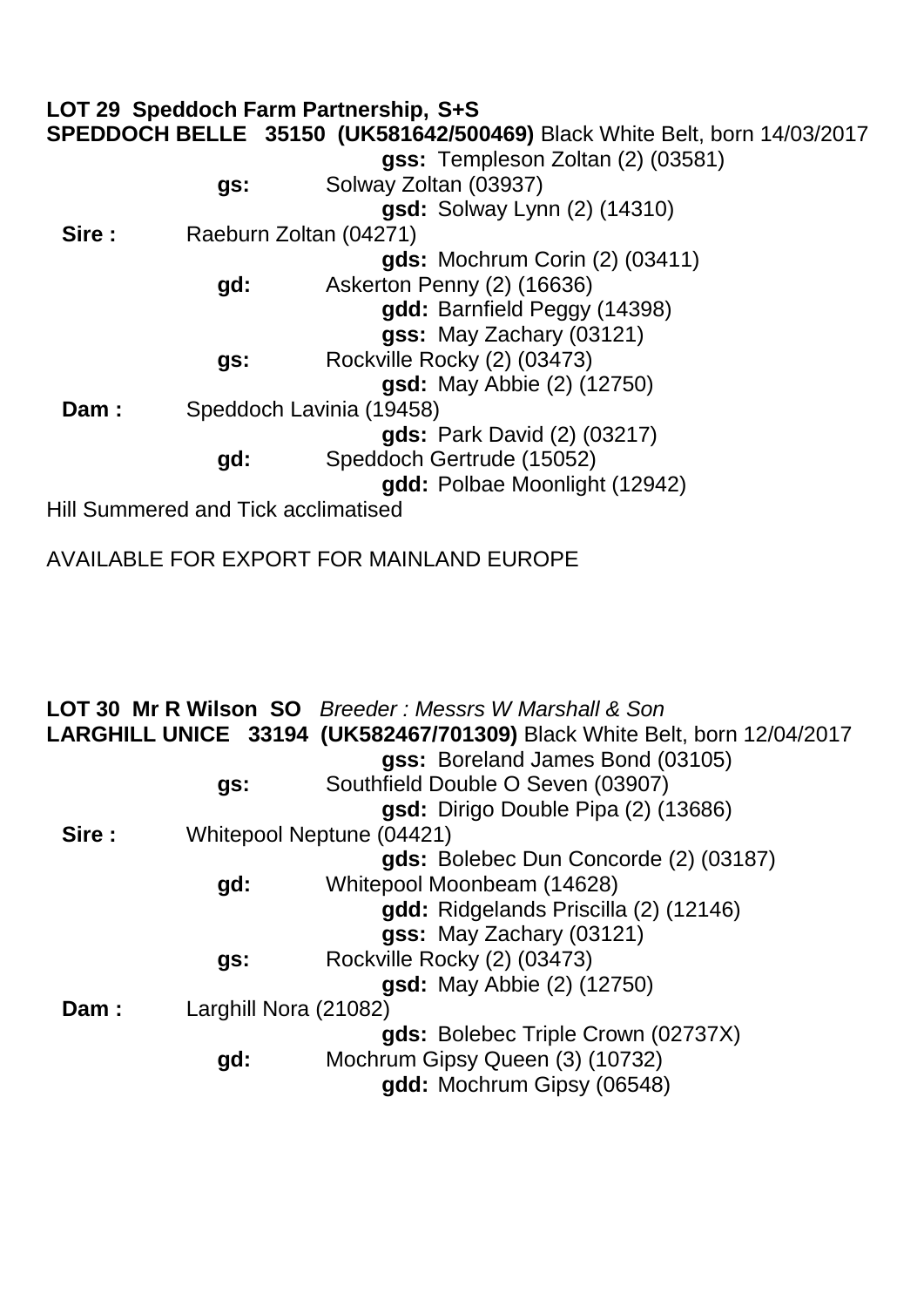|        | <b>LOT 31 Messrs W Marshall &amp; Son</b> | $S + S$                                                                          |
|--------|-------------------------------------------|----------------------------------------------------------------------------------|
|        |                                           | <b>LARGHILL ULTIMA 34150 (UK582467/501314)</b> Black White Belt, born 13/04/2017 |
|        |                                           | gss: Boreland James Bond (03105)                                                 |
|        | gs:                                       | Southfield Double O Seven (03907)                                                |
|        |                                           | gsd: Dirigo Double Pipa (2) (13686)                                              |
| Sire : |                                           | Whitepool Neptune (04421)                                                        |
|        |                                           | gds: Bolebec Dun Concorde (2) (03187)                                            |
|        | gd:                                       | Whitepool Moonbeam (14628)                                                       |
|        |                                           | gdd: Ridgelands Priscilla (2) (12146)                                            |
|        |                                           | gss: Solway Zoltan (03937)                                                       |
|        | gs:                                       | Raeburn Zoltan (04271)                                                           |
|        |                                           | gsd: Askerton Penny (2) (16636)                                                  |
| Dam:   |                                           | Larghill Pandora (25216)                                                         |
|        |                                           | gds: Lullenden Bute (03585)                                                      |
|        | gd:                                       | Muil Lily (1) (19486)                                                            |
|        |                                           | gdd: Muil Ingrid (16284)                                                         |

### **LOT 32 B & J Landers & Son S+S CAIRNSMORE LARISSA RHANNA 33734 (UK582520/702948)** Black White Belt, born 16/04/2017

|        |                       | gss: Midfern Scott 414 (MF) (POIS) (MIDFERN S |
|--------|-----------------------|-----------------------------------------------|
|        | gs:                   | Karandrea Ronaldo (B446(AUS))                 |
|        |                       | gsd: Midfern Ronalda (MIDFERN RONALDA)        |
| Sire : | Tobergill Sam (05963) |                                               |
|        |                       | gds: Coulmony Coll (03875)                    |
|        | gd:                   | Tobergill Narnia (20268)                      |
|        |                       | gdd: Tobergill Katy (17564)                   |
|        |                       | gss: Mochrum Kyle (2) (03119)                 |
|        | gs:                   | Coulmony Coll (03875)                         |
|        |                       | gsd: Coulmony Rosinish (13868)                |
| Dam:   |                       | Tobergill Rhanna (28874)                      |
|        |                       | gds: Whitepool Warlord (03603)                |
|        | gd:                   | Tobergill Orla (22084)                        |
|        |                       | gdd: Tobergill Lara (18046)                   |
|        |                       |                                               |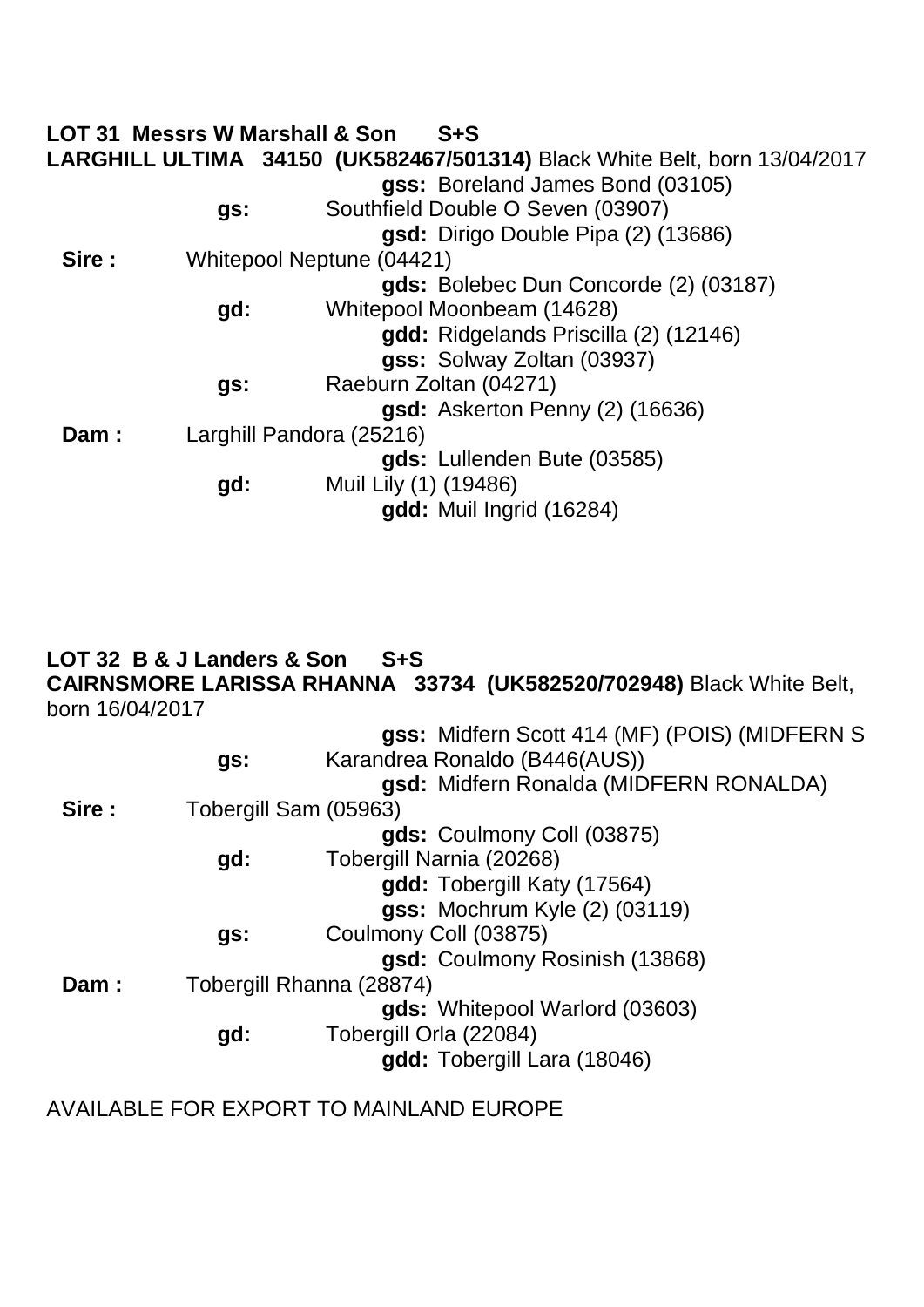|       | <b>LOT 33 Messrs W Marshall &amp; Son</b> | $S + S$                                                                         |
|-------|-------------------------------------------|---------------------------------------------------------------------------------|
|       |                                           | <b>LARGHILL UNITY 34152 (UK582467/301333)</b> Black White Belt, born 20/04/2017 |
|       |                                           | gss: Boreland James Bond (03105)                                                |
|       | gs:                                       | Southfield Double O Seven (03907)                                               |
|       |                                           | gsd: Dirigo Double Pipa (2) (13686)                                             |
| Sire: |                                           | Whitepool Neptune (04421)                                                       |
|       |                                           | gds: Bolebec Dun Concorde (2) (03187)                                           |
|       | gd:                                       | Whitepool Moonbeam (14628)                                                      |
|       |                                           | gdd: Ridgelands Priscilla (2) (12146)                                           |
|       |                                           | gss: Solway Zoltan (03937)                                                      |
|       | gs:                                       | Raeburn Zoltan (04271)                                                          |
|       |                                           | gsd: Askerton Penny (2) (16636)                                                 |
| Dam:  |                                           | Larghill Penny (25220)                                                          |
|       |                                           | gds: Lullenden Bute (03585)                                                     |
|       | gd:                                       | <b>Muil Karen (17930)</b>                                                       |
|       |                                           | gdd: Muil Helen (15542)                                                         |

|        | <b>LOT 34 Mr R A Helliwell</b> | - SO                                                                        |
|--------|--------------------------------|-----------------------------------------------------------------------------|
|        |                                | <b>EDALE ULLA 33410 (UK167967/500176)</b> Black White Belt, born 07/05/2017 |
|        |                                | gss: Bolebec Dun Concorde (2) (03187)                                       |
|        | gs:                            | Coulmony Harris (2) (03421)                                                 |
|        |                                | gsd: Coulmony Shuna (2) (13186)                                             |
| Sire : | <b>Glen Comet (04887)</b>      |                                                                             |
|        |                                | gds: Lullenden Bute (03585)                                                 |
|        | gd:                            | Muil Kirsty (17938)                                                         |
|        |                                | gdd: Muil Freda (14500)                                                     |
|        |                                | gss: Karandrea Ronaldo (B446(AUS))                                          |
|        | gs:                            | Whitlaw Ronaldo (04457)                                                     |
|        |                                | gsd: Whitlaw Broom (17290)                                                  |
| Dam:   | Edale Quern (26136)            |                                                                             |
|        |                                | gds: Huntfield Amnesty (03201)                                              |
|        | gd:                            | Edale Henrietta (15726)                                                     |
|        |                                | gdd: Gilmonby Deadnettle (14076)                                            |
|        |                                |                                                                             |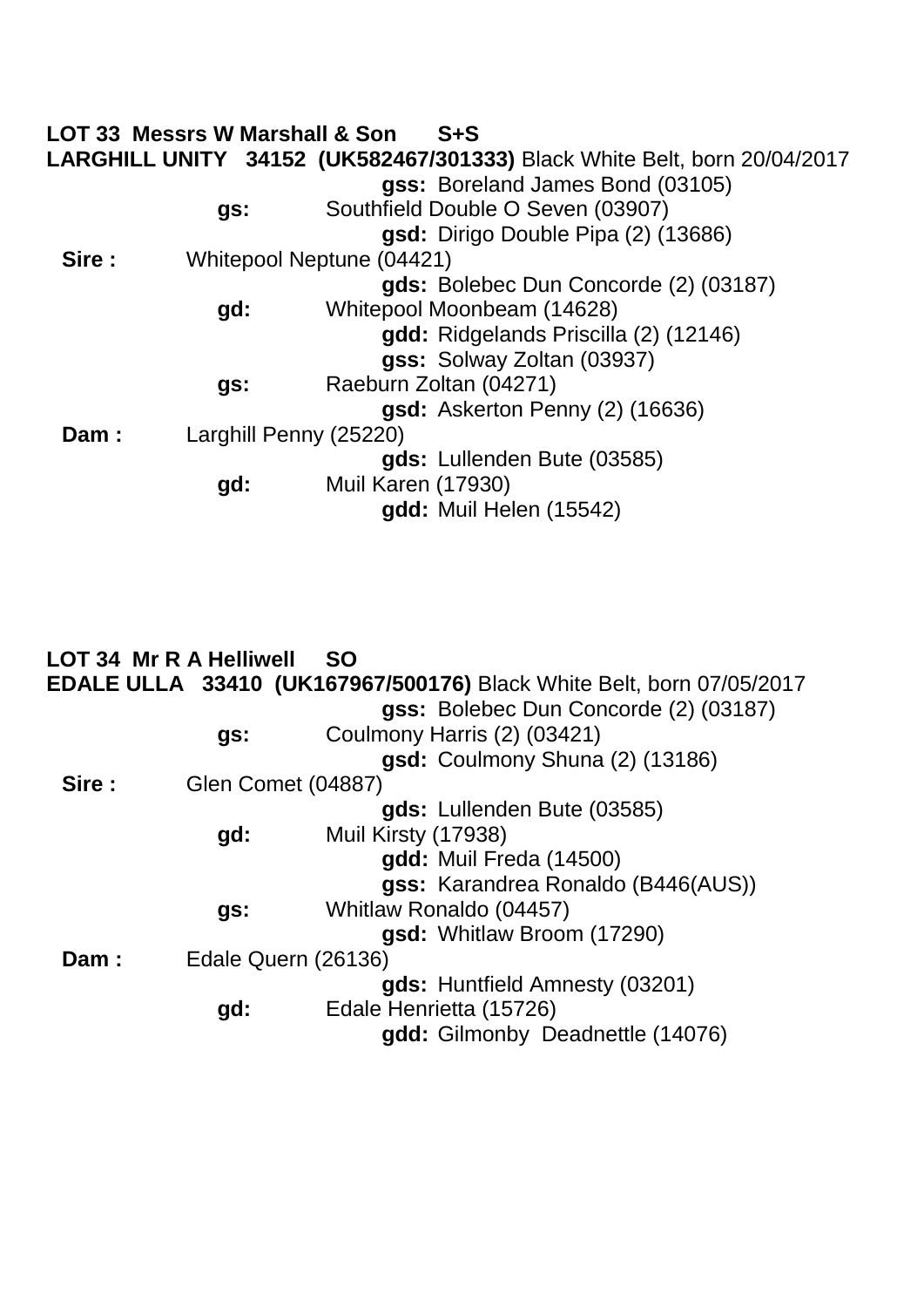|            | LOT 35 Messrs JR & CJ Ward | S+S                                                               |
|------------|----------------------------|-------------------------------------------------------------------|
|            |                            | WHITSTONEHILL GINA 35094 (UK582121/500643) Black White Belt, born |
| 10/05/2017 |                            |                                                                   |
|            |                            | gss: Southfield Ronaldo (04037)                                   |
|            | gs:                        | Crankan Augustus (4301)                                           |
|            |                            | gsd: Bochym Gala (Dun) (17464)                                    |
| Sire:      |                            | Shelsleys Dylan (05899)                                           |
|            |                            | gds: Park Capulet (03465)                                         |
|            | gd:                        | Halstock Reaster 10th (18024)                                     |
|            |                            | gdd: Halstock Reaster 3rd (1) (14686)                             |
|            |                            | gss: Mochrum Kingfisher (02879)                                   |
|            | gs:                        | Mochrum Lochinvar (03553)                                         |
|            |                            | gsd: Mochrum Linnet (12582)                                       |
| Dam:       |                            | Whitstonehill Georgina (21290)                                    |
|            |                            | gds: Tobergill Zeus (2) (03127)                                   |
|            | gd:                        | Whitstonehill Christine (21278)                                   |
|            |                            | gdd: Lullenden Zoom (12868)                                       |
|            |                            | First heifer sold from Sire Shelsleys Dylan                       |

AVAILABLE FOR EXPORT TO MAINLAND EUROPE

| LOT 36 J & Z Kirk |     | $S + S$                                                          |
|-------------------|-----|------------------------------------------------------------------|
|                   |     | HUNTFIELD ULAHOOP 33468 (UK582346/200306) Black White Belt, born |
| 12/05/2017        |     |                                                                  |
|                   |     | gss: Midfern Scott 414 (MF) (POIS) (MIDFERN S                    |
|                   | gs: | Karandrea Ronaldo (B446(AUS))                                    |
|                   |     | gsd: Midfern Ronalda (MIDFERN RONALDA)                           |
| Sire :            |     | Southfield Major Ronaldo (04591)                                 |
|                   |     | gds: Bolebec Dun Campaigner (02893)                              |
|                   | gd: | Southfield Dun Sabrina (2) (14356)                               |
|                   |     | gdd: Broadmeadows Viola (2) (10574)                              |
|                   |     | gss: Huntfield Jock (2) (04049)                                  |
|                   | gs: | Huntfield Morrington (04475)                                     |
|                   |     | gsd: Huntfield Ivy (16534)                                       |
| Dam:              |     | Huntfield Quick (25320)                                          |
|                   |     | gds: Huntfield Amnesty (03201)                                   |
|                   | gd: | Huntfield Fudge (14774)                                          |
|                   |     | gdd: Southdown Nuthatch (08196)                                  |
|                   |     | She won 4th prize at Royal Highland Show 2018                    |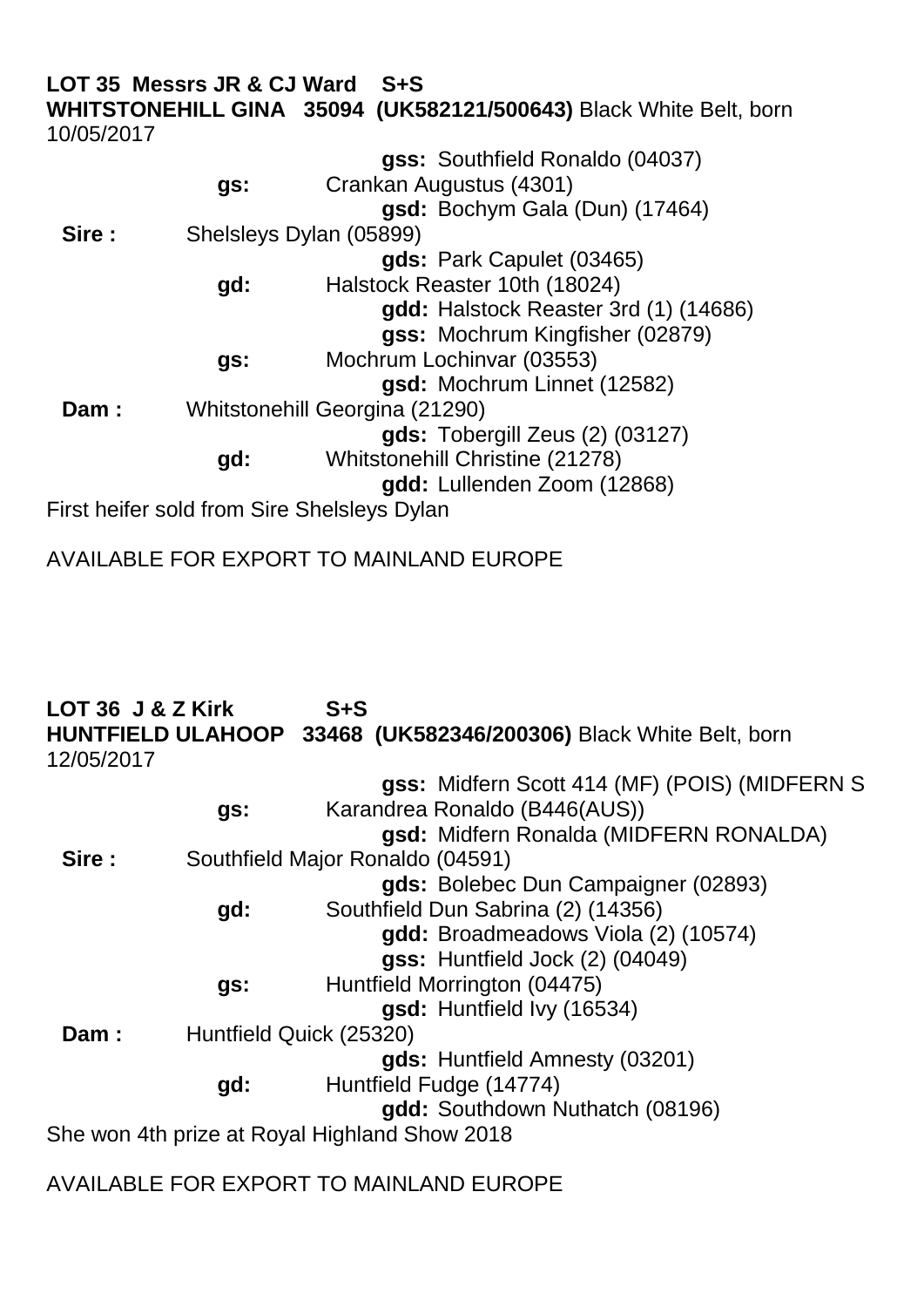|            | LOT 37 R.K.G. Farms, | <b>SO</b>                                                                             |
|------------|----------------------|---------------------------------------------------------------------------------------|
|            |                      | AUCHENGASSEL PICO 32684 (UK582994/302296) Black White Belt, born                      |
| 12/05/2017 |                      |                                                                                       |
|            |                      | gss: Southfield Double O Seven (03907)                                                |
|            | gs:                  | Cairnsmore Dominator (04361)                                                          |
|            |                      | gsd: Whitepool Christabel (15976)                                                     |
| Sire:      |                      | Cairnsmore Glenmorangie (04813)                                                       |
|            |                      | gds: Coulmony Coll (03875)                                                            |
|            | gd:                  | Cairnsmore Cherry (18770)                                                             |
|            |                      | gdd: Tobergill Ivy (16218)                                                            |
|            |                      | gss: Mochrum Redgauntlet (03413)                                                      |
|            | gs:                  | Auchengassel Defender (03863)                                                         |
|            |                      | gsd: Netherwood Electra (14578)                                                       |
| Dam:       |                      | Auchengassel Mica (28728)                                                             |
|            |                      | gds: Auchengassel Freelander (04369)                                                  |
|            | gd:                  | Auchengassel Jessica (25242)                                                          |
|            |                      | gdd: Mourneview Flo (19288)                                                           |
|            |                      | Pico is a lovely natured heifer and pleasure to work with. She would be perfect for a |

new breeder starting up or equally suited to any herd.

|       | <b>LOT 38 Mr R A Helliwell</b> | <b>SO</b>                                                                  |
|-------|--------------------------------|----------------------------------------------------------------------------|
|       |                                | <b>EDALE UNA 33412 (UK167967/100179)</b> Black White Belt, born 16/05/2017 |
|       |                                | gss: Bolebec Dun Concorde (2) (03187)                                      |
|       | gs:                            | Coulmony Harris (2) (03421)                                                |
|       |                                | gsd: Coulmony Shuna (2) (13186)                                            |
| Sire: | Glen Comet (04887)             |                                                                            |
|       |                                | gds: Lullenden Bute (03585)                                                |
|       | gd:                            | Muil Kirsty (17938)                                                        |
|       |                                | gdd: Muil Freda (14500)                                                    |
|       |                                | gss: Park Don Juan (03467)                                                 |
|       | gs:                            | Park Orpheus (03567)                                                       |
|       |                                | gsd: Park Jewel (06964)                                                    |
| Dam:  | Edale Pearl (24578)            |                                                                            |
|       |                                | gds: Woolpit Little Steve (03117)                                          |
|       | gd:                            | Gilmonby Dentaria (13968)                                                  |
|       |                                | gdd: Gilmony Odontites (12346)                                             |
|       |                                |                                                                            |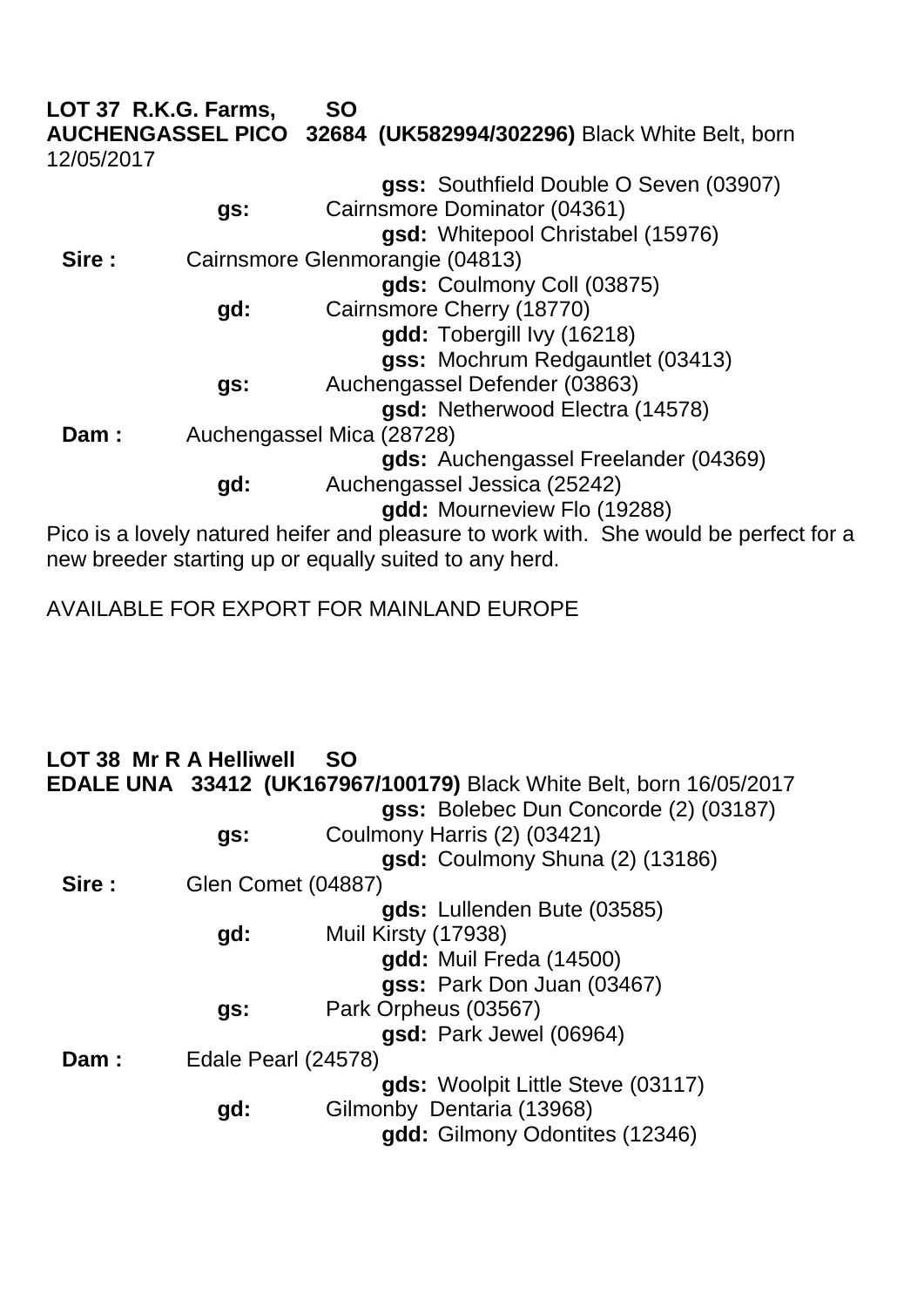| LOT 39 J & Z Kirk |                        | $S + S$                                                                   |
|-------------------|------------------------|---------------------------------------------------------------------------|
|                   |                        | HUNTFIELD USQUE 33878 (UK582346/300307) Black White Belt, born 19/05/2017 |
|                   |                        | <b>gss: Mochrum Kyle (2) (03119)</b>                                      |
|                   | gs:                    | Coulmony Coll (03875)                                                     |
|                   |                        | gsd: Coulmony Rosinish (13868)                                            |
| Sire :            |                        | Cairnsmore Fergus (04661)                                                 |
|                   |                        | gds: Broadmeadows Lennie (02379)                                          |
|                   | gd:                    | Tobergill Yazu (11848)                                                    |
|                   |                        | gdd: Tobergill Plover (08632)                                             |
|                   |                        | gss: Huntfield Jock (2) (04049)                                           |
|                   | gs:                    | Huntfield Red Bull (04471)                                                |
|                   |                        | gsd: Browhaze Zipa (2) (13030)                                            |
| Dam:              | Huntfield Riot (B0621) |                                                                           |
|                   |                        | gds: Barwise Jigsaw (03647X)                                              |
|                   | gd:                    | Huntfield Nadine (A0464)                                                  |
|                   |                        | gdd: Huntfield Hermione (AA198(IB))                                       |
|                   |                        |                                                                           |

AVAILABLE FOR EXPORT TO MAINLAND EUROPE

|        | LOT 40 Sir J C L Keswick S+S |                                                                             |
|--------|------------------------------|-----------------------------------------------------------------------------|
|        |                              | <b>MUIL BROOK 35158 (UK582483/600283)</b> Black White Belt, born 11/06/2017 |
|        |                              | gss: Tobergill Zeus (2) (03127)                                             |
|        | gs:                          | Polbae Charlie (04097)                                                      |
|        |                              | gsd: Polbae Poppet (15210)                                                  |
| Sire : |                              | Caerlaverock Cairnsy (05033)                                                |
|        |                              | gds: Park Orpheus (03567)                                                   |
|        | gd:                          | Caerlaverock Bluebell (21050)                                               |
|        |                              | gdd: Caerlaverock Athenia (17160)                                           |
|        |                              | gss: Mochrum Kyle (2) (03119)                                               |
|        | gs:                          | Muil Fred (2) (03503)                                                       |
|        |                              | gsd: Muil Xantia (2) (11056)                                                |
| Dam:   | Muil Helena (16606)          |                                                                             |
|        |                              | <b>gds:</b> Park David (2) (03217)                                          |
|        | gd:                          | Muil Estella (14094)                                                        |
|        |                              | <b>gdd:</b> Park Visa (2) (10256)                                           |
|        |                              |                                                                             |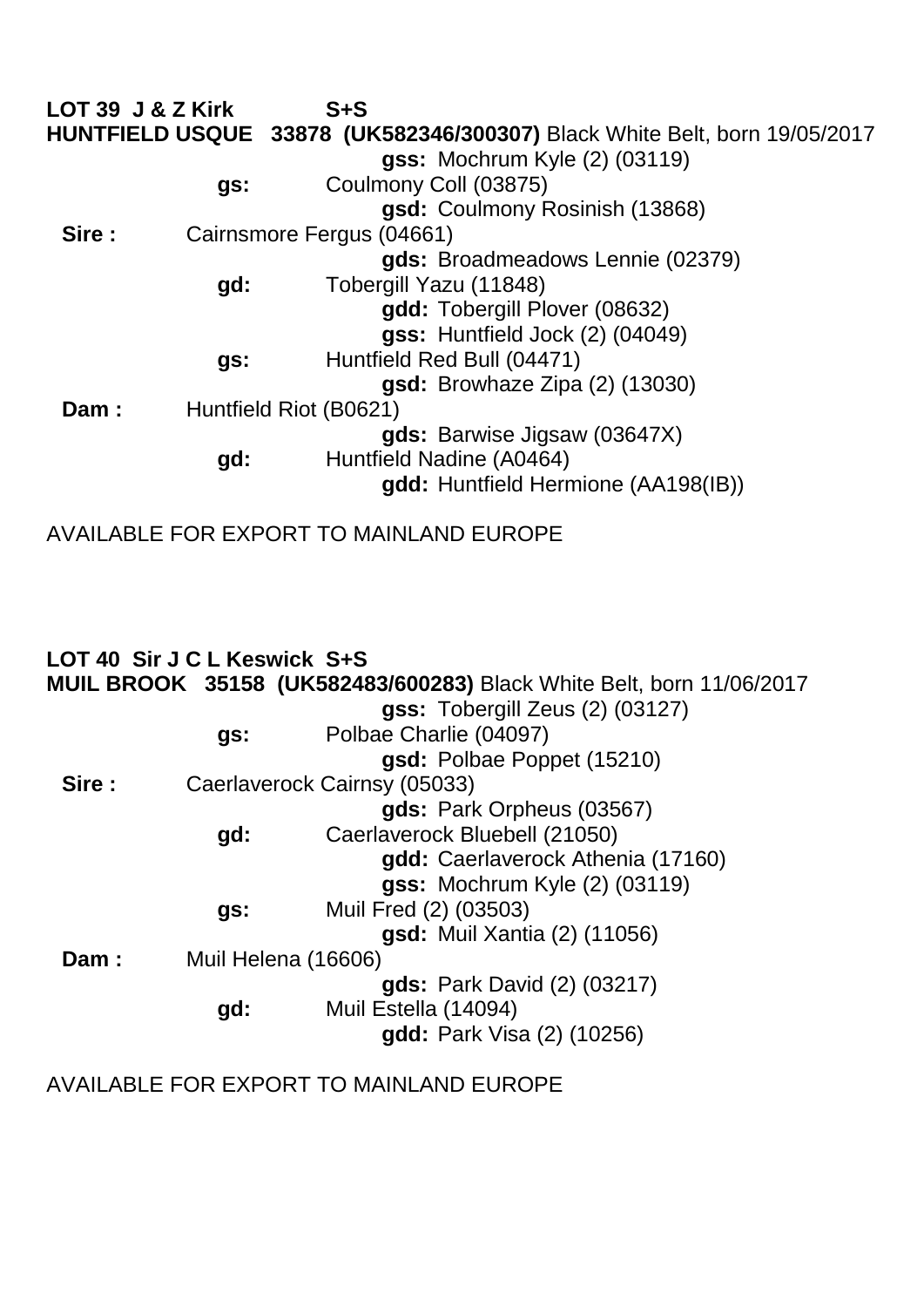|       | LOT 41 Sir J C L Keswick S+S |                                                                               |  |
|-------|------------------------------|-------------------------------------------------------------------------------|--|
|       |                              | <b>MUIL BLOSSOM 35160 (UK582483/200286)</b> Black White Belt, born 17/06/2017 |  |
|       |                              | gss: Tobergill Zeus (2) (03127)                                               |  |
|       | gs:                          | Polbae Charlie (04097)                                                        |  |
|       |                              | gsd: Polbae Poppet (15210)                                                    |  |
| Sire: |                              | Caerlaverock Cairnsy (05033)                                                  |  |
|       |                              | gds: Park Orpheus (03567)                                                     |  |
|       | gd:                          | Caerlaverock Bluebell (21050)                                                 |  |
|       |                              | gdd: Caerlaverock Athenia (17160)                                             |  |
|       |                              | gss: Netherwood Whisky (2) (02963)                                            |  |
|       | gs:                          | Park David (2) (03217)                                                        |  |
|       |                              | <b>gsd:</b> Park Xylem (2) (11300)                                            |  |
| Dam:  |                              | Muil Irene (16280)                                                            |  |
|       |                              | <b>gds:</b> Mochrum Kyle (2) (03119)                                          |  |
|       | gd:                          | <b>Muil Freda (14500)</b>                                                     |  |
|       |                              | gdd: Lullenden Marl (09134)                                                   |  |
|       |                              |                                                                               |  |

AVAILABLE FOR EXPORT TO MAINLAND EUROPE

|        |                                     | LOT 42 Speddoch Farm Partnership, S+S                                     |
|--------|-------------------------------------|---------------------------------------------------------------------------|
|        |                                     | SPEDDOCH BILLIE 35278 (UK581642/100479) Black White Belt, born 27/06/2017 |
|        |                                     | gss: Park Perseus (03683)                                                 |
|        | gs:                                 | Thornthwaite Bombardier (04431)                                           |
|        |                                     | gsd: Linton Hall Cowslip (18410)                                          |
| Sire : | <b>BGCS Pedro (04979)</b>           |                                                                           |
|        |                                     | gds: Whitepool Jericho (03929)                                            |
|        | gd:                                 | Thornthwaite Bluebell (21240)                                             |
|        |                                     | gdd: Clonyard Gina (18978)                                                |
|        |                                     | gss: May Zachary (03121)                                                  |
|        | gs:                                 | Rockville Rocky (2) (03473)                                               |
|        |                                     | <b>gsd:</b> May Abbie (2) (12750)                                         |
| Dam:   | Speddoch Iona (16300)               |                                                                           |
|        |                                     | gds: Bolebec Triple Crown (02737X)                                        |
|        | gd:                                 | Mochrum Gipsy Queen (3) (10732)                                           |
|        |                                     | gdd: Mochrum Gipsy (06548)                                                |
|        | Hill Summered and Tick acclimatised |                                                                           |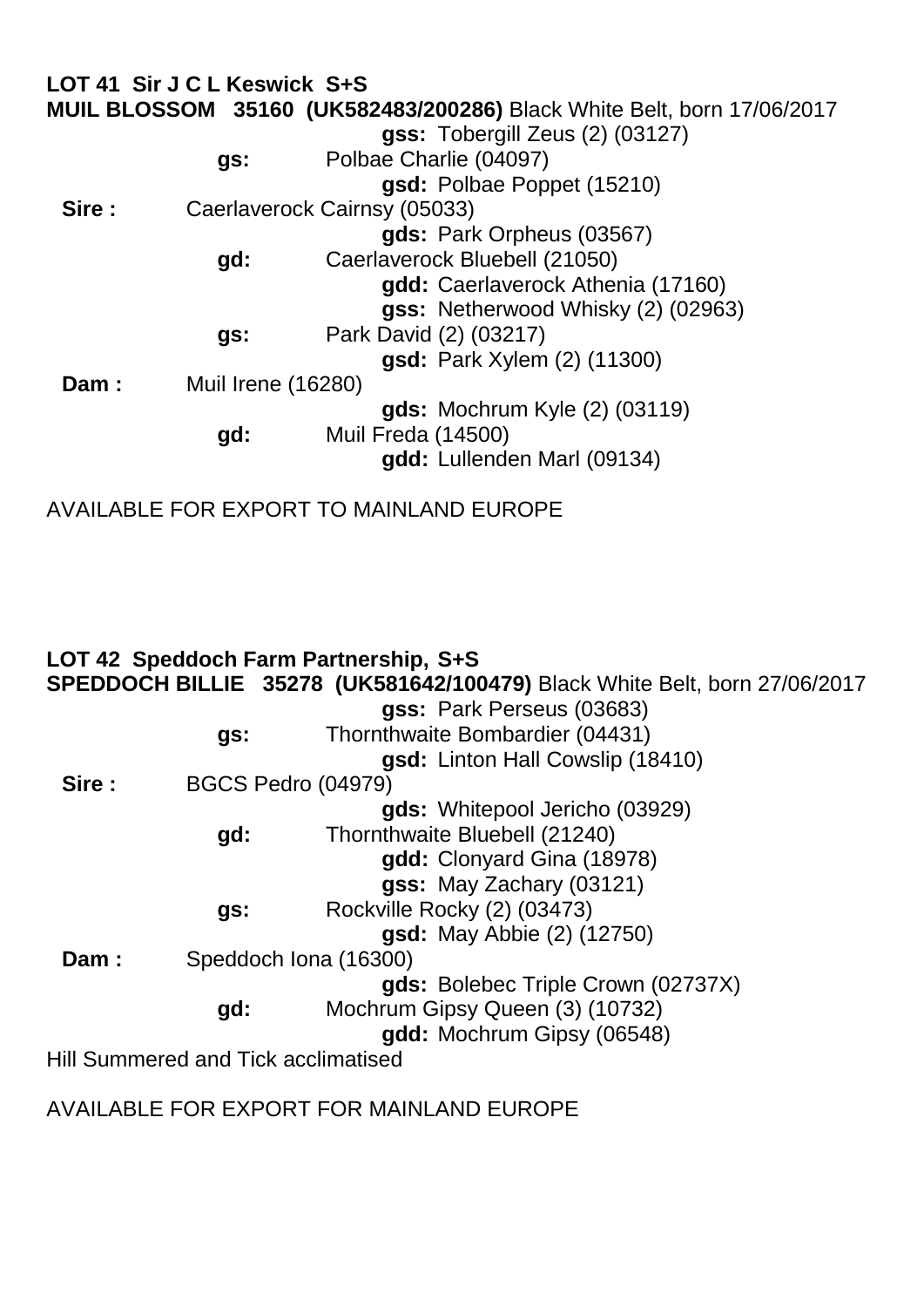**LOT 43 Speddoch Farm Partnership,S+S SPEDDOCH BEX 35154 (UK581642/200480)** Black White Belt, born 30/06/2017 **gss:** Park Perseus (03683) **gs:** Thornthwaite Bombardier (04431) **gsd:** Linton Hall Cowslip (18410) **Sire :** BGCS Pedro (04979) **gds:** Whitepool Jericho (03929) **gd:** Thornthwaite Bluebell (21240) **gdd:** Clonyard Gina (18978) **gss:** Southfield Double O Seven (03907) **gs:** Whitepool Neptune (04421) **gsd:** Whitepool Moonbeam (14628) **Dam :** Speddoch Steph (29157) **gds:** Park David (2) (03217) **gd:** Speddoch Grizel (15054) **gdd:** Park Visa (2) (10256) Hill Summered and Tick acclimatised

AVAILABLE FOR EXPORT FOR MAINLAND EUROPE

## **LOT 44 B & J Landers & Son S+S**

**CAIRNSMORE LOVELY IVORY MELODY 33732 (UK582520/602975)** Black White Belt, born 06/07/2017

|        |     | gss: Midfern Scott 414 (MF) (POIS) (MIDFERN S                               |
|--------|-----|-----------------------------------------------------------------------------|
|        | gs: | Karandrea Ronaldo (B446(AUS))                                               |
|        |     | gsd: Midfern Ronalda (MIDFERN RONALDA)                                      |
| Sire : |     | Tobergill Sam (05963)                                                       |
|        |     | gds: Coulmony Coll (03875)                                                  |
|        | gd: | Tobergill Narnia (20268)                                                    |
|        |     | gdd: Tobergill Katy (17564)                                                 |
|        |     | gss: Lullenden Rupert (03441)                                               |
|        | gs: | Ryehills Elliot (04625)                                                     |
|        |     | gsd: Mochrum Jacaranda (14462)                                              |
| Dam:   |     | Cairnsmore Ivory Melody (28074)                                             |
|        |     | gds: Southfield Double O Seven (03907)                                      |
|        | gd: | Whitepool Melody (19110)                                                    |
|        |     | gdd: Whitepool Christabel (15976)                                           |
|        |     | This heifer has a dam Ivory Melody show champion at Stranraer and grand dam |

AVAILABLE FOR EXPORT TO MAINLAND EUROPE

winner at Straiton show.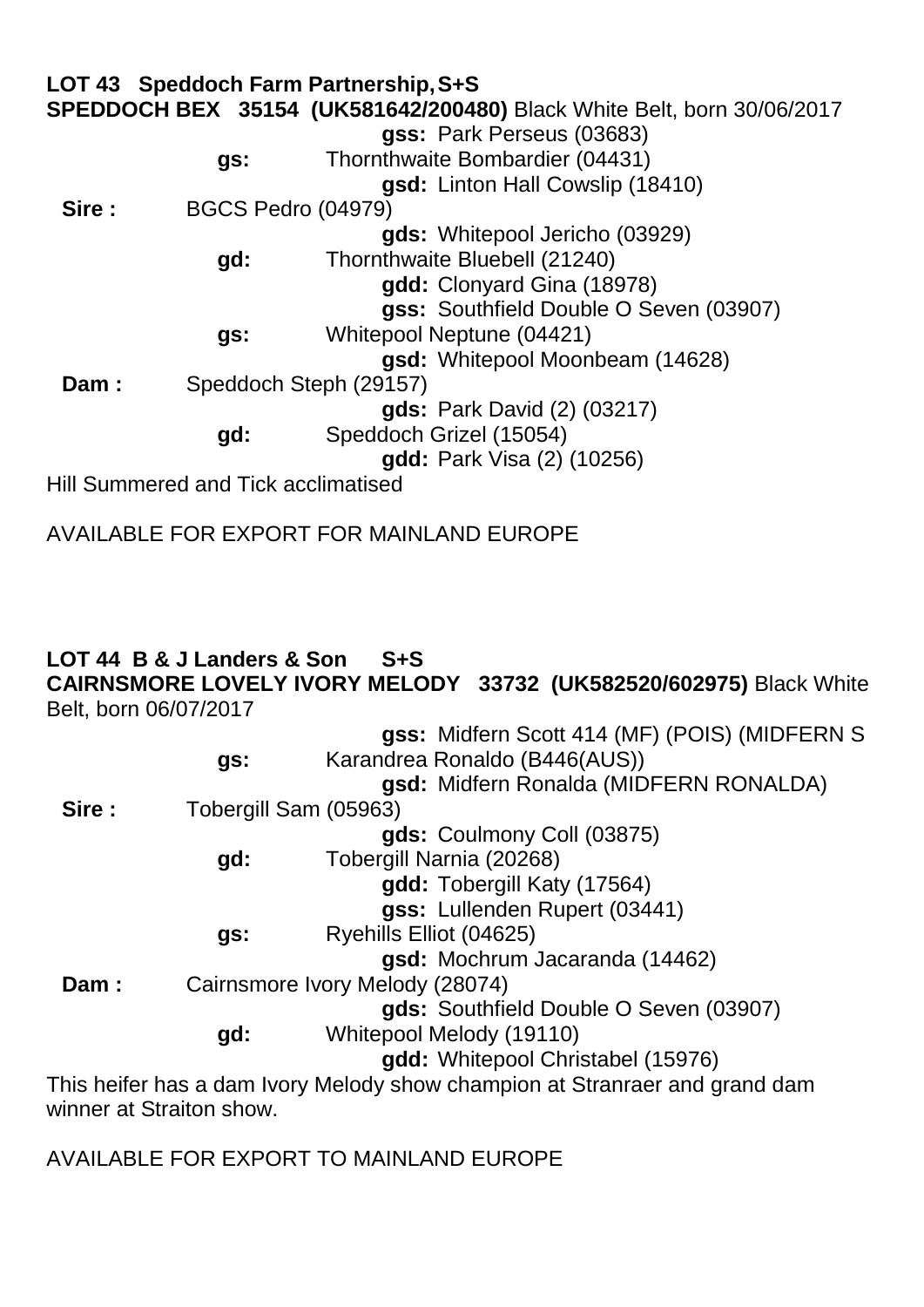**LOT 45 B & J Landers & Son S+S CAIRNSMORE LINDA JOHAN 33736 (UK582520/502974)** Black White Belt, born 06/07/2017

|        |                         | <b>gss: Mochrum Kyle (2) (03119)</b>                                        |
|--------|-------------------------|-----------------------------------------------------------------------------|
|        | gs:                     | Lullenden Rupert (03441)                                                    |
|        |                         | gsd: Lullenden Rainbow 2nd (2) (13202)                                      |
| Sire : | Ryehills Elliot (04625) |                                                                             |
|        |                         | gds: Grandycroft James (03059)                                              |
|        | gd:                     | Mochrum Jacaranda (14462)                                                   |
|        |                         | gdd: Mochrum Jay (10218)                                                    |
|        |                         | gss: Park Hercules (2) (02189)                                              |
|        | gs:                     | Broadmeadows Lennie (02379)                                                 |
|        |                         | gsd: Mochrum Ginnie (04392)                                                 |
| Dam:   |                         | Mosstonmuir Johan (15552)                                                   |
|        |                         | gds: Barnearnie Gordon (03297)                                              |
|        | gd:                     | Harmony Jean (1) (15030)                                                    |
|        |                         | gdd: Park Xtasy (11318)                                                     |
|        |                         | Her dam was Champion at Castle Douglas Auction Mart and been an outstanding |

Her dam was Champion at Castle Douglas Auction Mart and been an outstanding breeder of Champion bulls and females.

AVAILABLE FOR EXPORT TO MAINLAND EUROPE

## **Cows**

**LOT 46 Mr R J Huxham, SO BALLAMOAR JANETE 10 23238 (UK010201/700556)** Black & White, born 10/09/2009

|        |                    | gss: Kinrea Triumph (02833)                                                    |
|--------|--------------------|--------------------------------------------------------------------------------|
|        | gs:                | Geno Cattle Micky (DK4526600012)                                               |
|        |                    | gsd: Lullenden Ribes (09108)                                                   |
| Sire : | Bo (2) (8610/0021) |                                                                                |
|        |                    | <b>gds:</b> Chamberlain (3) (7311882)                                          |
|        | gd:                | Suedontern's Anja (110405311)                                                  |
|        |                    | gdd: Bolbec Amber (7303191)                                                    |
|        |                    | gss: Shiralee Moonshine (B313(AUS))                                            |
|        | gs:                | Ballamoar Charles (03237)                                                      |
|        |                    | gsd: Mochrum Colette (2) (10238)                                               |
| Dam:   |                    | Ballamoar Janete (15480)                                                       |
|        |                    | gds: Mochrum Peregrine (02791)                                                 |
|        | gd:                | Ballamoar Jane (12772)                                                         |
|        |                    | gdd: Ballamoar Jackie (12104)                                                  |
|        |                    | Service Details: Ran from 20th July 2018 until sale with Ballamoar Huckleberry |
|        |                    |                                                                                |

Sire Bo was imported from Denmark to increase bloodlines

Calved 22nd April 2018 calf retained Calved 10th June 2017 Calved 25th May 2016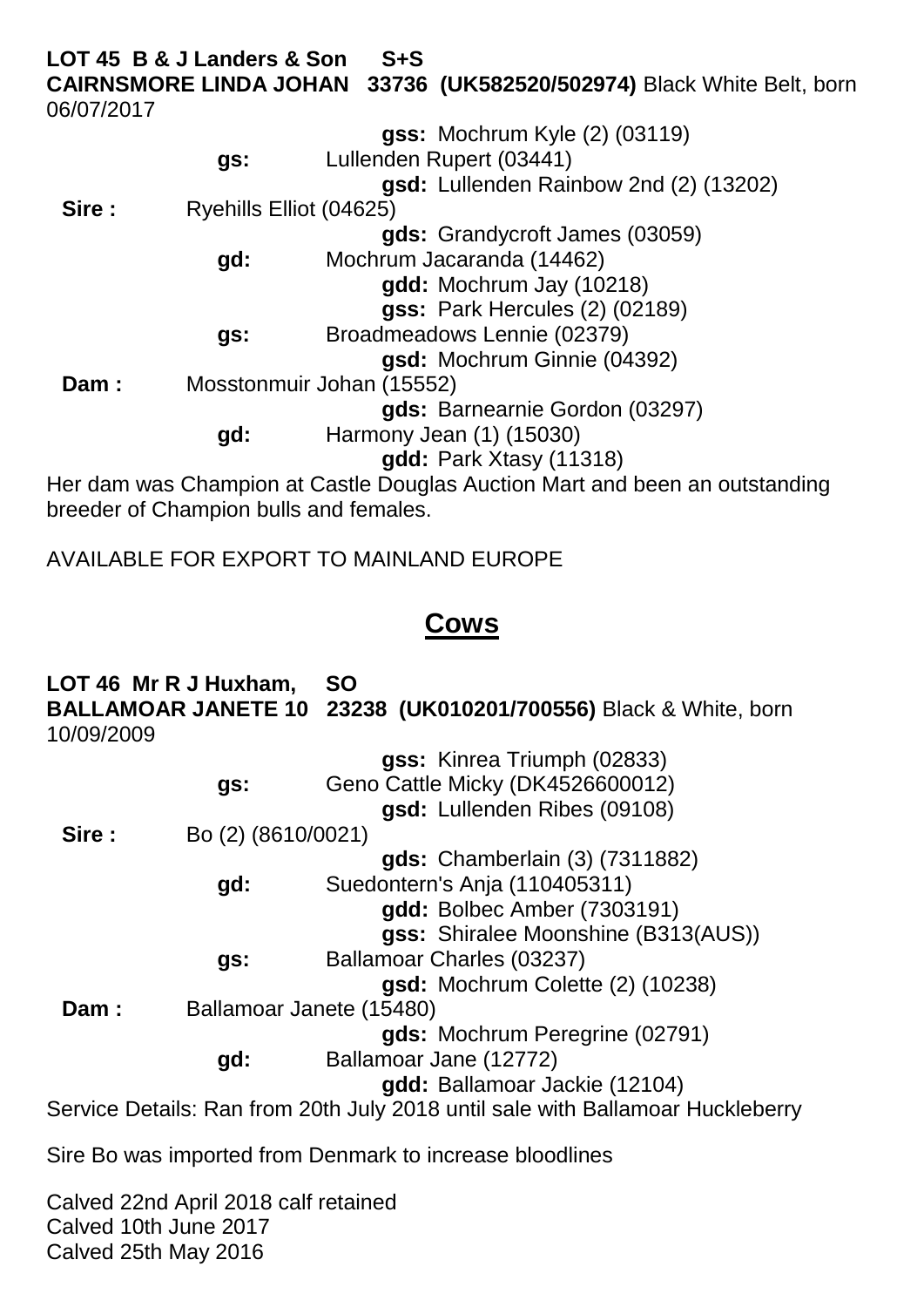#### **LOT 47 Mr R J Huxham, SO BALLAMOAR AUBRETIA 10 2ND 23234 (UK010201/300566)** Black & White, born 16/03/2010

|       |                    | gss: Kinrea Triumph (02833)                                                    |
|-------|--------------------|--------------------------------------------------------------------------------|
|       | gs:                | Geno Cattle Micky (DK4526600012)                                               |
|       |                    | gsd: Lullenden Ribes (09108)                                                   |
| Sire: | Bo (2) (8610/0021) |                                                                                |
|       |                    | <b>gds:</b> Chamberlain (3) (7311882)                                          |
|       | gd:                | Suedontern's Anja (110405311)                                                  |
|       |                    | gdd: Bolbec Amber (7303191)                                                    |
|       |                    | gss: Ballamoar Charles (03237)                                                 |
|       | gs:                | Ballamoar James (03577)                                                        |
|       |                    | gsd: Mochrum Jarma (09810)                                                     |
| Dam:  |                    | Ballamoar Aubretia (21072)                                                     |
|       |                    | gds: Park That's Life (02747)                                                  |
|       | gd:                | Park Aubertia (12808)                                                          |
|       |                    | <b>gdd:</b> Park Vigil (10288)                                                 |
|       |                    | Service Details: Ran from 20th July 2018 until sale with Ballamoar Huckleberry |

Sire Bo was imported from Denmark to increase bloodlines

Calved 14th June 2017

#### **LOT 48 Mr R J Huxham, SO BALLAMOAR KELP 10 23232 (UK010201/400567)** Black & White, born 27/03/2010

|        |                    | gss: Kinrea Triumph (02833)                                                    |
|--------|--------------------|--------------------------------------------------------------------------------|
|        | gs:                | Geno Cattle Micky (DK4526600012)                                               |
|        |                    | gsd: Lullenden Ribes (09108)                                                   |
| Sire : | Bo (2) (8610/0021) |                                                                                |
|        |                    | <b>gds:</b> Chamberlain (3) (7311882)                                          |
|        | gd:                | Suedontern's Anja (110405311)                                                  |
|        |                    | gdd: Bolbec Amber (7303191)                                                    |
|        |                    | gss: Ballamoar Charles (03237)                                                 |
|        | gs:                | Ballamoar James (03577)                                                        |
|        |                    | gsd: Mochrum Jarma (09810)                                                     |
| Dam:   |                    | Ballamoar Kelp 3rd (21064)                                                     |
|        |                    | gds: Mochrum Peregrine (02791)                                                 |
|        | gd:                | Ballamoar Kelpie (12966)                                                       |
|        |                    | gdd: Mochrum Kelp (09824)                                                      |
|        |                    | Service Details: Ran from 20th July 2018 until sale with Ballamoar Huckleberry |
|        |                    |                                                                                |

Sire Bo was imported from Denmark to increase bloodlines

Calved 13th April 2018 Calf retained Calved 14th May 2017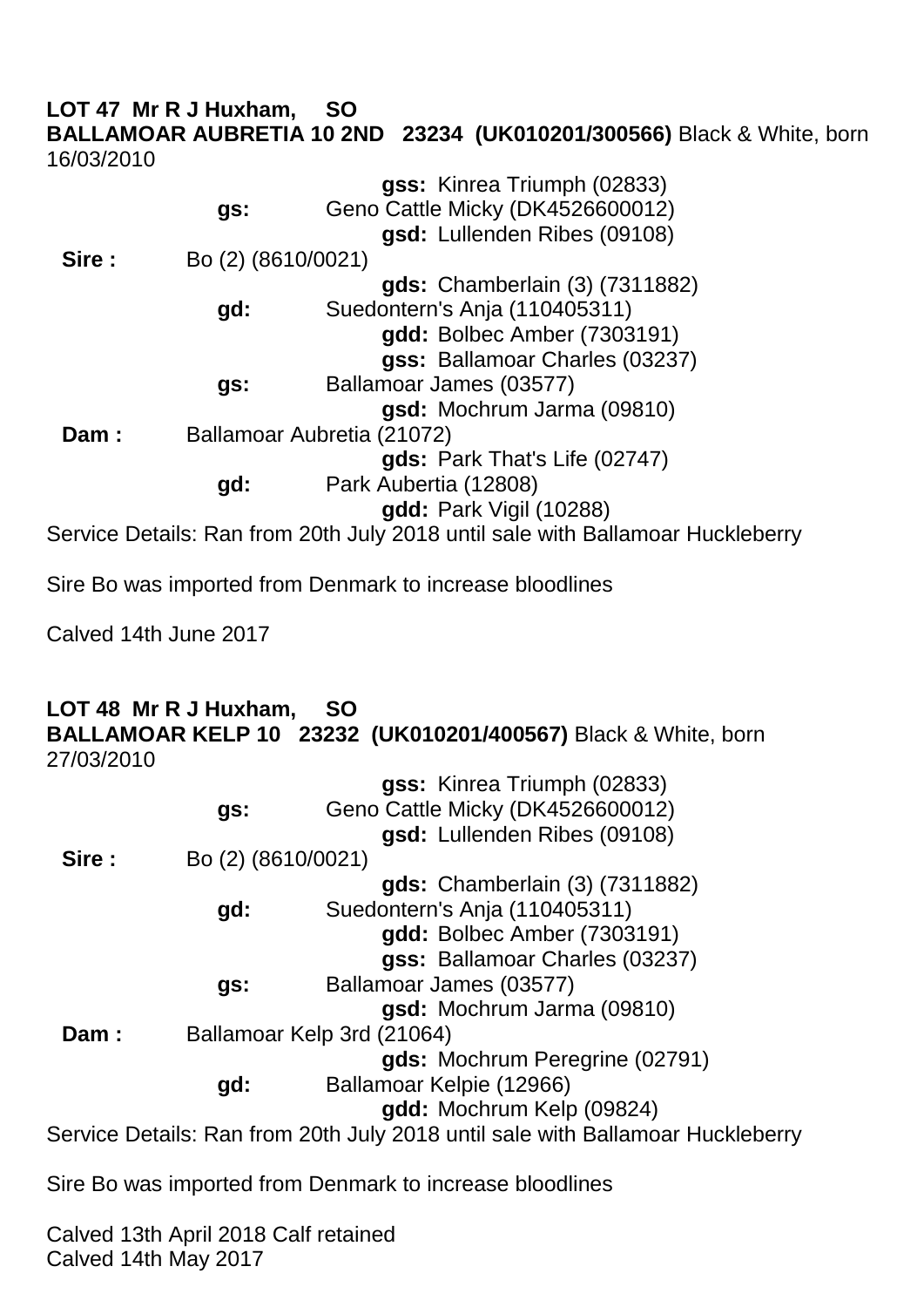### **LOT 49 Mr R J Huxham, SO BALLAMOAR BERENICE 10 23224 (UK010201/200579)** Black & White, born 29/06/2010

|       | gs:                   | gss: Kinrea Triumph (02833)<br>Geno Cattle Micky (DK4526600012)<br>gsd: Lullenden Ribes (09108) |
|-------|-----------------------|-------------------------------------------------------------------------------------------------|
| Sire: | Bo (2) (8610/0021)    |                                                                                                 |
|       |                       | <b>gds:</b> Chamberlain (3) (7311882)                                                           |
|       | gd:                   | Suedontern's Anja (110405311)                                                                   |
|       |                       | gdd: Bolbec Amber (7303191)                                                                     |
|       |                       | gss: Park That's Life (02747)                                                                   |
|       | gs:                   | Park Yodler (2) (03045)                                                                         |
|       |                       | <b>gsd:</b> Park Picnic (2) (08552)                                                             |
| Dam:  | Park Berenice (13158) |                                                                                                 |
|       |                       | gds: Crailloch Casanova (02301)                                                                 |
|       | gd:                   | Park Whisper (10816)                                                                            |
|       |                       | gdd: Park Lorna (07510)                                                                         |
|       |                       | Service Details: Ran from 20th July 2018 until sale with Ballamoar Huckleberry                  |

Sire Bo was imported from Denmark to increase bloodlines

Calved 18th April 2018 calf retained Calved 21st September 2016

#### **LOT 50 Mr R J Huxham, SO BALLAMOAR KATY 10 23226 (UK010201/500575)** Black & White, born 03/07/2010

|       |                    | gss: Kinrea Triumph (02833)                                                    |
|-------|--------------------|--------------------------------------------------------------------------------|
|       | gs:                | Geno Cattle Micky (DK4526600012)                                               |
|       |                    | gsd: Lullenden Ribes (09108)                                                   |
| Sire: | Bo (2) (8610/0021) |                                                                                |
|       |                    | <b>gds:</b> Chamberlain (3) (7311882)                                          |
|       | gd:                | Suedontern's Anja (110405311)                                                  |
|       |                    | gdd: Bolbec Amber (7303191)                                                    |
|       |                    | gss: Shiralee Moonshine (B313(AUS))                                            |
|       | gs:                | Ballamoar Charles (03237)                                                      |
|       |                    | gsd: Mochrum Colette (2) (10238)                                               |
| Dam:  |                    | Ballamoar Katy (16130)                                                         |
|       |                    | gds: Bolebec Triple Crown (02737X)                                             |
|       | gd:                | Mochrum Kate (09850)                                                           |
|       |                    | gdd: Mochrum Katy (08724)                                                      |
|       |                    | Service Details: Ran from 20th July 2018 until sale with Ballamoar Huckleberry |
|       |                    |                                                                                |

Sire Bo was imported from Denmark to increase bloodlines

Calved 14th April 2018 Calf retained Calved 20th September 2016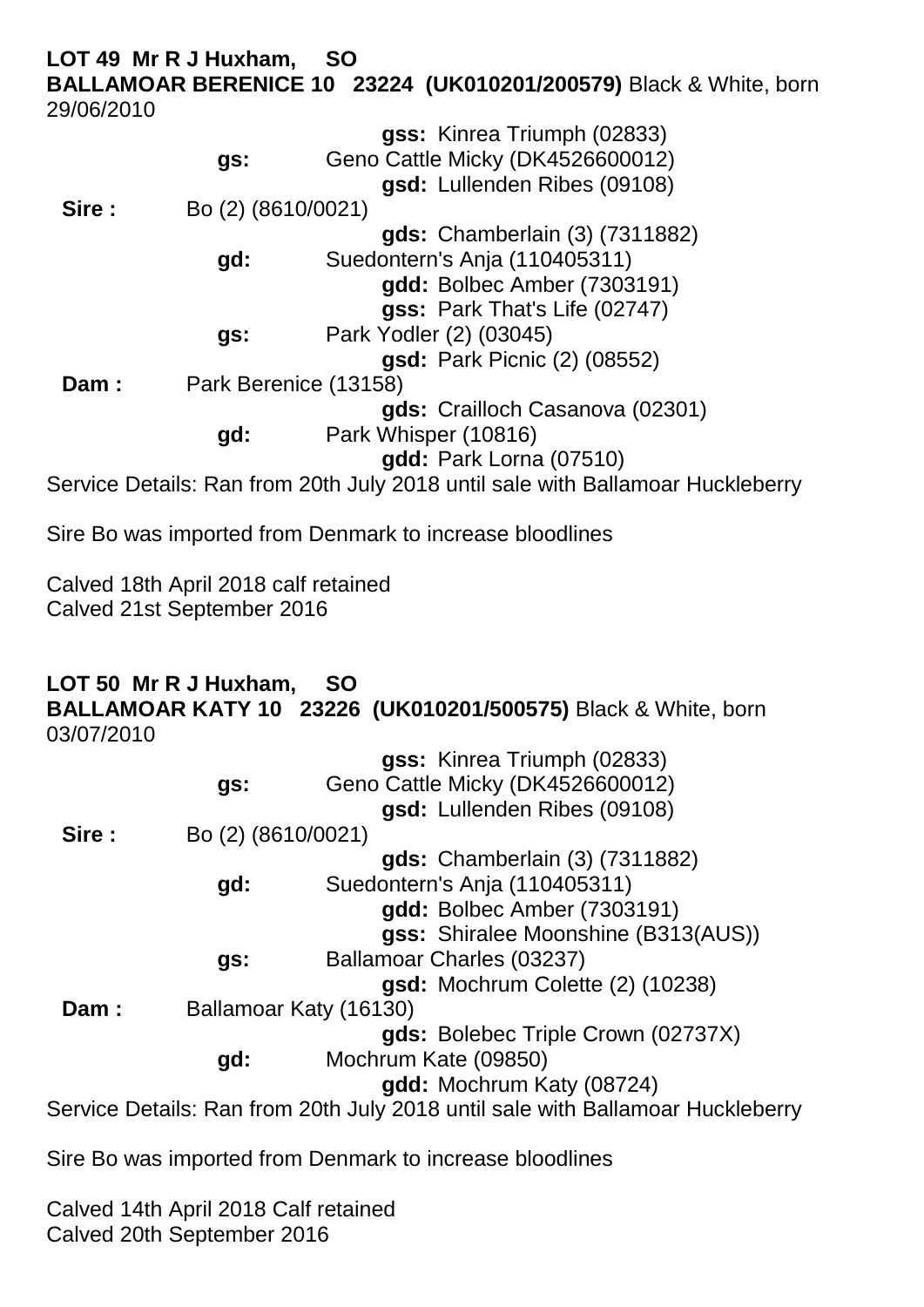**LOT 51 Mr R J Huxham, SO BALLAMOAR POPPY 10 23220 (UK010201/500582)** Black & White, born 18/08/2010

|       |                    | gss: Kinrea Triumph (02833)                                                    |
|-------|--------------------|--------------------------------------------------------------------------------|
|       | gs:                | Geno Cattle Micky (DK4526600012)                                               |
|       |                    | gsd: Lullenden Ribes (09108)                                                   |
| Sire: | Bo (2) (8610/0021) |                                                                                |
|       |                    | <b>gds:</b> Chamberlain (3) (7311882)                                          |
|       | gd:                | Suedontern's Anja (110405311)                                                  |
|       |                    | <b>gdd:</b> Bolbec Amber (7303191)                                             |
|       |                    | gss: Ballamoar Charles (03237)                                                 |
|       | gs:                | Ballamoar James (03577)                                                        |
|       |                    | gsd: Mochrum Jarma (09810)                                                     |
| Dam:  |                    | Ballamoar Popsy (2) (16132)                                                    |
|       |                    | gds: Mochrum Peregrine (02791)                                                 |
|       | gd:                | Ballamoar Poppysteph (1276?)                                                   |
|       |                    | gdd: Mochrum Poppy (09830)                                                     |
|       |                    | Service Details: Ran from 20th July 2018 until sale with Ballamoar Huckleberry |

Sire Bo was imported from Denmark to increase bloodlines

Calved 19th April 2018 Calf retained Calved 12th May 2017

#### **LOT 52 Mr R J Huxham, SO BALLAMOAR JANETTE 11 26364 (UK010201/700598)** Black & White, born 23/06/2011

|       |                    | gss: Kinrea Triumph (02833)                                                    |
|-------|--------------------|--------------------------------------------------------------------------------|
|       | gs:                | Geno Cattle Micky (DK4526600012)                                               |
|       |                    | gsd: Lullenden Ribes (09108)                                                   |
| Sire: | Bo (2) (8610/0021) |                                                                                |
|       |                    | gds: Chamberlain (3) (7311882)                                                 |
|       | gd:                | Suedontern's Anja (110405311)                                                  |
|       |                    | gdd: Bolbec Amber (7303191)                                                    |
|       |                    | gss: Geno Cattle Micky (DK4526600012)                                          |
|       | gs:                | Bo (2) (8610/0021)                                                             |
|       |                    | gsd: Suedontern's Anja (110405311)                                             |
| Dam:  |                    | Ballamoar Janete 10 (23238)                                                    |
|       |                    | gds: Ballamoar Charles (03237)                                                 |
|       | gd:                | Ballamoar Janete (15480)                                                       |
|       |                    | gdd: Ballamoar Jane (12772)                                                    |
|       |                    | Service Details: Ran from 20th July 2018 until sale with Ballamoar Huckleberry |

Sire Bo was imported from Denmark to increase bloodlines

Calved 15th April 2018 calf retained Calved 26th April 2017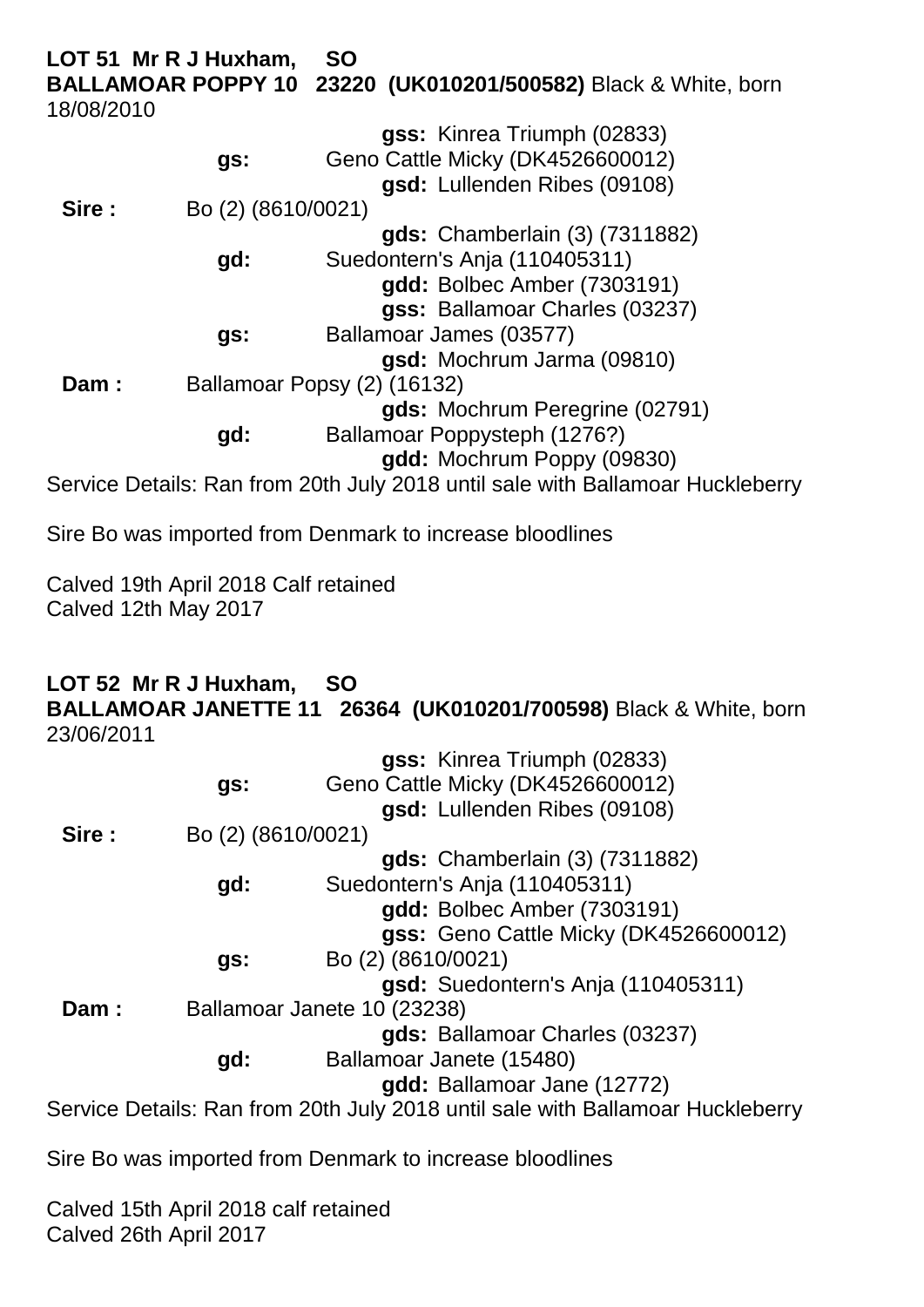**LOT 53 Mr C R Parker & Son, SO** *Breeder : Messrs S & S Bell,* **EASTWOOD IRIS 24576 (UK113182/700025)** Black & White, born 30/04/2012 **gss:** Park Romeo (2) (03279) **gs:** Park Don Juan (03467) **gsd:** Park Waterfall (2) (10810) **Sire :** Park Perseus (03683) **gds:** Park That's Life (02747) **gd:** Park Anthea (12806) **gdd:** Park Xema (11280) **gss:** Oaklands Claudius (03521) **gs:** Gilmonby Sampson (04147) **gsd:** Gilmonby Gorse (15020) **Dam :** Gilmonby Mignonette (19540) **gds:** Barnearnie Victor (02919) **gd:** Gilmonby Euonymus (11264) **gdd:** Gilmonby Susan (09578) Ran from 27th April 2018 with Huntfield Ulitmate Red. Reared at 1200 feet since 6

months old.

2018 calved Male calf retained 2017 calved 20/05/17 Heifer calf 2016 calved 10/06/2016 Heifer Calf 2015 calved 01/06/2015 Heifer Calf

AVAILABLE FOR EXPORT TO MAINLAND EUROPE

**LOT 54 Mr C R Parker & Son, SO HILL GILL DAISY 27518 (UK114730/300002)** Black & White, born 15/04/2013 **gss:** Park Romeo (2) (03279) **gs:** Park Don Juan (03467) **gsd:** Park Waterfall (2) (10810) **Sire :** Park Perseus (03683) **gds:** Park That's Life (02747) **gd:** Park Anthea (12806) **gdd:** Park Xema (11280) **gss:** Oaklands Claudius (03521) **gs:** Gilmonby Goliath (04145) **gsd:** Gilmonby Wanda (2) (10868) **Dam :** Gilmonby Mallow (19538) **gds:** Barnearnie Nelson (02677) **gd:** Gilmonby Berberis (11266) **gdd:** Park Myrrh (07898) Ran from 27th April 2018 with Huntfield Ultimate Red 06221. Reared at 1200 feet

Calved 08/02/2018 Heifer calf retained Calved 02/03/2017 Bull Calf Calved 26/02/2016 Bull Calf AVAILABLE FOR EXPORT TO MAINLAND EUROPE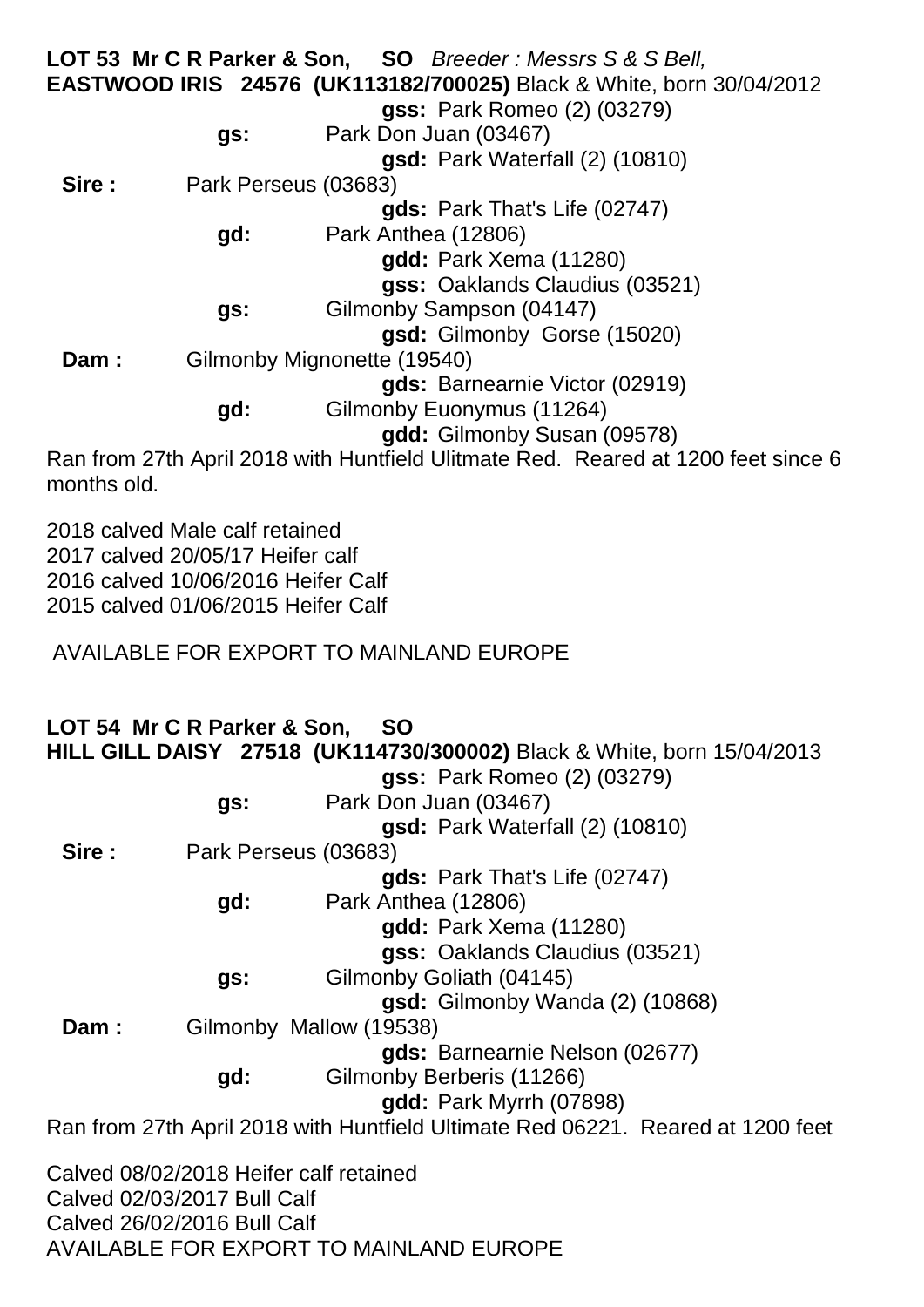**LOT 55 Mr C R Parker & Son, SO HILL GILL POPPY 27520 (UK114730/400003)** Black & White, born 18/04/2013 **gss:** Park Romeo (2) (03279) **gs:** Park Don Juan (03467) **gsd:** Park Waterfall (2) (10810) **Sire :** Park Perseus (03683) **gds:** Park That's Life (02747) **gd:** Park Anthea (12806) **gdd:** Park Xema (11280) **gss:** Oaklands Claudius (03521) **gs:** Gilmonby Sampson (04147) **gsd:** Gilmonby Gorse (15020) **Dam :** Gilmonby Mignonette (19540) **gds:** Barnearnie Victor (02919) **gd:** Gilmonby Euonymus (11264) **gdd:** Gilmonby Susan (09578) Ran from 27th April 2018 with Huntfield Ulitimate Red 06221. Reaered at 1200 feet

Calved 20/02/2018 Bull calf retained Calved 28/02/2017 Heifer calf Calved 15/02/2016 Bull calf AVAILABLE FOR EXPORT TO MAINLAND EUROPE

### **LOT 56 Mr W Allan SO** *Breeder : Miss E J Wilkinson* **POPLAR QUEEN RUBY (RED) 26892 (UK108363/400212)** Red & White, born 10/07/2013

|       |                         | gss: Major Red Hide Away Hill (US 0000001877)                 |
|-------|-------------------------|---------------------------------------------------------------|
|       | gs:                     | Master Aus Der Herrenbreede (DE 05799380                      |
|       |                         | gsd: Primavera IIm (DE 0982118891)                            |
| Sire: |                         | Mephisto Vom Nordwind (Red) (04705)                           |
|       |                         | gds: Goldmerkur BGA (2) (DE 0110945275)                       |
|       | gd:                     | Pretty Vom Nordwind (DE 0114635276)                           |
|       |                         | gdd: Pride Vom Nordwind (DE 0110404607)                       |
|       |                         | gss: Grandycroft Moonraker (03141)                            |
|       | gs:                     | Arnside Vagabond (2) (03431)                                  |
|       |                         | gsd: Lullenden Berry (2) (12180)                              |
| Dam:  |                         | Poplar Minton Ruby (19074)                                    |
|       |                         | gds: Park Victory (02787)                                     |
|       | gd:                     | Poplar Crystal (13490)                                        |
|       |                         | gdd: Blowplain Daphne (Red) (B5W)                             |
|       |                         | Ran from 18th June to week of sale with Coulmony Callum 06241 |
|       |                         |                                                               |
|       | Calved 1st January 2017 |                                                               |
|       |                         |                                                               |

Calved 18th April 2018 and SELLS WITH BULL CALF AT FOOT Cessintully Eddie BN08208 UK565184/400011 Sire Cairnsmore Fergus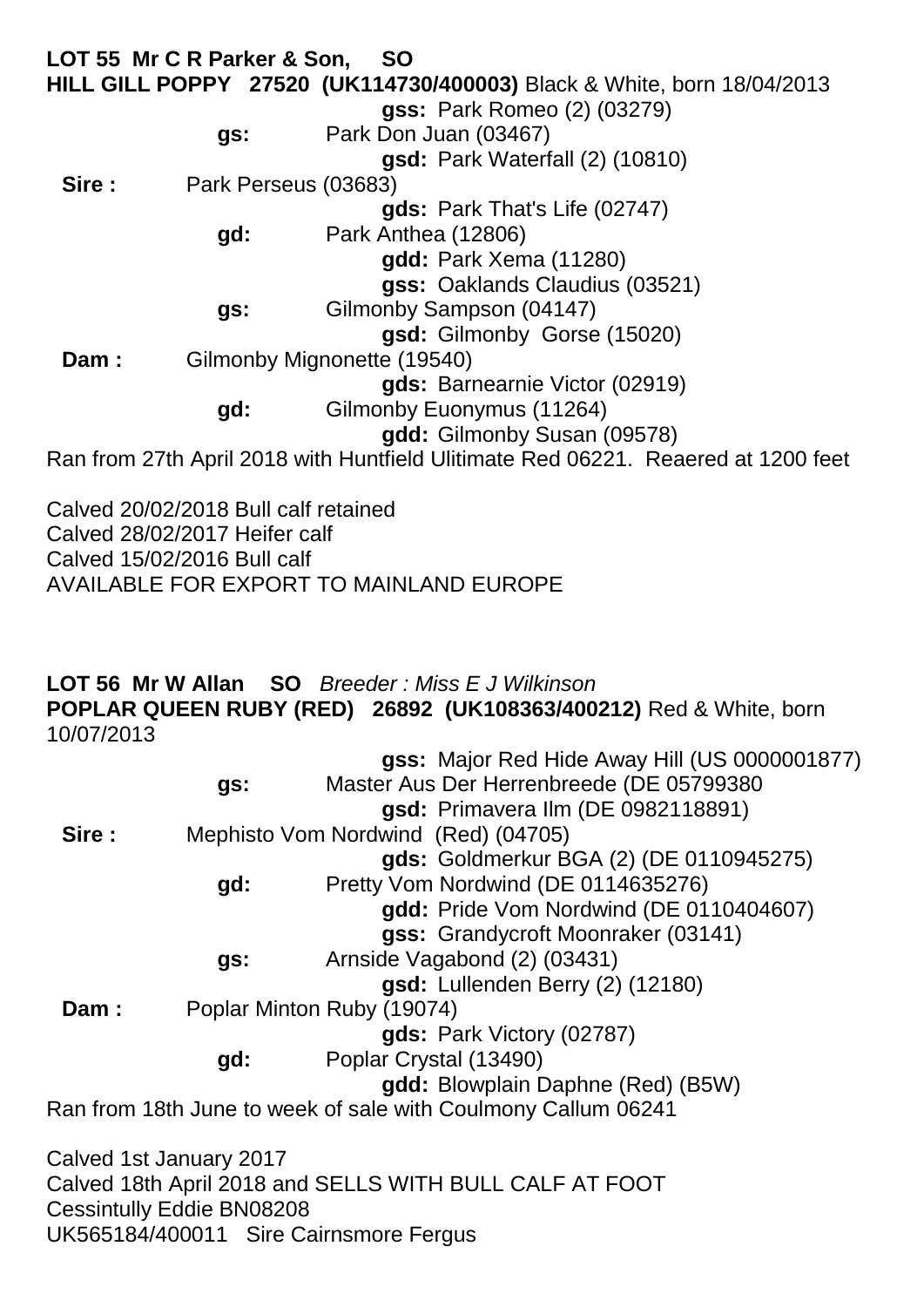## **Senior Bulls Born between 1st September 2014 and 31st August 2016**

### **LOT 57 Messrs J Beasley & Sons Ltd., SO LASEBEY PUDDIN BROOK 04693 (UK203703/600046)** Black & White, born 18/06/2010

|       |     | gss: Burnside David (01081)                                                  |
|-------|-----|------------------------------------------------------------------------------|
|       | gs: | Mochrum Kingfisher (02879)                                                   |
|       |     | gsd: Mochrum Kestrel (2) (09048)                                             |
| Sire: |     | Barwise Jigsaw (03647X)                                                      |
|       |     | gds: Netherwood Whisky (2) (02963)                                           |
|       | gd: | Park Crissy (13440)                                                          |
|       |     | <b>gdd:</b> Park Willow (2) (10850)                                          |
|       |     | gss: Boreland James Bond (03105)                                             |
|       | gs: | Park Zeus (2) (03343)                                                        |
|       |     | gsd: Charnwood Kabriqua (2) (06768)                                          |
| Dam:  |     | Askerton Dixie (16620)                                                       |
|       |     | gds: Barnfield Samuel (03007)                                                |
|       | gd: | Barnfield Suzy (2) (13168X)                                                  |
|       |     | gdd: Park Salvia (09274)                                                     |
|       |     | woda hui with a good temperament and a big presence. Halter trained and show |

A bull with a good temperament and a big presence. Halter trained and shown

|       | LOT 58 Mrs J Howman, | $S + S$                                                                         |
|-------|----------------------|---------------------------------------------------------------------------------|
|       |                      | <b>DUNAY NICHOLAS 06177 (UK542205/100677)</b> Black White Belt, born 27/04/2016 |
|       |                      | gss: Boreland James Bond (03105)                                                |
|       | gs:                  | Southfield Double O Seven (03907)                                               |
|       |                      | gsd: Dirigo Double Pipa (2) (13686)                                             |
| Sire: | Barwise Jura (04759) |                                                                                 |
|       |                      | gds: Barwise Jigsaw (03647X)                                                    |
|       | gd:                  | Barwise Jamara ET (18612)                                                       |
|       |                      | gdd: Mochrum Jim-Jam (14058)                                                    |
|       |                      | <b>gss: Park David (2) (03217)</b>                                              |
|       | gs:                  | Mochrum Ross (04121)                                                            |
|       |                      | gsd: Mochrum Annie Rose (14826)                                                 |
| Dam:  | Dunay Hazel (25940)  |                                                                                 |
|       |                      | gds: Ballindean Tavish (03725)                                                  |
|       | gd:                  | Dunay Hazehill 2nd (18172)                                                      |
|       |                      | gdd: Newforest Hazelhill (14752)                                                |
|       |                      |                                                                                 |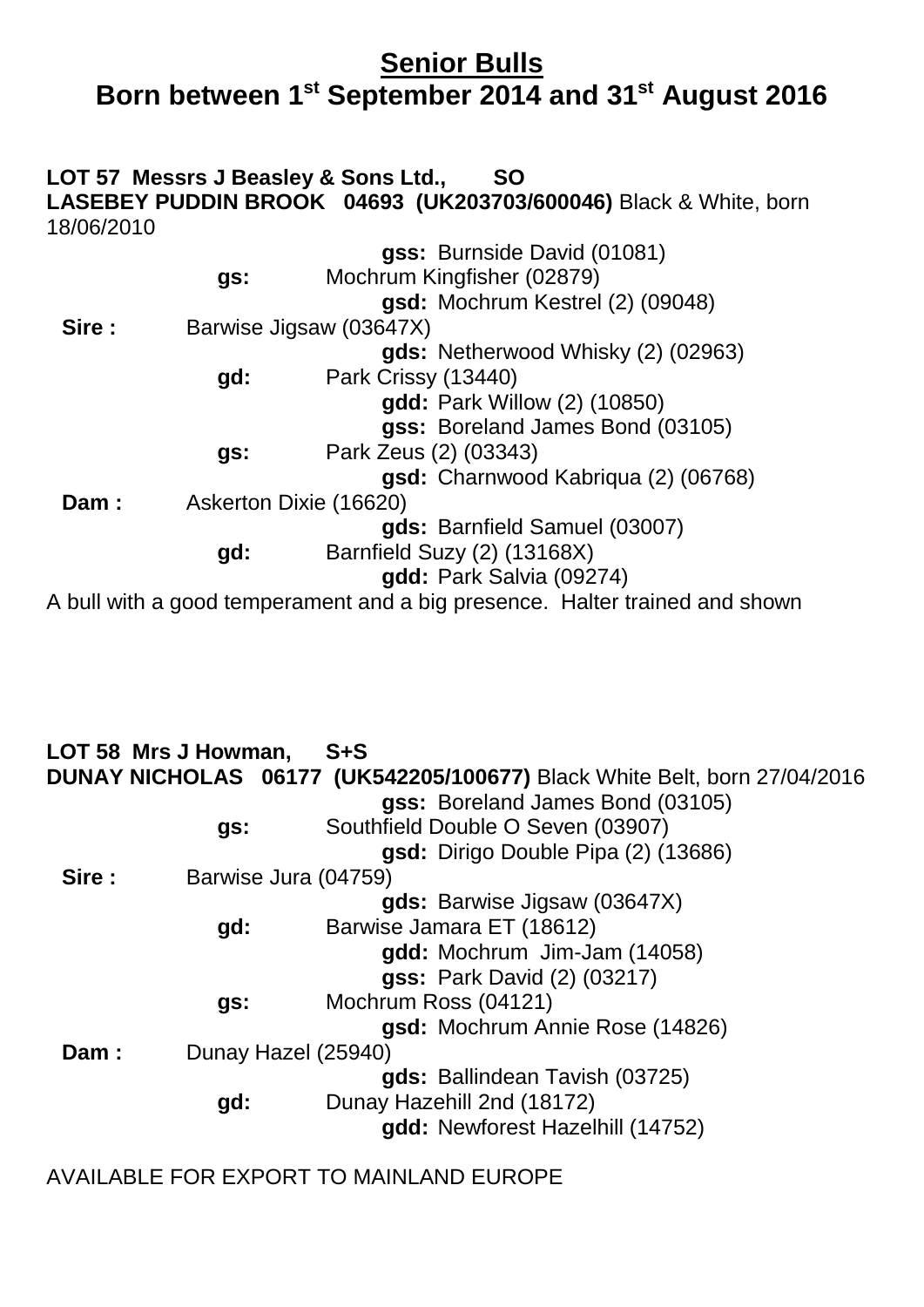#### **LOT 59 Messrs A & J Thomson SO STAFFORDS CORNELIUS 06249 (UK522965/400056)** Black And White, born 08/07/2016

|        |     | gss: Mochrum Glentrool (03409)                                |
|--------|-----|---------------------------------------------------------------|
|        | gs: | Solway Winston (2) (03691)                                    |
|        |     | gsd: Ardwell Wilma (10690)                                    |
| Sire : |     | Croasdale Hawk (04667)                                        |
|        |     | gds: Boxmoor Earl (03573)                                     |
|        | gd: | Croasdale Bowland (15882)                                     |
|        |     | gdd: Gilmonby Flax (14224)                                    |
|        |     | gss: Castlemartin Den (3813)                                  |
|        | gs: | Castlemartin Charlie (04007)                                  |
|        |     | gsd: Schougaard Christal (DK81283-00009)                      |
| Dam:   |     | Mosstonmuir Poppy (25800)                                     |
|        |     | gds: Barwise Jigsaw (03647X)                                  |
|        | gd: | Mosston Muir Primrose (17784)                                 |
|        |     | gdd: Grandycroft Primrose (2) (12186)                         |
|        |     | He was born and raised outdoors and he has been semen tested. |

| LOT 60 Mr IRS Bond, |                     | $S + S$                                                          |
|---------------------|---------------------|------------------------------------------------------------------|
|                     |                     | GLEN GINO 06279 (UK582525/300616) Black & White, born 25/08/2016 |
|                     |                     | gss: Karandrea Ronaldo (B446(AUS))                               |
|                     | gs:                 | Southfield Dun Ronaldo (04035)                                   |
|                     |                     | gsd: Southfield Dun Sabrina (2) (14356)                          |
| Sire:               |                     | Lomond Laphroaig (05735)                                         |
|                     |                     | gds: Merrick Merlin (03699)                                      |
|                     | gd:                 | Laggish Mary (21418)                                             |
|                     |                     | gdd: Laggish Henrietta (16444)                                   |
|                     |                     | gss: Netherwood Andrew (03227)                                   |
|                     | gs:                 | Lullenden Bute (03585)                                           |
|                     |                     | gsd: Lullenden Bettyhill (10946)                                 |
| Dam:                | Muil Maggie (20550) |                                                                  |
|                     |                     | <b>gds:</b> Mochrum Kyle (2) (03119)                             |
|                     | gd:                 | Muil Freda (14500)                                               |
|                     |                     | gdd: Lullenden Marl (09134)                                      |
|                     |                     |                                                                  |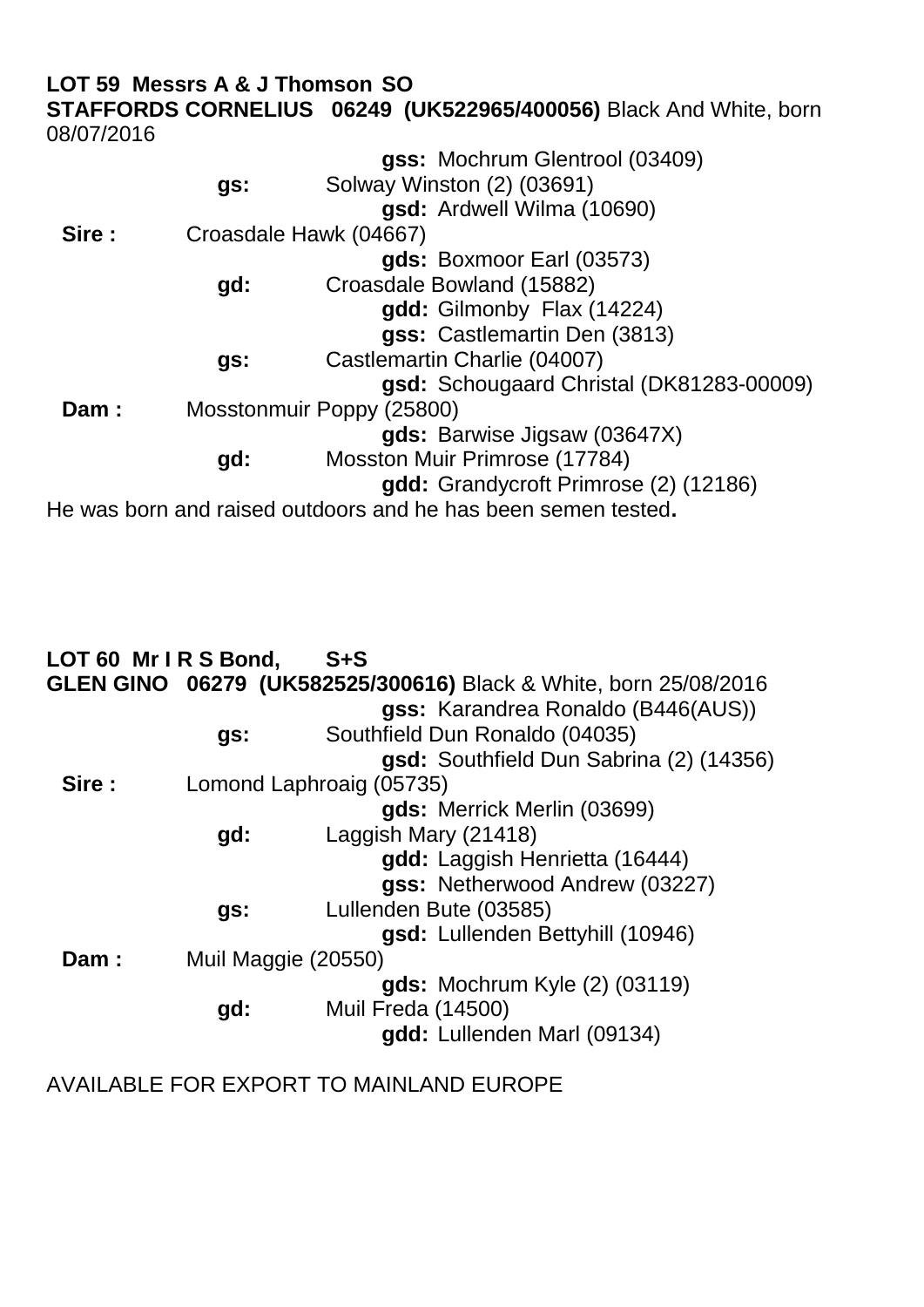## **Junior Bulls Born on or after 1st September 2016**

| LOT 61 Mr I R S Bond,     | $S + S$                                                           |
|---------------------------|-------------------------------------------------------------------|
|                           | GLEN GOMEZ 06275 (UK582525/200622) Black & White, born 03/09/2016 |
|                           | gss: Karandrea Ronaldo (B446(AUS))                                |
| gs:                       | Southfield Dun Ronaldo (04035)                                    |
|                           | gsd: Southfield Dun Sabrina (2) (14356)                           |
|                           | Lomond Laphroaig (05735)                                          |
|                           | gds: Merrick Merlin (03699)                                       |
| gd:                       | Laggish Mary (21418)                                              |
|                           | gdd: Laggish Henrietta (16444)                                    |
|                           | gss: Bolebec Dun Concorde (2) (03187)                             |
| gs:                       | Coulmony Harris (2) (03421)                                       |
|                           | gsd: Coulmony Shuna (2) (13186)                                   |
| <b>Glen Becky (23860)</b> |                                                                   |
|                           | gds: Lullenden Bute (03585)                                       |
| gd:                       | Muil Maggie (20550)                                               |
|                           | gdd: Muil Freda (14500)                                           |
|                           |                                                                   |

AVAILABLE FOR EXPORT TO MAINLAND EUROPE

#### **LOT 62 Messrs JR & CJ Ward S+S WHITSTONEHILL GASTON 06345 (UK582121/500629)** Black White Belt, born 09/10/2016

|       |     | gss: Barwise Jupiter (03859)           |
|-------|-----|----------------------------------------|
|       | gs: | Barwise Moonshine (04267)              |
|       |     | gsd: Barwise Crystal Belle (2) (15930) |
| Sire: |     | Lomond Tobermory (04779)               |
|       |     | gds: Tobergill Zeus (2) (03127)        |
|       | gd: | Polbae Plumstone (19304)               |
|       |     | gdd: Polbae Jemima (14408)             |
|       |     | gss: Chapel Charlie (03645)            |
|       | gs: | Larghill Lightening (04227)            |
|       |     | gsd: Mochrum Gipsy Queen (3) (10732)   |
| Dam:  |     | Whitstonehill Hermione (24080)         |
|       |     | gds: Mochrum Lochinvar (03553)         |
|       | gd: | Whitstonehill Flying Gypsy (21282)     |
|       |     | gdd: Whitstonehill Elizabeth (21276)   |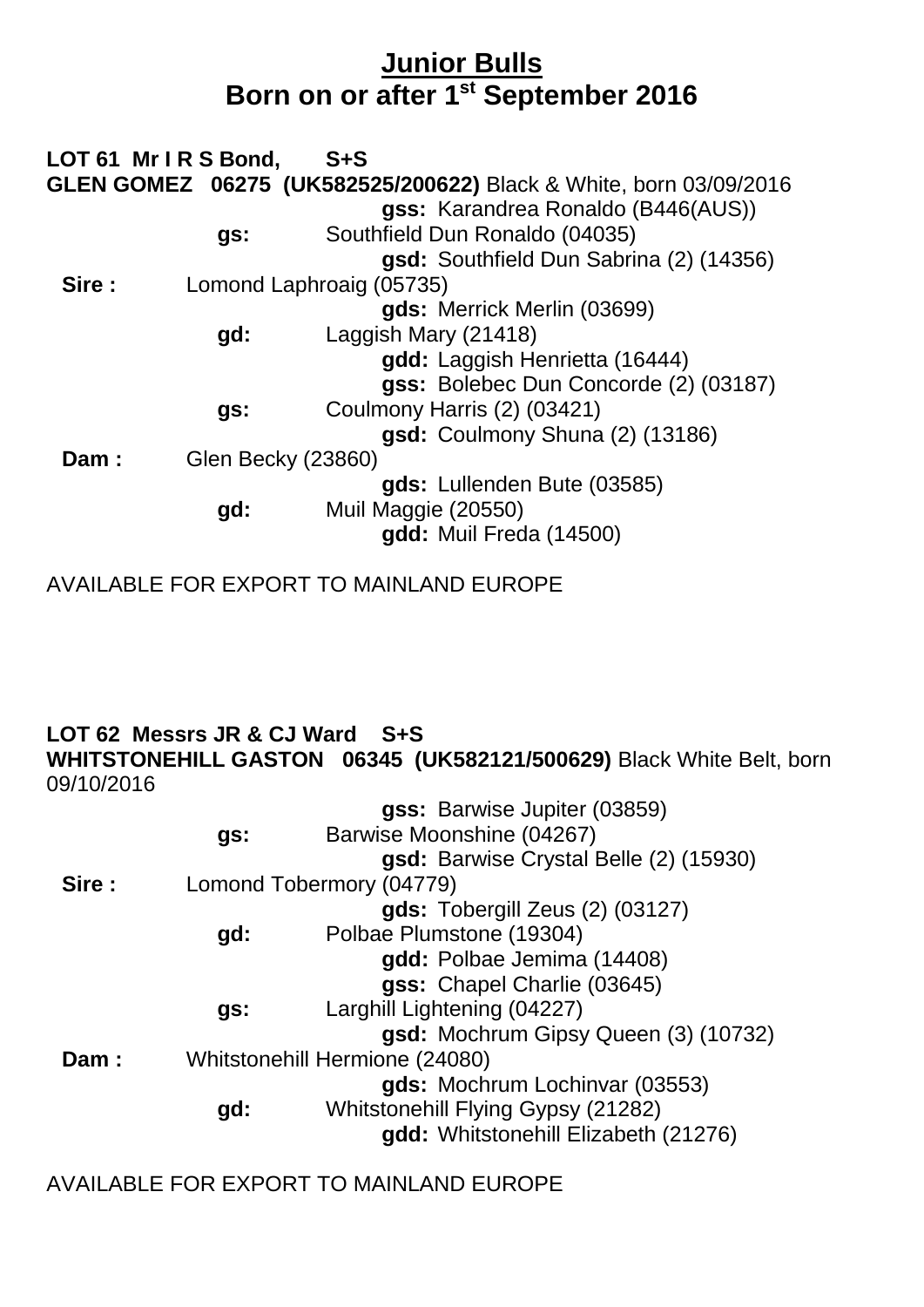| born 09/10/2016 | LOT 63 Messrs JR & CJ Ward S+S | <b>WHITSTONEHILL KING THISTLE 06347 (UK582121/300627) Black White Belt,</b> |  |
|-----------------|--------------------------------|-----------------------------------------------------------------------------|--|
|                 |                                | gss: Barwise Jupiter (03859)                                                |  |
|                 | gs:                            | Barwise Moonshine (04267)                                                   |  |
|                 |                                | gsd: Barwise Crystal Belle (2) (15930)                                      |  |
| Sire:           |                                | Lomond Tobermory (04779)                                                    |  |
|                 |                                | $gds$ : Tobergill Zeus $(2)$ $(03127)$                                      |  |
|                 | gd:                            | Polbae Plumstone (19304)                                                    |  |
|                 |                                | gdd: Polbae Jemima (14408)                                                  |  |
|                 |                                | gss: Mochrum Kingfisher (02879)                                             |  |
|                 | gs:                            | Mochrum Lochinvar (03553)                                                   |  |
|                 |                                | gsd: Mochrum Linnet (12582)                                                 |  |
| <b>Dam :</b>    |                                | Whitstonehill Thumbelina (21284)                                            |  |

**gds:** Shiralee Moonshine (B313(AUS))

**gd:** Lullenden Zoom (12868)

gdd: Lullenden Zloty (08584)

| 05/11/2016 | <b>LOT 64 Miss L Brown</b> | $S + S$<br>BRODALE FARQUHAS 06291 (UK544388/400013) Black White Belt, born |
|------------|----------------------------|----------------------------------------------------------------------------|
|            |                            | <b>gss: Mochrum Kyle (2) (03119)</b>                                       |
|            | gs:                        | Coulmony Coll (03875)                                                      |
|            |                            | gsd: Coulmony Rosinish (13868)                                             |
| Sire:      |                            | Cairnsmore Fan Dandy (04707)                                               |
|            |                            | gds: Broadmeadows Lennie (02379)                                           |
|            | gd:                        | Mosstonmuir Johan (15552)                                                  |
|            |                            | gdd: Harmony Jean (1) (15030)                                              |
|            |                            | gss: Charnwood Andy (03371)                                                |
|            | gs:                        | Creamline Ike (03627)                                                      |
|            |                            | gsd: Creamline Aileen (12900)                                              |
| Dam:       |                            | Ashness Dreama (19914)                                                     |
|            |                            | gds: Netherwood William (02959)                                            |
|            | gd:                        | Netherwood Delia (13872)                                                   |
|            |                            | gdd: Netherwood Tessa (09994)                                              |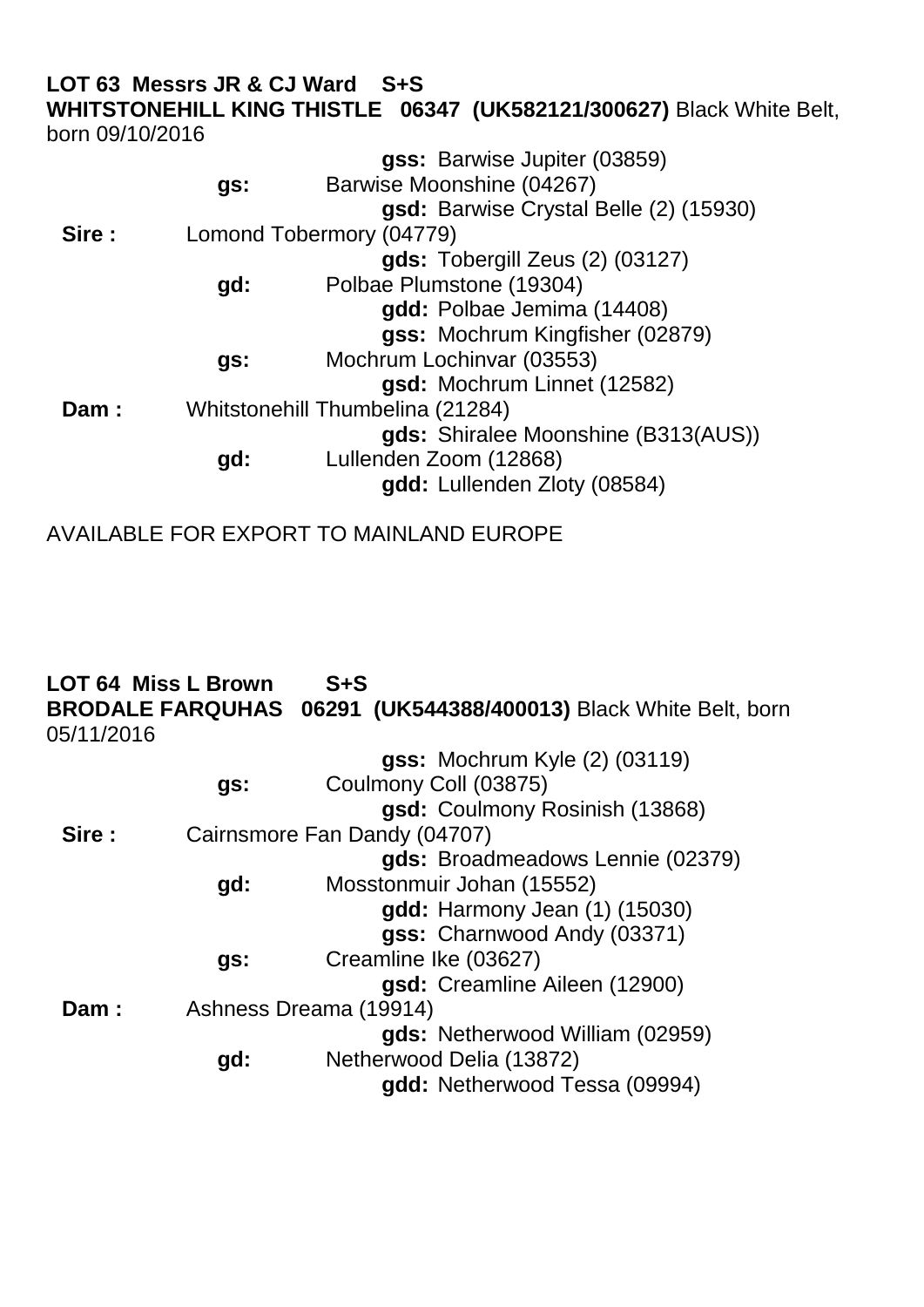|       | LOT 65 Mr IRS Bond, | $S + S$                                                           |
|-------|---------------------|-------------------------------------------------------------------|
|       |                     | GLEN GIZMO 06277 (UK582525/500639) Black & White, born 29/11/2016 |
|       |                     | gss: Karandrea Ronaldo (B446(AUS))                                |
|       | gs:                 | Southfield Dun Ronaldo (04035)                                    |
|       |                     | gsd: Southfield Dun Sabrina (2) (14356)                           |
| Sire: |                     | Lomond Laphroaig (05735)                                          |
|       |                     | gds: Merrick Merlin (03699)                                       |
|       | gd:                 | Laggish Mary (21418)                                              |
|       |                     | gdd: Laggish Henrietta (16444)                                    |
|       |                     | gss: Burnside David (01081)                                       |
|       | gs:                 | Mochrum Kingfisher (02879)                                        |
|       |                     | gsd: Mochrum Kestrel (2) (09048)                                  |
| Dam:  | Glen Mabel (18616)  |                                                                   |
|       |                     | gds: Mochrum Kyle (2) (03119)                                     |
|       | gd:                 | Glen Alice 2nd (3) (18614)                                        |
|       |                     | gdd: Muil Edwina (14100)                                          |
|       |                     |                                                                   |

AVAILABLE FOR EXPORT TO MAINLAND EUROPE

|              | LOT 66 Mr D & Mrs K Keiley, | - S+S                                                                         |
|--------------|-----------------------------|-------------------------------------------------------------------------------|
|              |                             | <b>CROFT JASPER 06203 (UK586392/100011)</b> Black White Belt, born 08/12/2016 |
|              |                             | gss: Ballamoar James (03577)                                                  |
|              | gs:                         | Ballamoar Hercules (03595)                                                    |
|              |                             | gsd: Ballamoar Valencia (15482)                                               |
| Sire :       | Clifton Hercules (04535)    |                                                                               |
|              |                             | gds: Grandycroft James (03059)                                                |
|              | gd:                         | Mochrum Jadee (14830)                                                         |
|              |                             | <b>gdd:</b> Mochrum Jade (2) (10220)                                          |
|              |                             | gss: Coulmony Coll (03875)                                                    |
|              | gs:                         | Cairnsmore Domino (04359)                                                     |
|              |                             | gsd: Mosstonmuir Johan (15552)                                                |
| Dam:         | Clifton Jess (24344)        |                                                                               |
|              |                             | gds: Cairnsmore Bobby Dazzler (03837)                                         |
|              | gd:                         | Bottomhouse Jessica (22562)                                                   |
|              |                             | gdd: Bottomhouse Anna (16418)                                                 |
| confirmation |                             | Impressive Young Bull from Clifton Hercules with an excellent temperment and  |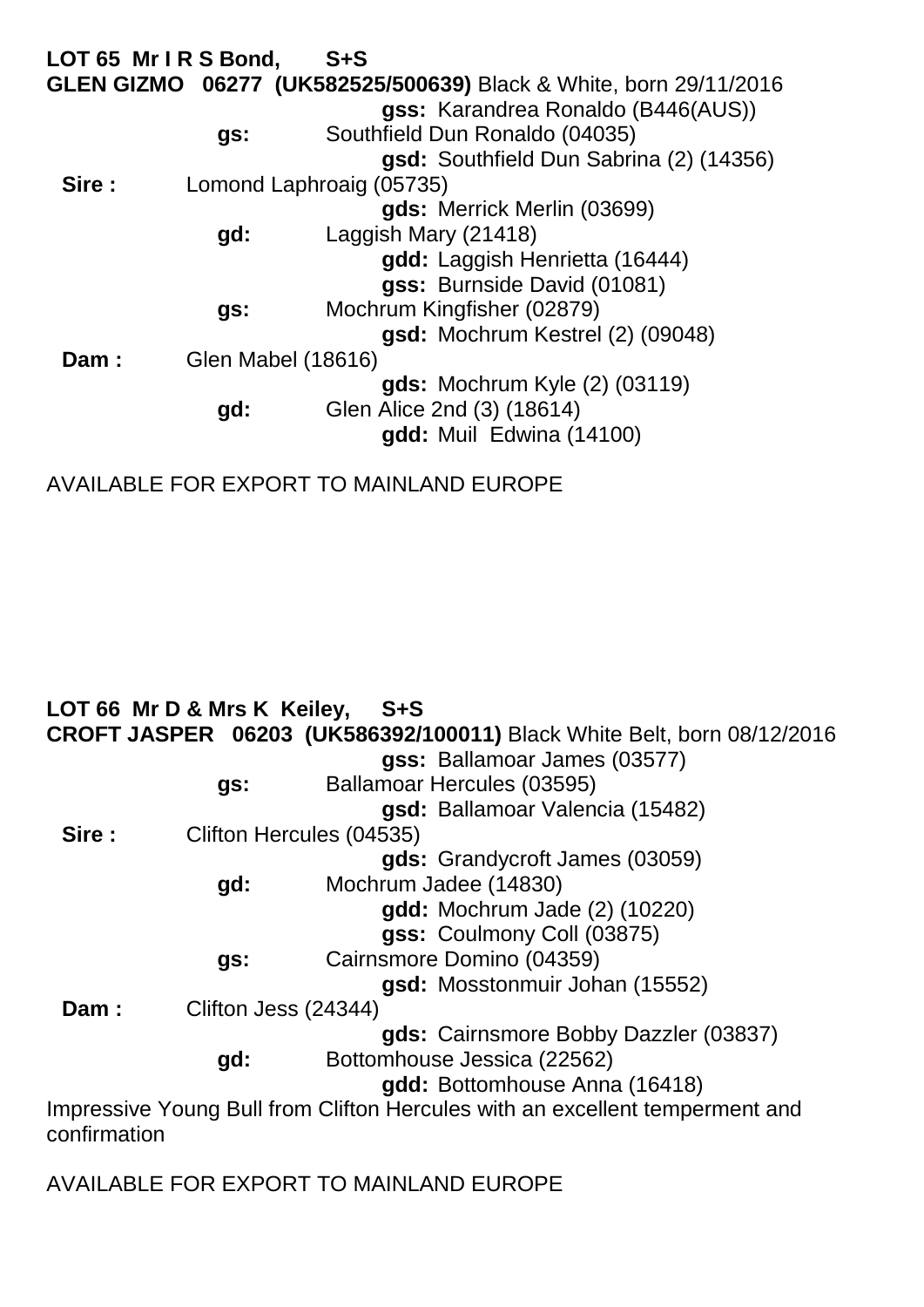### **LOT 67 WITHDRAWN**

| 20/03/2017 | <b>LOT 68 Mr D Maxwell</b><br><b>LOMOND TAMNAVULIN</b> | $S + S$<br>06343 (UK542964/600744) Black White Belt, born                                              |
|------------|--------------------------------------------------------|--------------------------------------------------------------------------------------------------------|
|            | gs:                                                    | gss: Southfield Double O Seven (03907)<br>Whitepool Neptune (04421)<br>gsd: Whitepool Moonbeam (14628) |
| Sire:      |                                                        | Speddoch Rocky (04971)                                                                                 |
|            | gd:                                                    | gds: Rockville Rocky (2) (03473)<br>Speddoch Juniper (17350)                                           |
|            |                                                        | gdd: Muil Fiona (14190)<br>gss: Bolebec Dun Commisioner (03257)                                        |
|            | gs:                                                    | Merrick Merlin (03699)                                                                                 |
| Dam:       | Laggish Mary (21418)                                   | gsd: Merrrick Heather (15268)                                                                          |
|            | gd:                                                    | gds: Tobergill Arran (03207)<br>Laggish Henrietta (16444)<br>gdd: Netherwood Yulin (11880)             |

AVAILABLE FOR EXPORT TO MAINLAND EUROPE

**LOT 69 Mr D Maxwell S+S**

**LOMOND BRUICHLADDICH 06341 (UK542964/600758)** Black White Belt, born 03/04/2017

|       |     | gss: Southfield Double O Seven (03907) |
|-------|-----|----------------------------------------|
|       | gs: | Whitepool Neptune (04421)              |
|       |     | gsd: Whitepool Moonbeam (14628)        |
| Sire: |     | Speddoch Rocky (04971)                 |
|       |     | gds: Rockville Rocky (2) (03473)       |
|       | gd: | Speddoch Juniper (17350)               |
|       |     | gdd: Muil Fiona (14190)                |
|       |     | gss: Barwise Jupiter (03859)           |
|       | gs: | Barwise Moonshine (04267)              |
|       |     | gsd: Barwise Crystal Belle (2) (15930) |
| Dam:  |     | Lomond Venus (23998)                   |
|       |     | gds: Downholland Johnston (03685)      |
|       | gd: | Solway Events (19252)                  |
|       |     | gdd: Solway Eve (15250)                |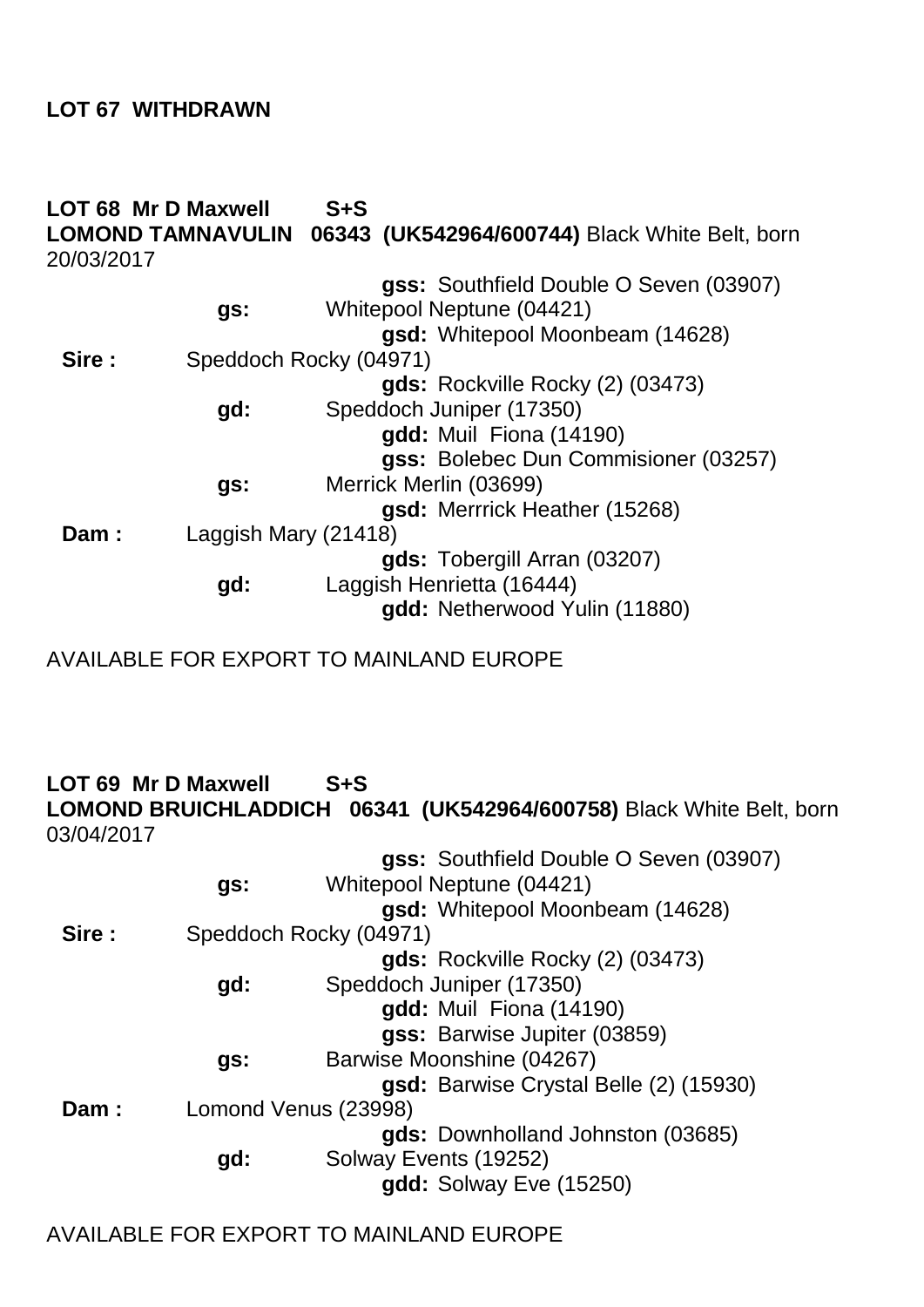|                   |                          | <b>LOT 70 G B Milroy S+S</b> Breeder: Mr M E Tailford                             |
|-------------------|--------------------------|-----------------------------------------------------------------------------------|
|                   |                          | LIPWOOD MACHERMORE 06349 (UK114708/200174) Black & White, born                    |
| 08/04/2017        |                          |                                                                                   |
|                   |                          | gss: Mochrum Kingfisher (02879)                                                   |
|                   | gs:                      | Barwise Jigsaw (03647X)                                                           |
|                   |                          | gsd: Park Crissy (13440)                                                          |
| Sire :            |                          | Barwise Jambo Habari (04639)                                                      |
|                   |                          | gds: Grandycroft James (03059)                                                    |
|                   | gd:                      | Mochrum Jim-Jam (14058)                                                           |
|                   |                          | gdd: Mochrum Jancis (2) (09050)                                                   |
|                   |                          | gss: Mochrum Redgauntlet (03413)                                                  |
|                   | gs:                      | Auchengassel Discovery (2) (03861)                                                |
|                   |                          | gsd: Bogbank Hilary 2nd (14904)                                                   |
| Dam:              | Braesteads Angel (18846) |                                                                                   |
|                   |                          | gds: Tobergill Arran (03207)                                                      |
|                   | gd:                      | Mochrum Gypso (15358)                                                             |
|                   |                          | gdd: Mochrum Gypsum (09804)                                                       |
|                   |                          | Bulls full sister Lipwood Tilly was Reserve Champion at both Wigtown and Dumfries |
| <b>Shows 2018</b> |                          |                                                                                   |

AVAILABLE FOR EXPORT TO MAINLAND EUROPE

### **LOT 71 B & J Landers & Son S+S**

**CAIRNSMORE LANDMARK 06329 (UK582520/502946)** Black & White, born 16/04/2017

|       |                         | gss: Mochrum Kyle (2) (03119)                                              |
|-------|-------------------------|----------------------------------------------------------------------------|
|       | gs:                     | Lullenden Rupert (03441)                                                   |
|       |                         | gsd: Lullenden Rainbow 2nd (2) (13202)                                     |
| Sire: | Ryehills Elliot (04625) |                                                                            |
|       |                         | gds: Grandycroft James (03059)                                             |
|       | gd:                     | Mochrum Jacaranda (14462)                                                  |
|       |                         | gdd: Mochrum Jay (10218)                                                   |
|       |                         | gss: Grandycroft Moonraker (03141)                                         |
|       | gs:                     | Arnside Vagabond (2) (03431)                                               |
|       |                         | gsd: Lullenden Berry (2) (12180)                                           |
| Dam:  |                         | Poplar Miss Red Riding Hood (19072)                                        |
|       |                         | gds: Mochrum Rob Roy (Red) (03251)                                         |
|       | gd:                     | Mochrum Red Biddy (Red) (14832)                                            |
|       |                         | gdd: Mochrum Biddy Bond (Red) (13804)                                      |
|       |                         | 1st and Male Champion at Wigtown Show. Has the Red Gene from his grand dam |
|       |                         | 5,000gns Poplar Miss Red Ridding Hood.                                     |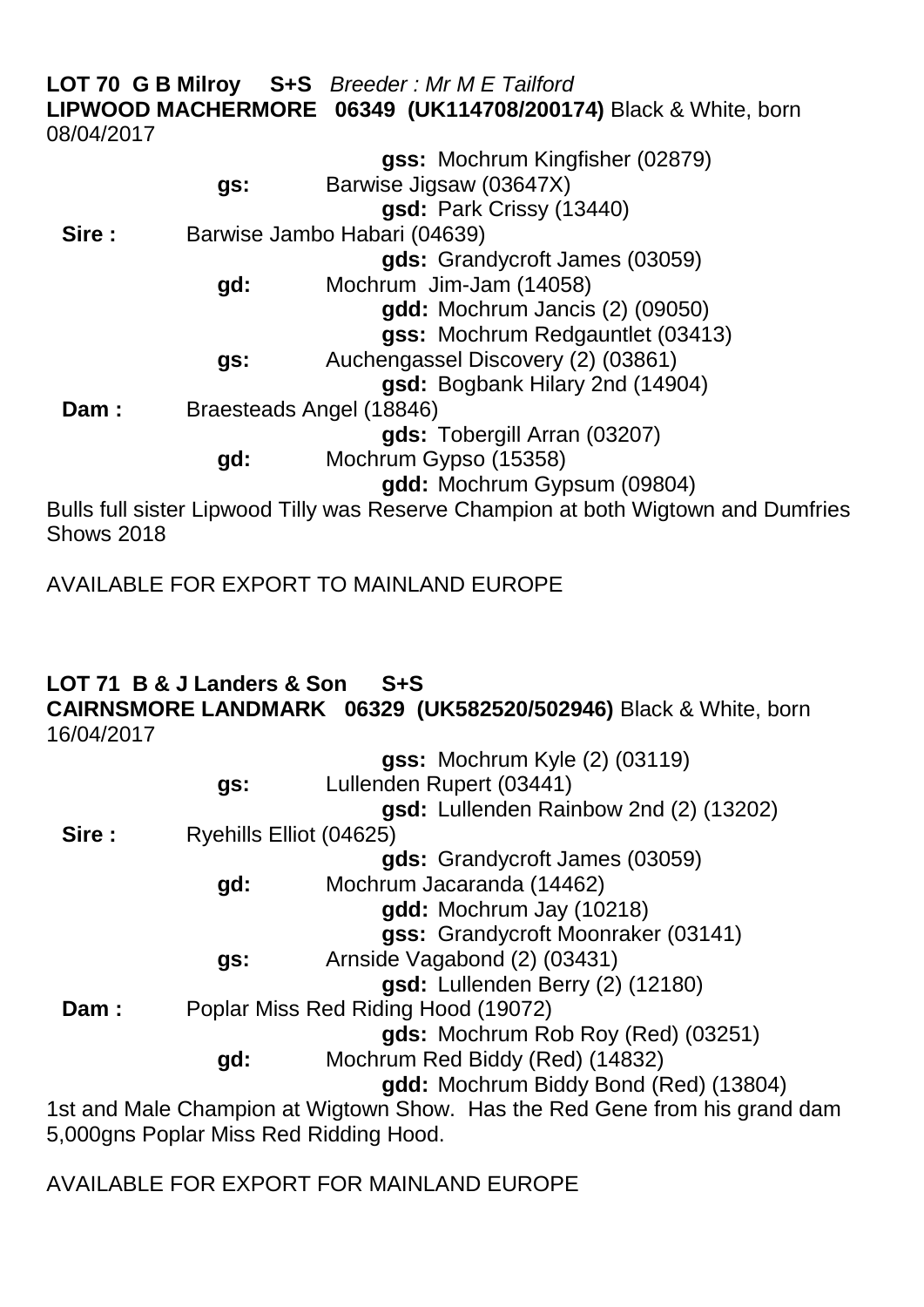**LOT 72 B & J Landers & Son S+S CAIRNSMORE LINIKER 06331 (UK582520/502967)** Black & White, born 18/05/2017 **gss:** Midfern Scott 414 (MF) (POIS) (MIDFERN S **gs:** Karandrea Ronaldo (B446(AUS)) **gsd:** Midfern Ronalda (MIDFERN RONALDA) Sire : Tobergill Sam (05963) **gds:** Coulmony Coll (03875) **gd:** Tobergill Narnia (20268) **gdd:** Tobergill Katy (17564) **gss:** Lullenden Rupert (03441) **gs:** Ryehills Elliot (04625) **gsd:** Mochrum Jacaranda (14462) **Dam :** Cairnsmore Holly (26222) **gds:** Coulmony Coll (03875) **gd:** Cairnsmore Desiree Ivy (20026) **gdd:** Tobergill Ivy (16218) His great grand dam Tobergill Katy, tremendous family line. She was Champion at

Stranraer show.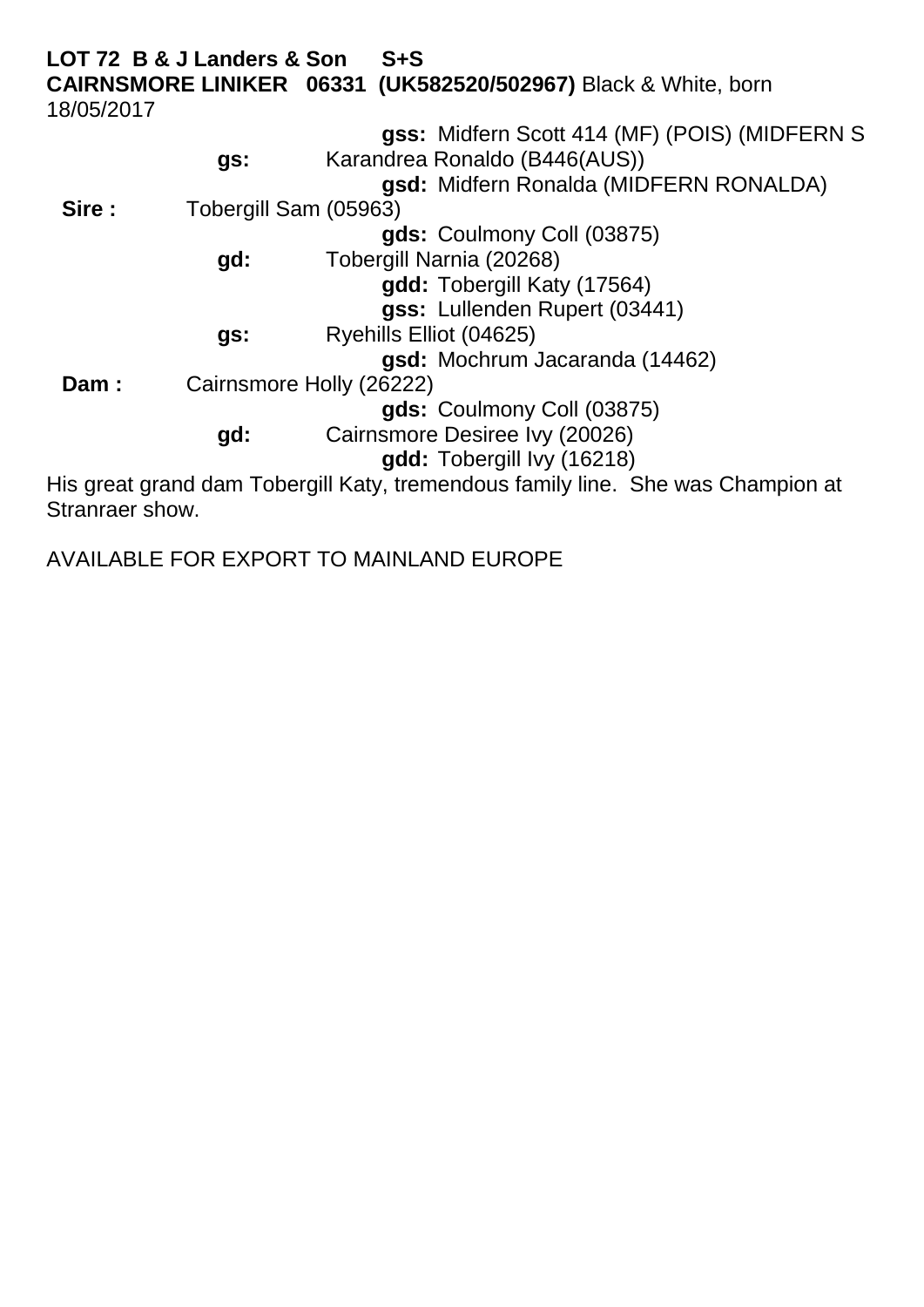## **White Galloway Females**

#### **LOT 73 Messrs Traffords S+S BERGERE BRAMBLE 11TH W2175 (UK101609/101142)** White Black Points, born 17/12/2016 FEMALE

**gss:**

**gsd: Sire :** Blackcraig Kodiac (M2095) **gds:**

**gd:**

**gs:**

**gdd: gss:** Youth of High Creoch (UK K0732/00310) **gs:** Miefield Morris (W1520) **gsd:** Miefield Queen 2nd (1) (W1389F) **Dam :** Bergere Bramble 6th (W1808)

**gds:** Miefield Jock (W1390A)

**gd:** Bergere Bramble (W1671B) **gdd:** Peepings Bramble (W868)

AVAILABLE FOR EXPORT TO MAINLAND EUROPE

#### **LOT 74 Messrs Traffords S+S BERGERE DINKY 6TH W2214 (UK101609/401187)** White, Black Points, born 04/09/2017 FEMALE

|        |                                 | gss: Youngster of High Creoch (1963)       |  |  |  |  |
|--------|---------------------------------|--------------------------------------------|--|--|--|--|
|        | gs:                             | Barlaes Decoy (W1392A)                     |  |  |  |  |
|        |                                 | gsd: Barlaes Iceberg (W1295F)              |  |  |  |  |
| Sire : | Irelandton White Knight (W2009) |                                            |  |  |  |  |
|        |                                 | gds: Creetown Paul (W1033)                 |  |  |  |  |
|        | gd:                             | Melkridge Campana (W2008A)                 |  |  |  |  |
|        |                                 | gdd: Snowfell Harvest (W1245F)             |  |  |  |  |
|        |                                 | gss: Youth of High Creoch (UK K0732/00310) |  |  |  |  |
|        | gs:                             | Miefield Morris (W1520)                    |  |  |  |  |
|        |                                 | gsd: Miefield Queen 2nd (1) (W1389F)       |  |  |  |  |
| Dam:   | Bergere Dinky 5th (W2167)       |                                            |  |  |  |  |
|        |                                 | gds: Saracen Noah (2) (W616B)              |  |  |  |  |
|        | gd:                             | Peepings Dinky (W971)                      |  |  |  |  |
|        |                                 | gdd: Peepings Alice (W685)                 |  |  |  |  |
|        |                                 |                                            |  |  |  |  |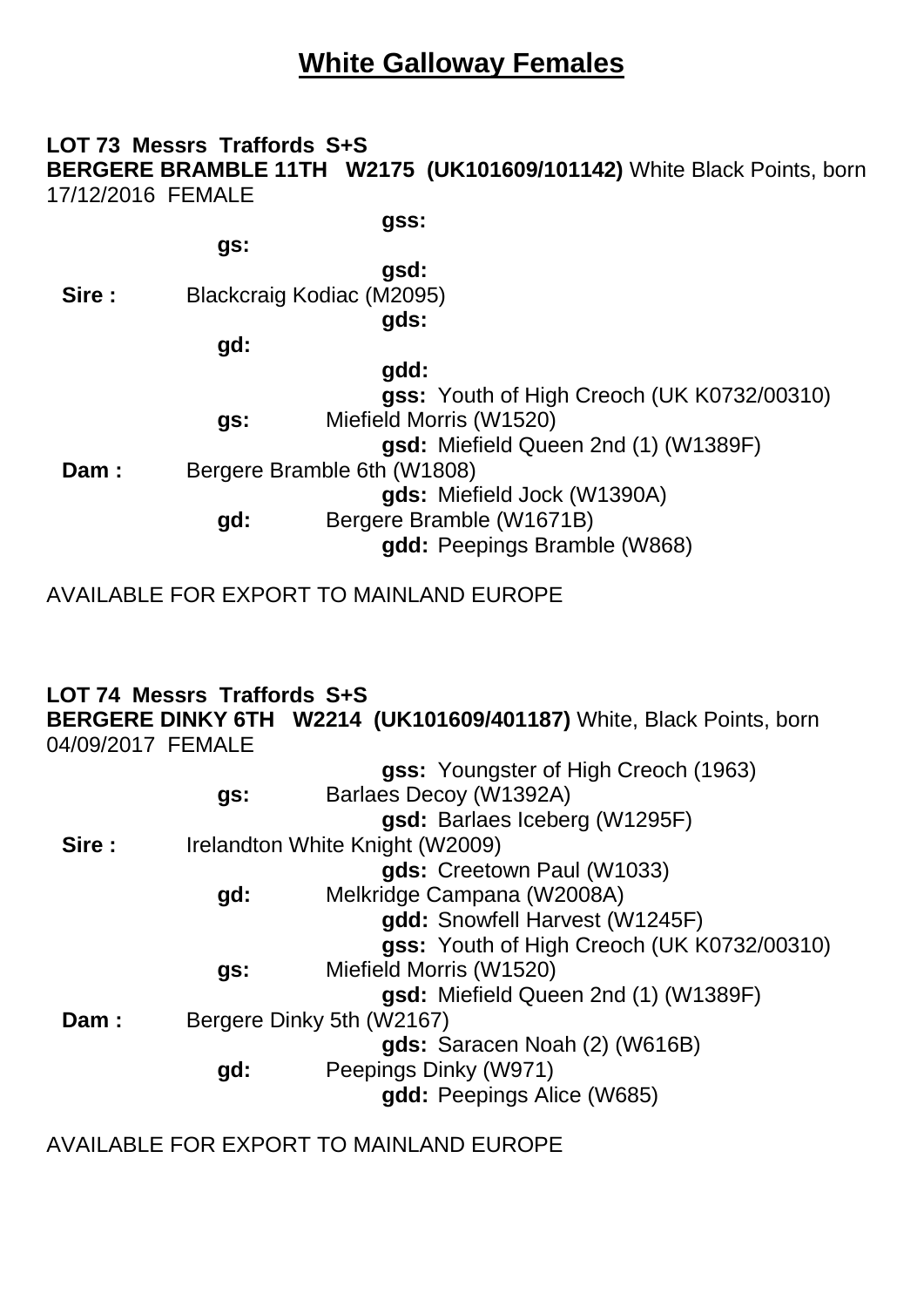## **Appendix Females**

#### **LOT 75 Mr G Cowan SO** *Breeder : Mr D Corrie,* **CARRICK MOOMIN AA240(WF) (UK582972/500140)** Black & White, born 03/04/2014 FEMALE **g** Burnside David (01081)

|       |                         | gss: Burnside David (01081)       |  |  |  |
|-------|-------------------------|-----------------------------------|--|--|--|
|       | gs:                     | Tobergill Zeus (2) (03127)        |  |  |  |
|       |                         | gsd: Tobergill Romany (08938)     |  |  |  |
| Sire: | Polbae Geronimo (03915) |                                   |  |  |  |
|       |                         | gds: Grandycroft James (03059)    |  |  |  |
|       | gd:                     | Polbae Royal Princess (2) (13902) |  |  |  |
|       |                         | gdd: Polbae Lily (11400)          |  |  |  |
|       |                         | gss: Tobergill Zeus (2) (03127)   |  |  |  |
|       | gs:                     | Polbae Charlie (04097)            |  |  |  |
|       |                         | gsd: Polbae Poppet (15210)        |  |  |  |
| Dam:  | Park Madison (20498)    |                                   |  |  |  |
|       |                         | gds: Park That's Life (02747)     |  |  |  |
|       | gd:                     | Park Anthea (12806)               |  |  |  |
|       |                         | gdd: Park Xema (11280)            |  |  |  |

Calved 14th May 2017 Calved 27th May 2018 AND SELLS WITH UNREGISTERED FEMALE CALF AT FOOT UK582664/500014 Sire Park Sandstone Benjamin

**LOT 76 Mr G Cowan SO** *Breeder : Mr J A Corrie,* **PARK MINUET AA316(WF) (UK582972/500147)** Black & White, born 27/10/2014 FEMALE **gss:** Burnside David (01081)

|       |                       | gss: Burnside David (01081)        |  |
|-------|-----------------------|------------------------------------|--|
|       | gs:                   | Tobergill Zeus (2) (03127)         |  |
|       |                       | gsd: Tobergill Romany (08938)      |  |
| Sire: |                       | Polbae Geronimo (03915)            |  |
|       |                       | gds: Grandycroft James (03059)     |  |
|       | gd:                   | Polbae Royal Princess (2) (13902)  |  |
|       |                       | gdd: Polbae Lily (11400)           |  |
|       |                       | gss: Boreland James Bond (03105)   |  |
|       | gs:                   | Mochrum Millenium (03359)          |  |
|       |                       | <b>gsd:</b> Park Avoca (2) (12852) |  |
| Dam:  | Park Aida (2) (14554) |                                    |  |
|       |                       | gds: Inglewood Nero (00835)        |  |
|       | gd:                   | Park Jewel (06964)                 |  |
|       |                       | gdd: Dirnow Angela (04440)         |  |
|       |                       |                                    |  |

Calved 5th May 2017 Calved 5th June 2018 AND SELLS WITH UNREGISTERED HEIFER CALF AT FOOT UK582664/600015 Sire Park Sandstone Benjamin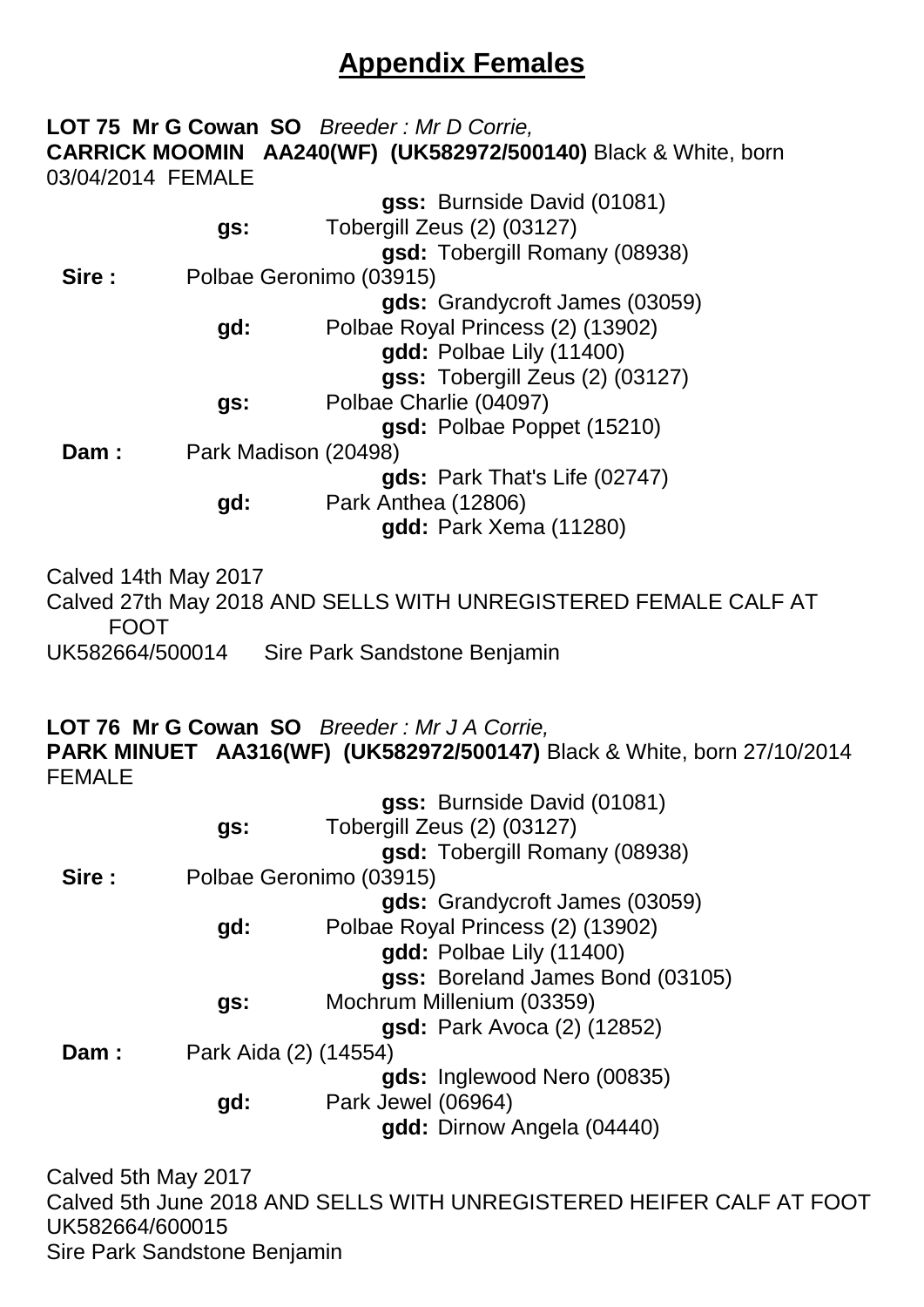# **Commercial Cattle and Stores**

## **W ALLAN,**

**Dun 4 year old cow with Red Heifer calf at foot Dun bulling heifer**

> **R WILSON, 2 Store Bullocks 1 Store Heifer**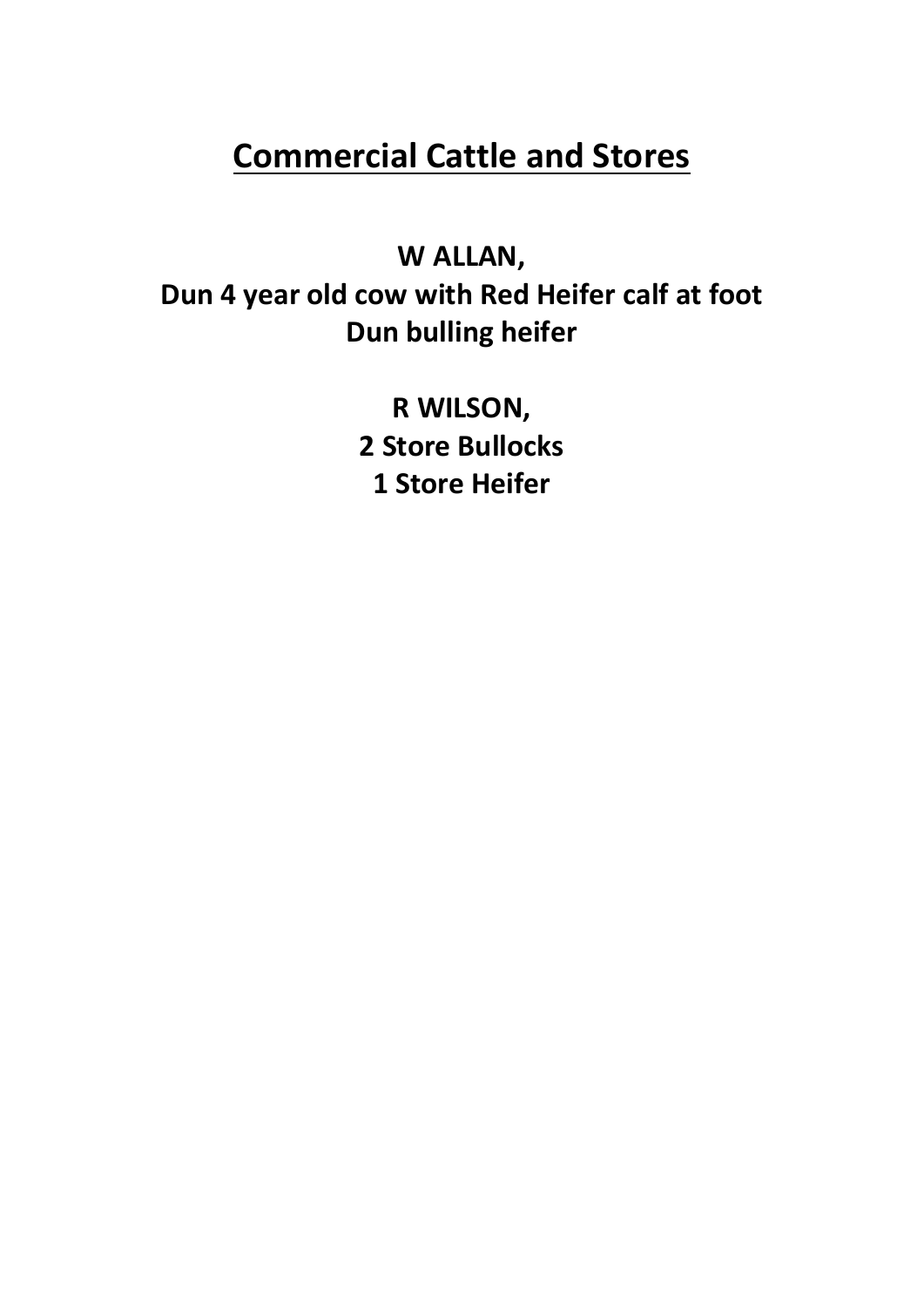## **Prize List**

|                                                  | 1st | 2nd                                                      | 3rd | 4th |
|--------------------------------------------------|-----|----------------------------------------------------------|-----|-----|
| Class 1:<br><b>Belted Galloways</b>              |     |                                                          |     |     |
| Class 2:<br><b>Belted Galloways</b>              |     |                                                          |     |     |
| Class 3:<br><b>Belted Galloways</b>              |     |                                                          |     |     |
| Class 4:<br><b>Belted Galloways</b>              |     |                                                          |     |     |
| Class 5:<br><b>Belted Galloways</b>              |     |                                                          |     |     |
| <b>Belted Galloway</b><br><b>Male Champion</b>   |     | <b>Belted Galloway</b><br><b>Reserve Male Champion</b>   |     |     |
| <b>Belted Galloway</b><br><b>Female Champion</b> |     | <b>Belted Galloway</b><br><b>Reserve Female Champion</b> |     |     |
| <b>Class 1:</b><br><b>White Galloways</b>        |     |                                                          |     |     |
| Class 2:<br><b>White Galloways</b>               |     |                                                          |     |     |
| Class 3:<br><b>White Galloways</b>               |     |                                                          |     |     |
| Class 4:<br><b>White Galloways</b>               |     |                                                          |     |     |
| <b>White Galloway</b><br>Champion                |     | <b>White Galloway</b><br><b>Reserve Champion</b>         |     |     |